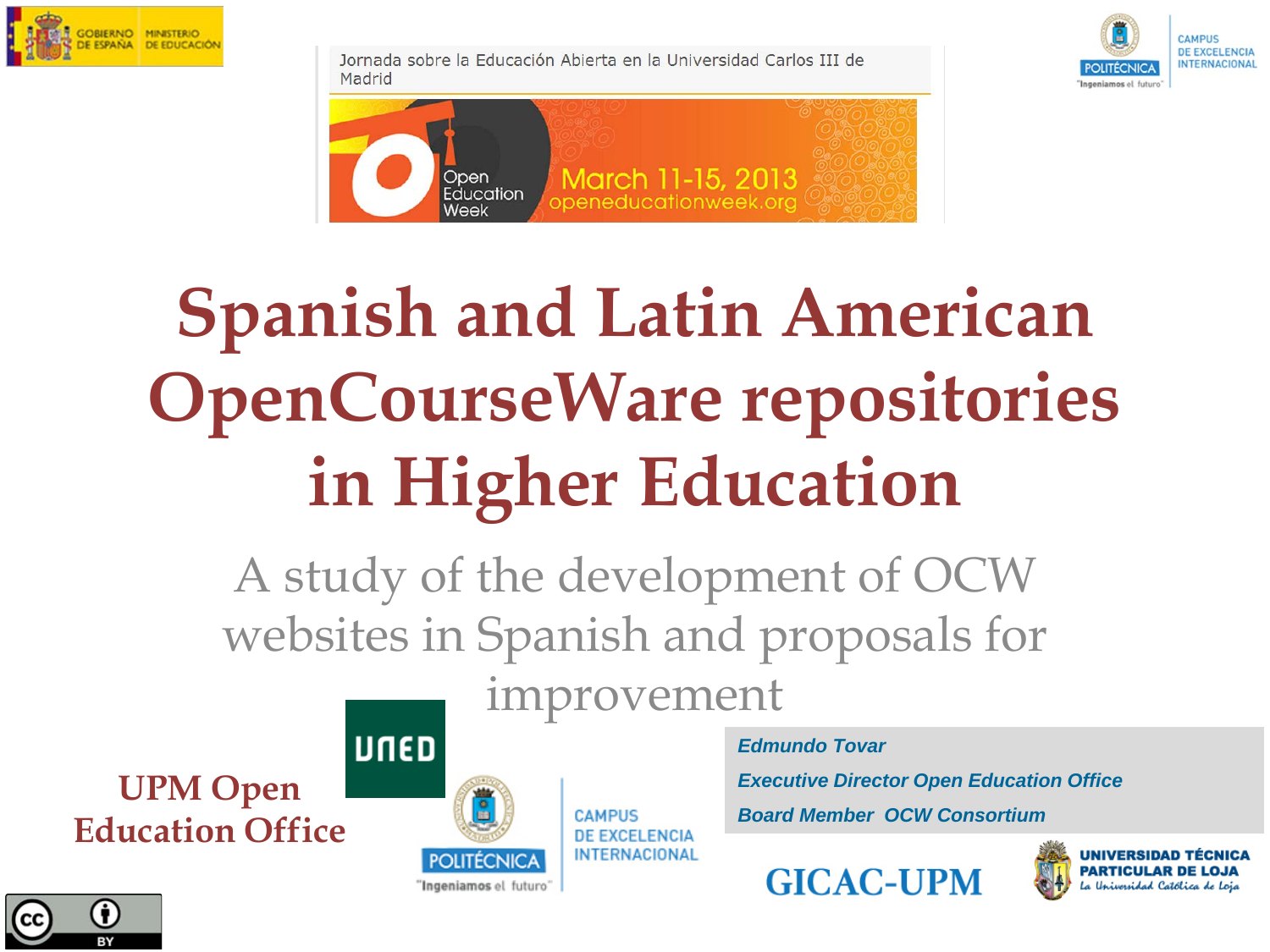





**UPM Open Education Office**





**CAMPUS DE EXCELENCIA INTERNACIONAL** 

#### **GICAC-UPM**

**UNIVERSIDAD TÉCNICA PARTICULAR DE LOJA** La Universidad Católica de Loja

**UNED**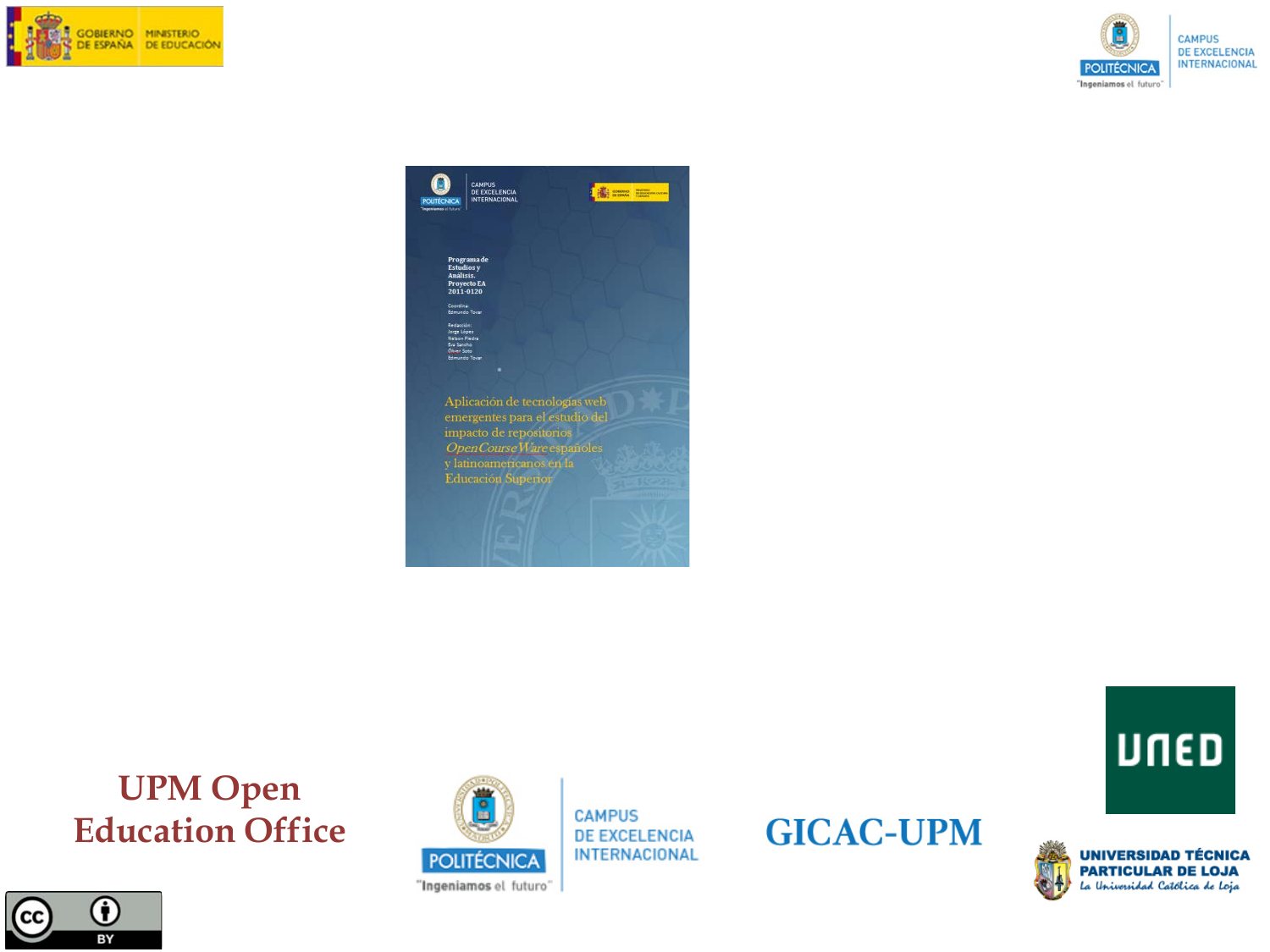



#### **Index**

#### I. Introduction

- 1. Open Education and OCW
- 2. Evolution of the OCW
- II. Objectives of the study
- III. Research strategies
- IV. Results
	- 1. Situation of the OCW in Spain and Latin America
	- 2. OCW managers
	- 3. OCW content producers
	- 4. OCW users
- V. Conclusions

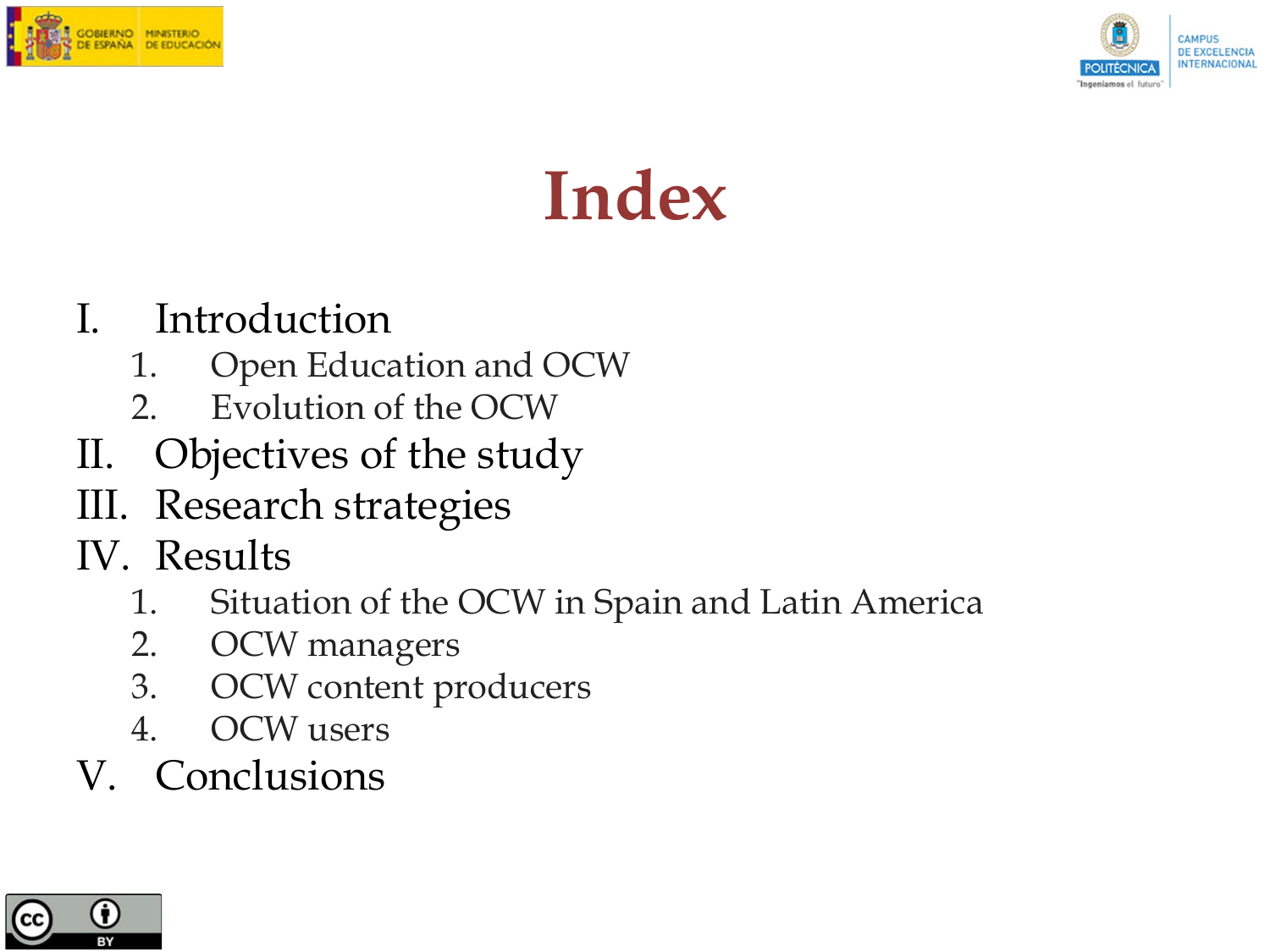

A



#### **OCW as part of the Open movement**

#### **Open Content**

#### Open Educational Resources

**OCW**

- OCW is only one type of Open Educational Resource (OER).
- OERs are only one type of

Open Content.

• **We have much to share with each other.**

CC-BY Willem van Valkenburg : http://www.slideshare.net/ocweu/workshop-barcelonapresentation-introduction-to-opencourseware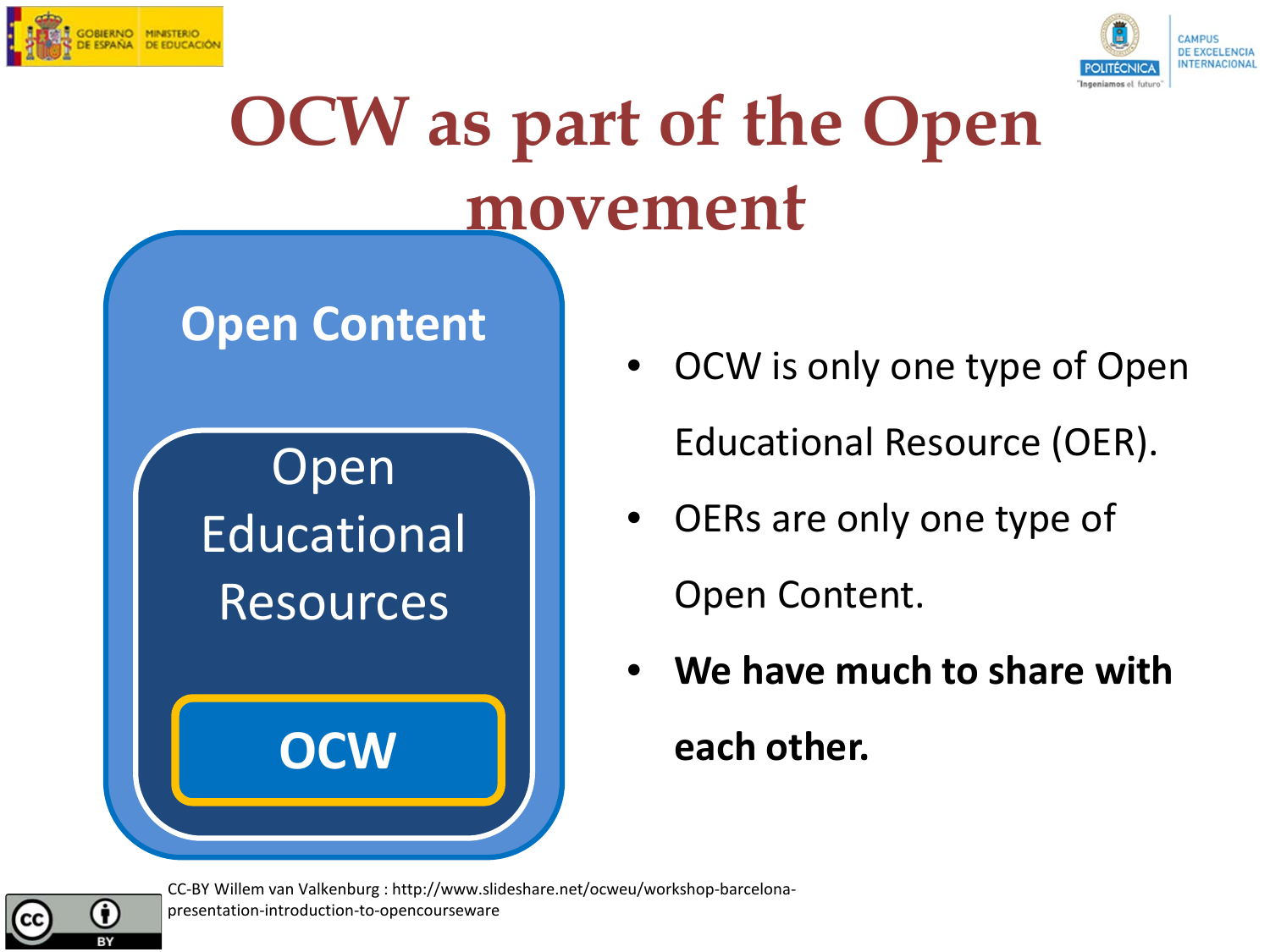

I. Introduction



#### **Evolution of the OCW**



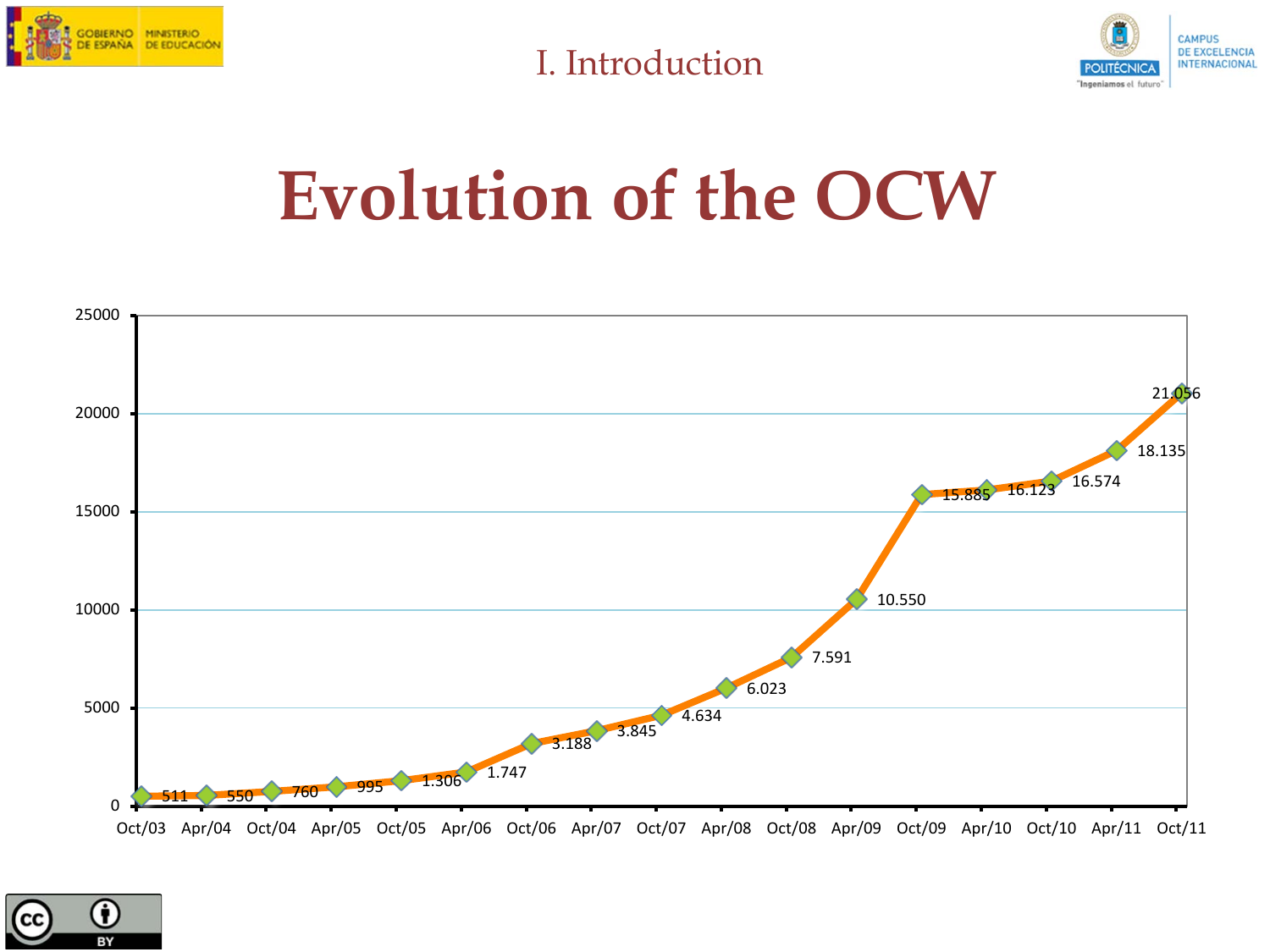



## **Trends and developments**

#### • **Transition from OER → Open Education**

- OER, Open Teaching and open learning services
- Most recent: Massive Open Online Courses (MOOC)
- **Paris Declaration on OER (2012)**
	- Recommendation to States to support to its fullest capacity awareness, creation and use of OER
	- Accepted on UNESCO World Congress on OER, Paris, 22 June 2012
- **Existence of infrastructural components to contribute to an ecosystem of open education**. E.g.:
	- Open communities (OpenStudy)
	- P2P university
	- Saylor.org

CC-BY Robert Schuwer: http://www.slideshare.net/robertschuwer/oer-an-overview

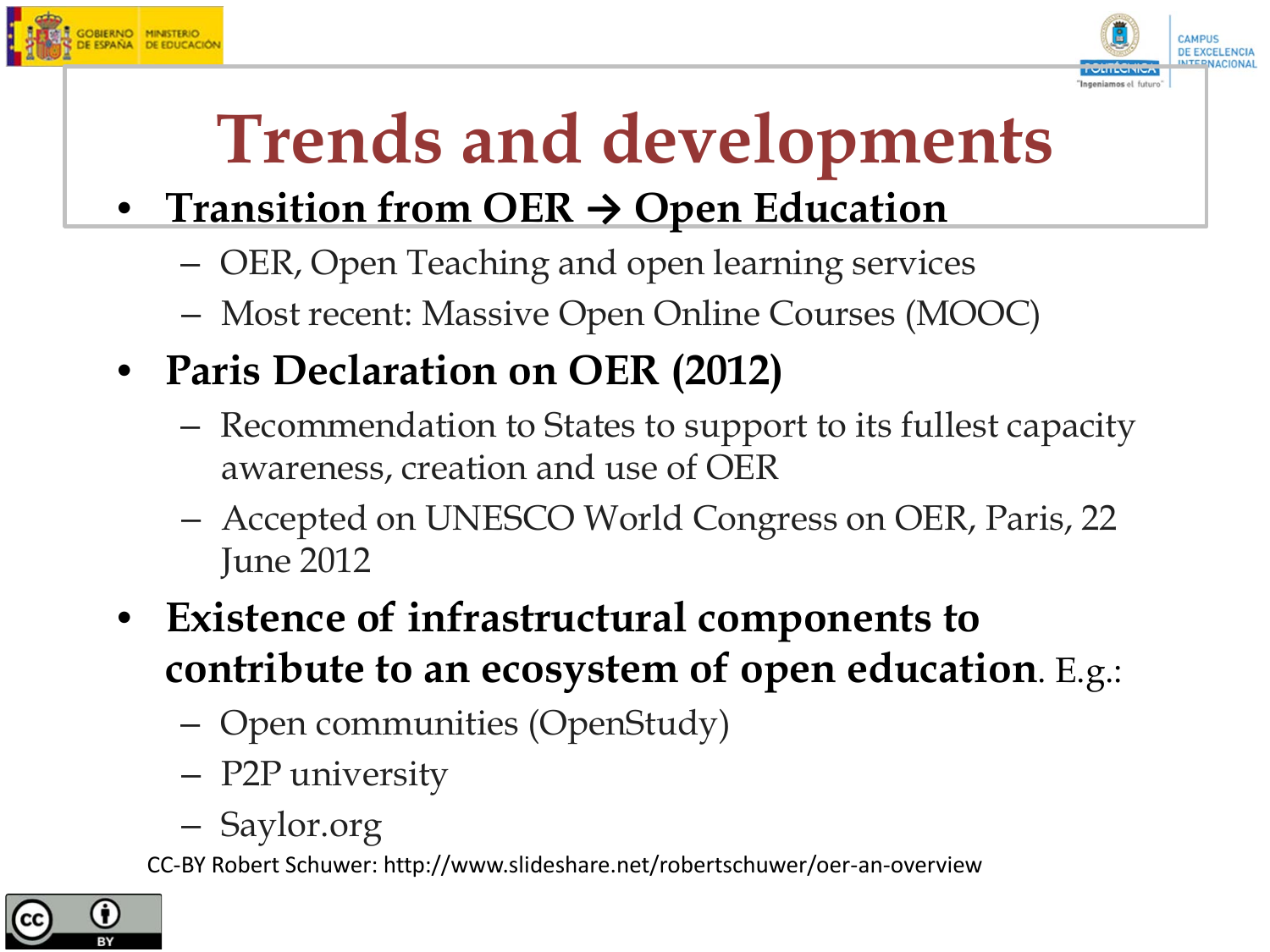

 $\left($ cc





|                                                       | <b>TRADITIONAL</b>                   | <b>OPEN</b><br><b>COURSE</b><br><b>WARE</b> | <b>OPEN EDUCATION</b>                                     | <b>ONLINE EDUCATION</b>                            |
|-------------------------------------------------------|--------------------------------------|---------------------------------------------|-----------------------------------------------------------|----------------------------------------------------|
| <b>ACCESS</b>                                         | <b>Tuition fee</b>                   | <b>Open</b>                                 | Open                                                      | <b>Tuition fee</b>                                 |
| <b>STUDENT</b><br><b>INTERACTION</b>                  | <b>Yes, mostly</b><br><b>offline</b> | <b>No</b>                                   | <b>Yes, online learning</b><br>platform & social<br>media | Yes, online learning<br>platform & social<br>media |
| <b>INTERACTION</b><br><b>WITH</b><br><b>LECTURERS</b> | <b>Yes</b>                           | No.                                         | Yes, online learning<br>platform & social<br>media        | Yes, online learning<br>platform & social<br>media |
| <b>EXAMS</b>                                          | <b>Yes</b>                           | Yes, but<br>self testing                    | <b>Yes, online</b>                                        | Yes, online and on<br>campus                       |
| <b>CERTIFICATES</b>                                   | Yes,<br>accredited                   | <b>No</b>                                   | <b>Yes, non accredited</b>                                | <b>Yes, accredited</b>                             |
| <b>DIPLOMA</b>                                        | Yes,<br>accredited                   | <b>No</b>                                   | <b>No</b>                                                 | <b>Yes, accredited</b>                             |

Translated from<http://www.e-learn.nl/2012/07/06/onderwijs-in-de-online-wereld>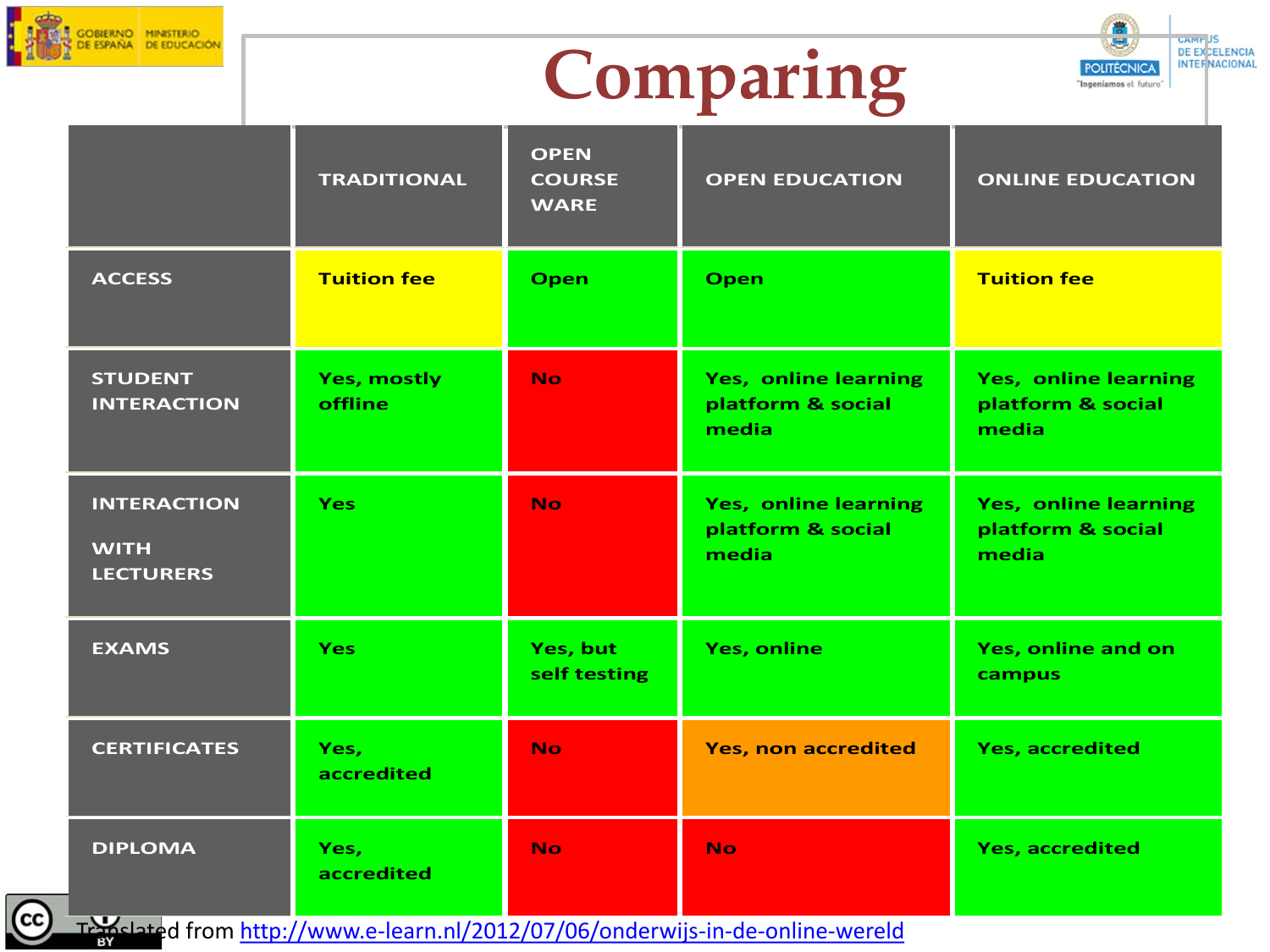

II. Objectives of the study



### **Overall objectives**

- 1. Collect and describe case studies that highlight the main benefits of OCW in the world and the current status of the use and impact of OCW materials
- 2. Describe and assess the impact of social relations that can be drawn from the information provided by the Latin American universities on the use of OCW materials
- 3. Improve tools to search OCW materials applying the principles of semantic webs

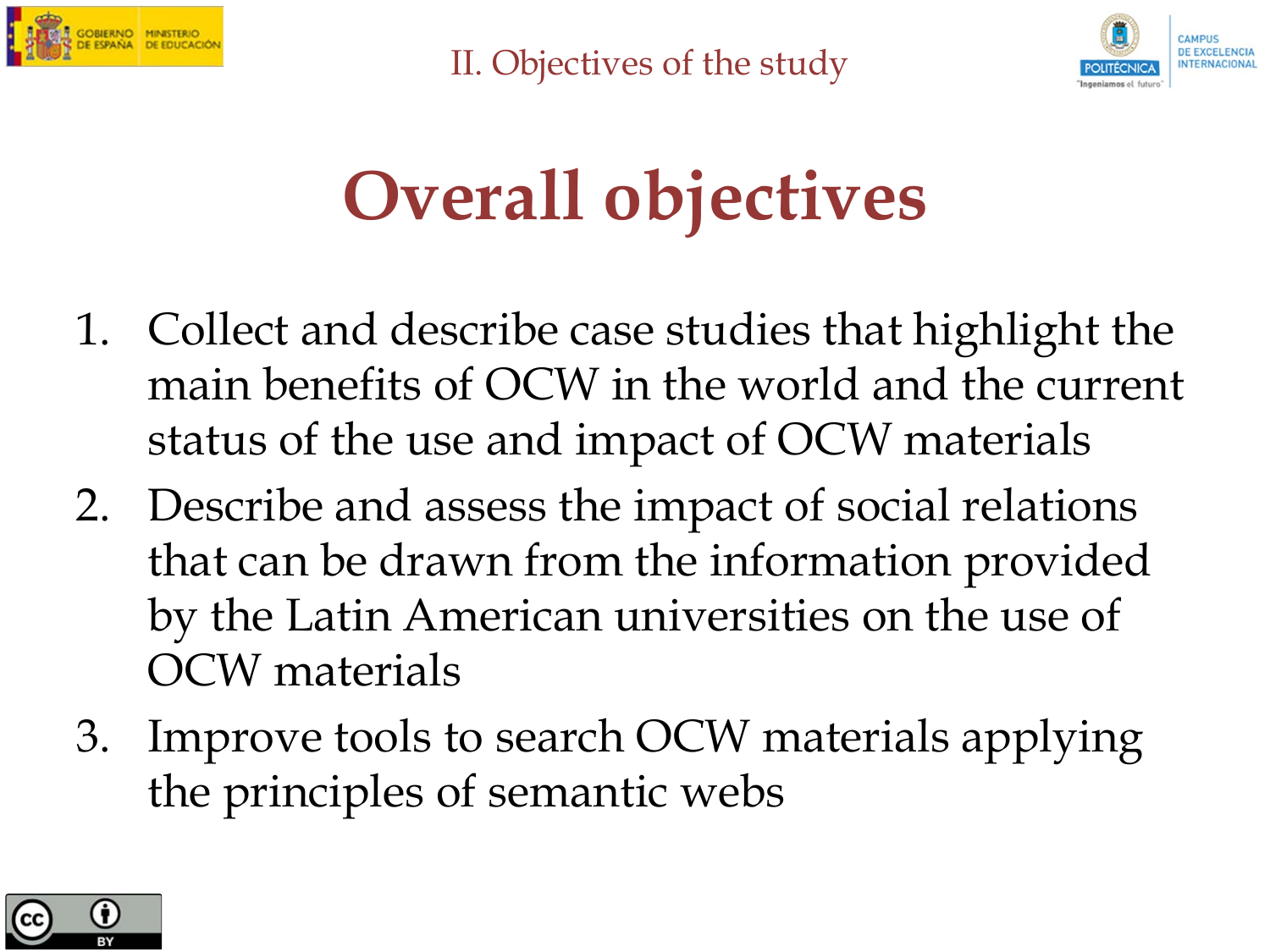



## **Types of research strategies used**

- Analysis of usability: web analysis
- Statistical analysis of data retrieved through a search engine
- Analysis of key actors
	- Managers:
		- Focus Group
		- Survey
	- Content producers
		- Focus Group
		- Survey
- Social analysis of web content

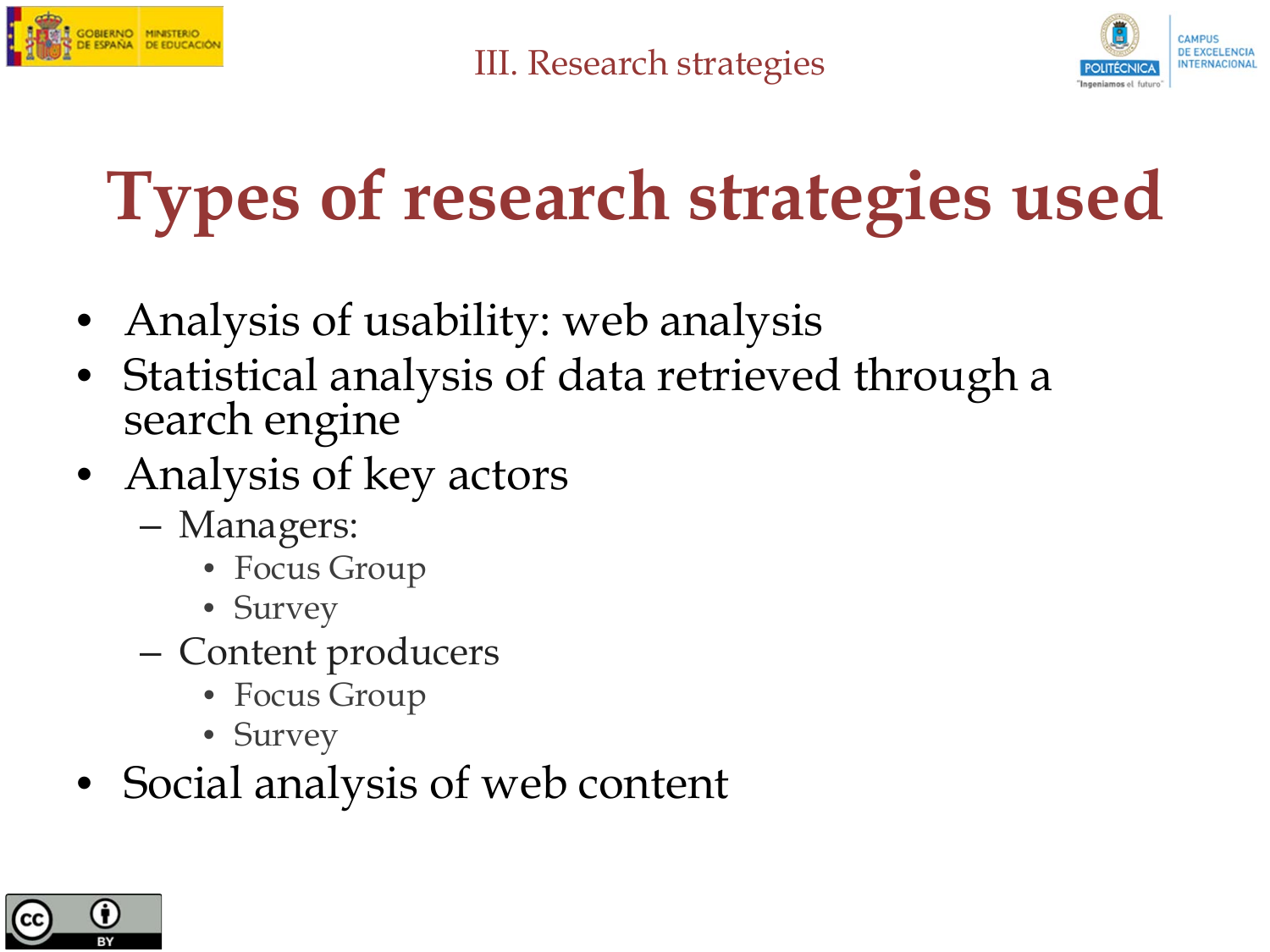

#### **III. Research strategies**



#### **A semantic faceted tool developed: Serendipity**



owered by FLAMENCO

spañol, Catalán, Inglés (4)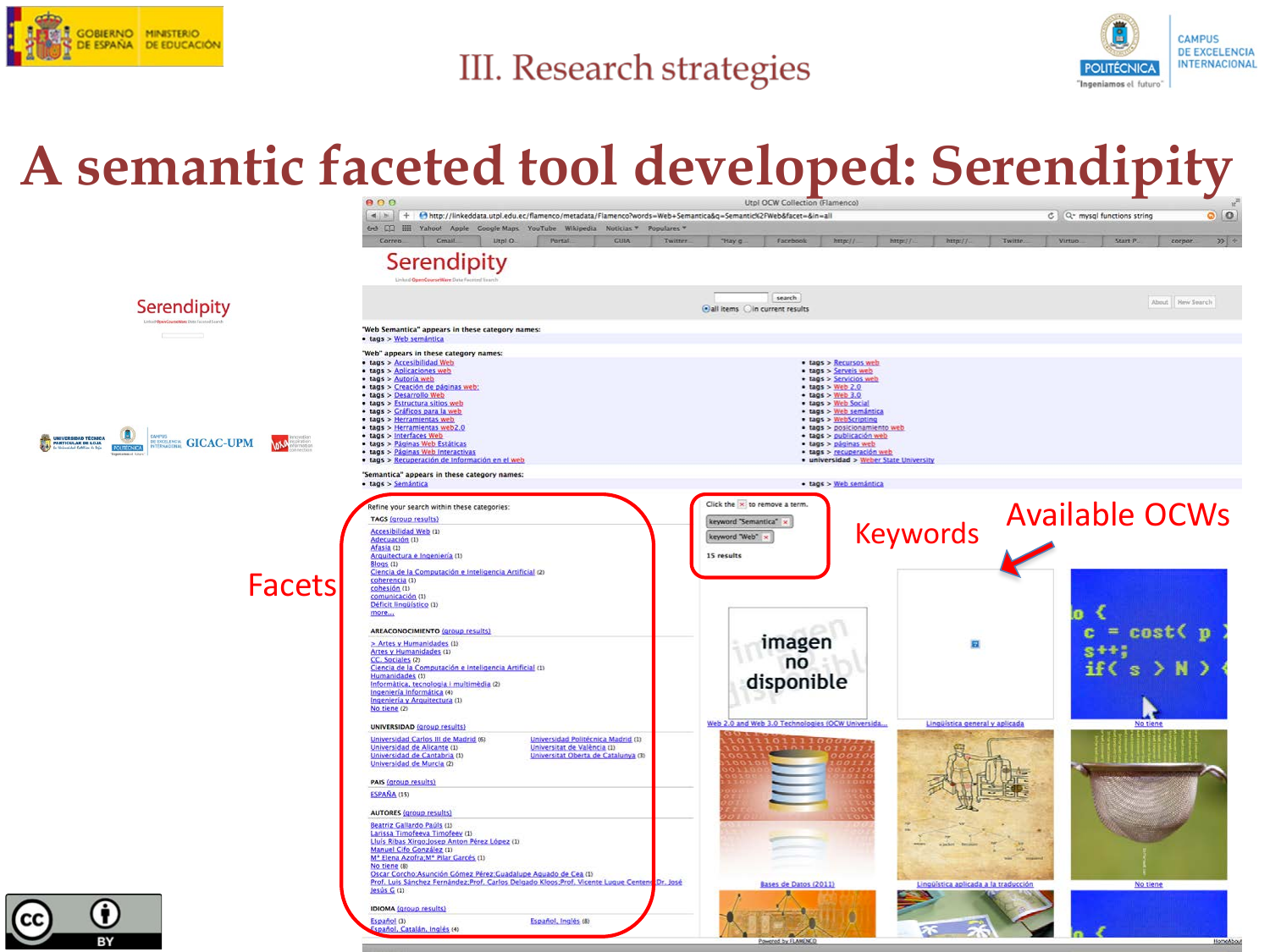



## **Focus group with OCW managers**

- Meeting with managers of OCW with these criteria
	- Different levels of development of the initiative
	- Different knowledge and expertise
	- Different professional profile
- Guidelines of the focus group
	- What is for you the Open Course Ware?
	- What opportunities?
	- What prospects?
	- Disadvantages

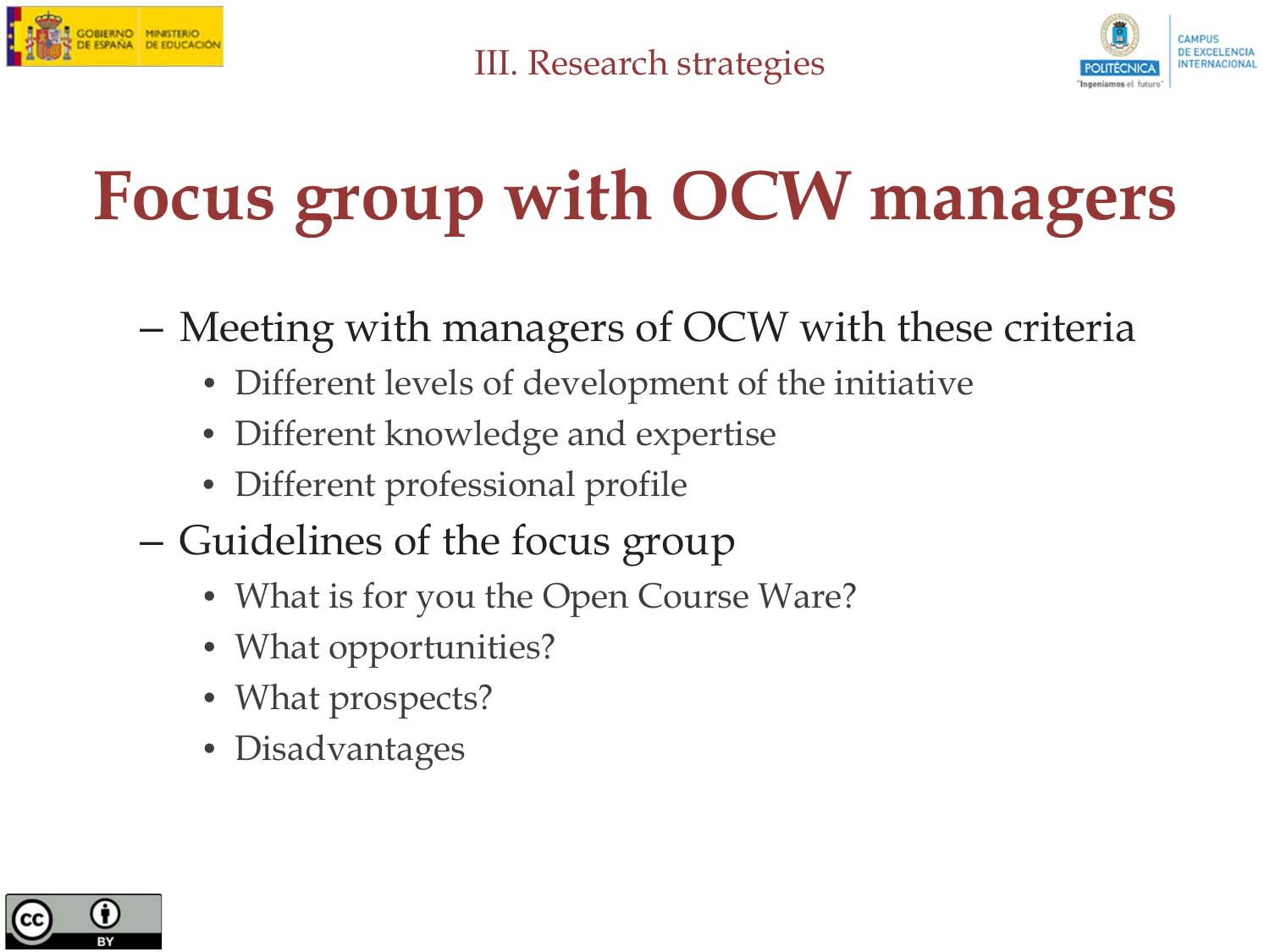



## **Focus group with OCW producers**

- Meeting with OCW producers with these criteria
	- Full time professors
	- Different knowledge and expertise on OCW
	- Different degree of development
- Guidelines of the focus group
	- What is for you the Open Course Ware?
	- What opportunities?
	- What prospects?
	- Disadvantages
	- Problems faced

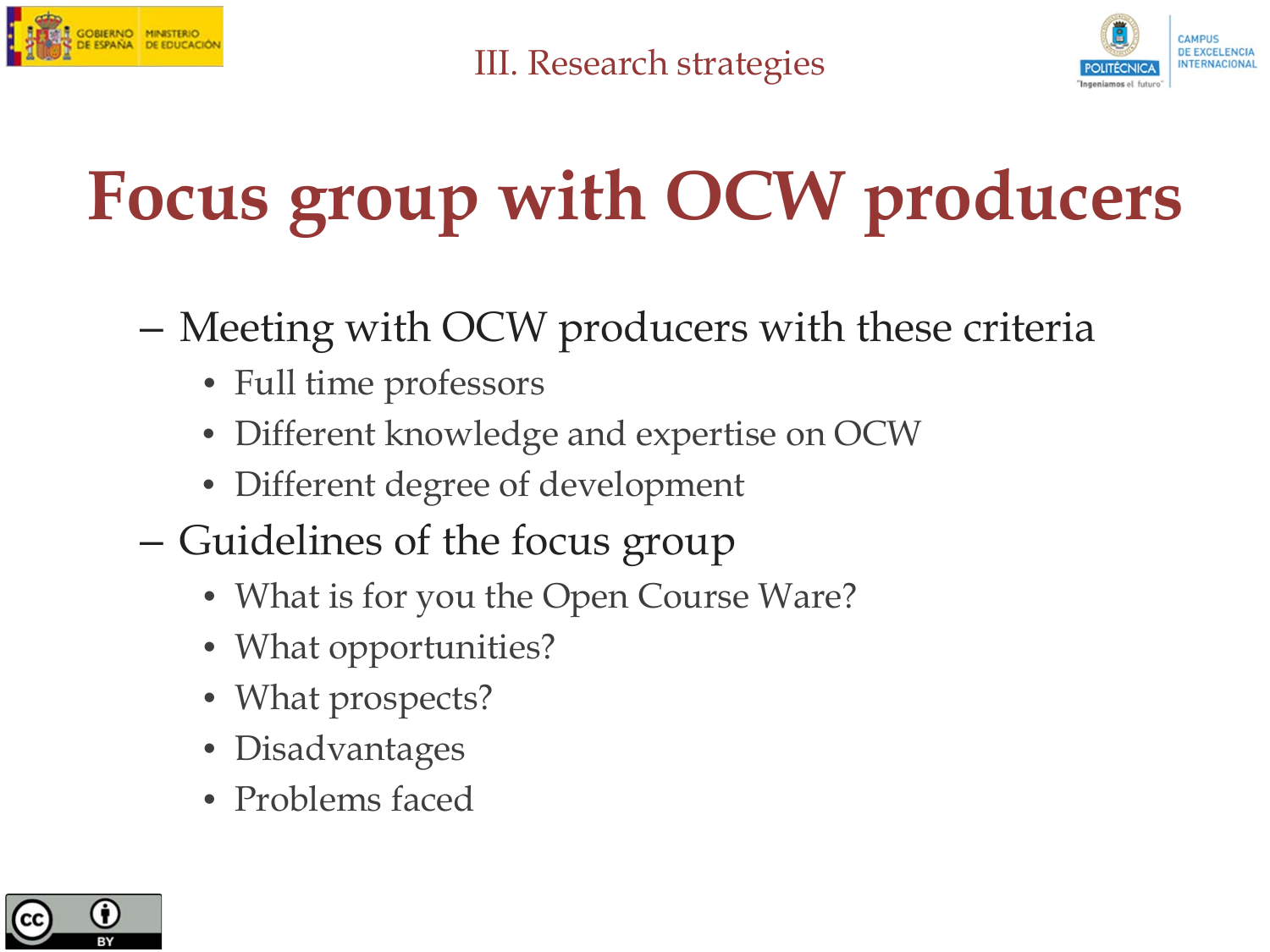



## **Survey with OCW managers**

#### – Survey

- Use of the call to other universities to:
	- Contact with OCW managers to fulfill a survey
	- Redistribution of a survey through OCW content producer in their institution
- Elements of the survey
	- Control data
	- Opinion on OER and OCW
	- Prospects of improvement

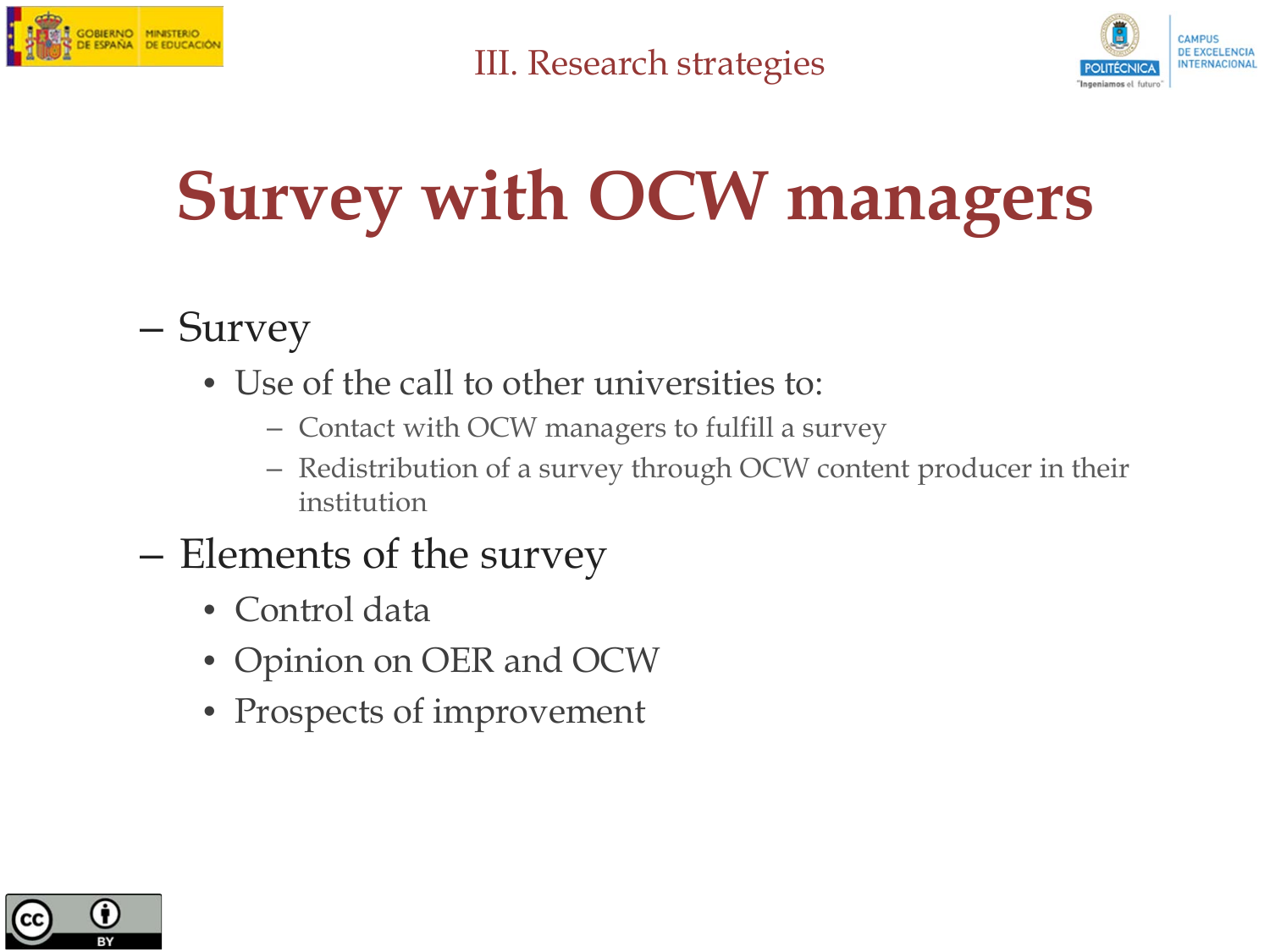



## **Survey with OCW producers**

#### – Two step survey

- Pilot in UPM
- Spread of the call to other universities:
	- Contact with OCW managers
	- Redistribution of the survey through these managers
- Elements of the survey
	- Control data
	- Opinion on OER and OCW
	- Past experience with OCW
	- Prospects of improvement

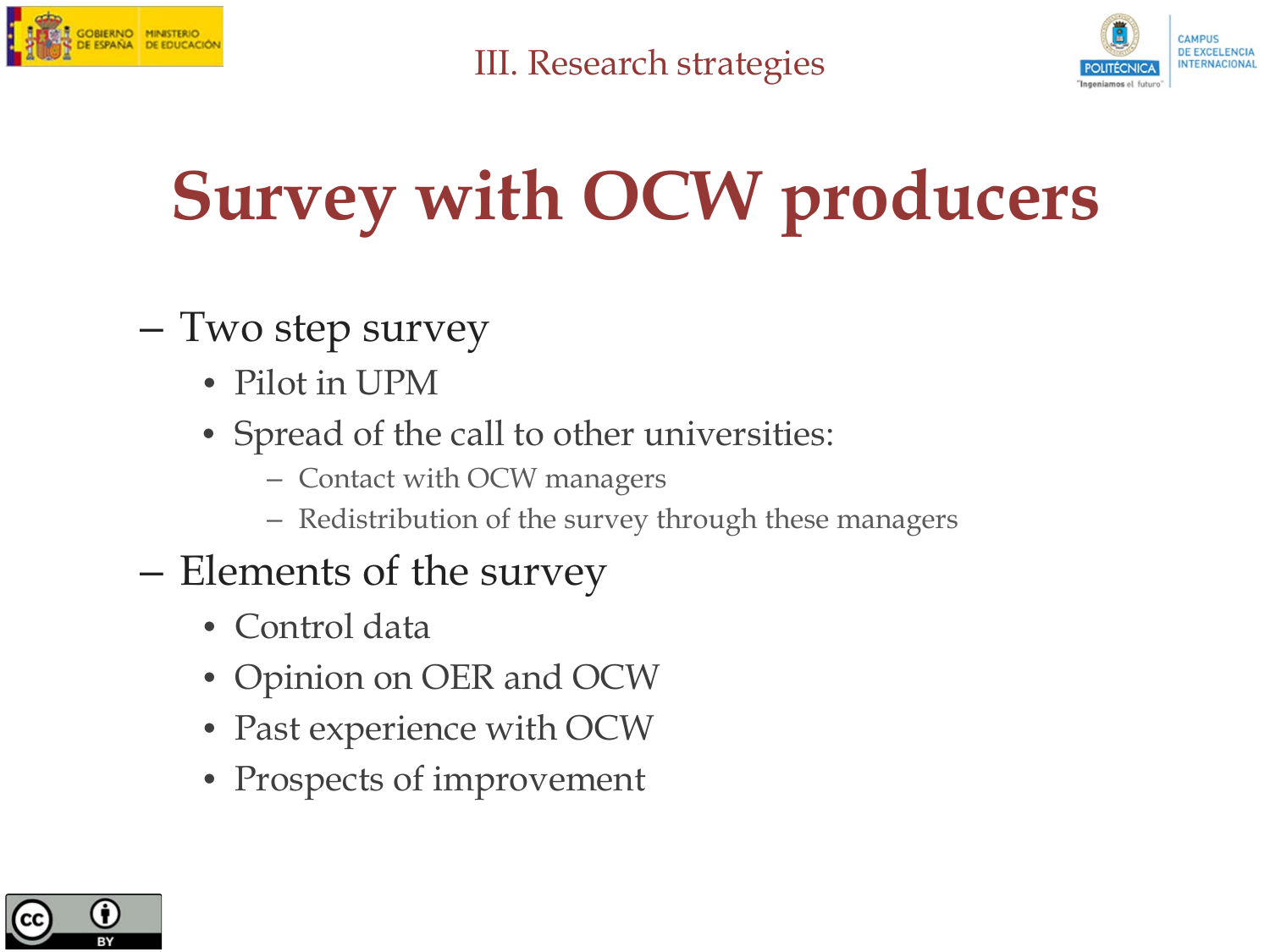



### **Social Network Analysis**

- Creation of a database
	- Over 9.000 OCW courses from several continents
	- Identification of courses according to categories
- Analysis of relationships
- Establisment of nodes between different institutions

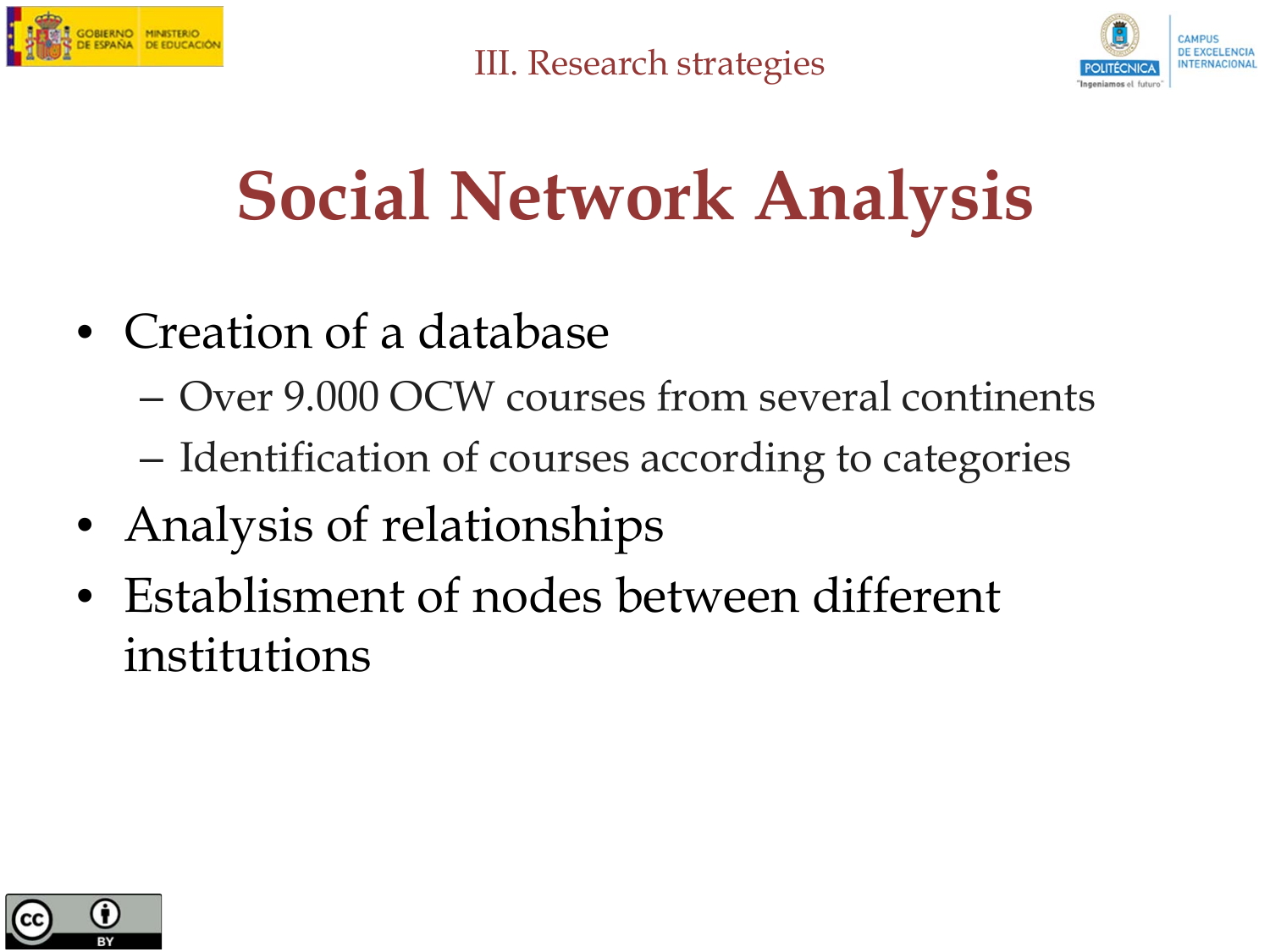



### **Types of results**

• Statistical analysis of data retrieved through a search engine

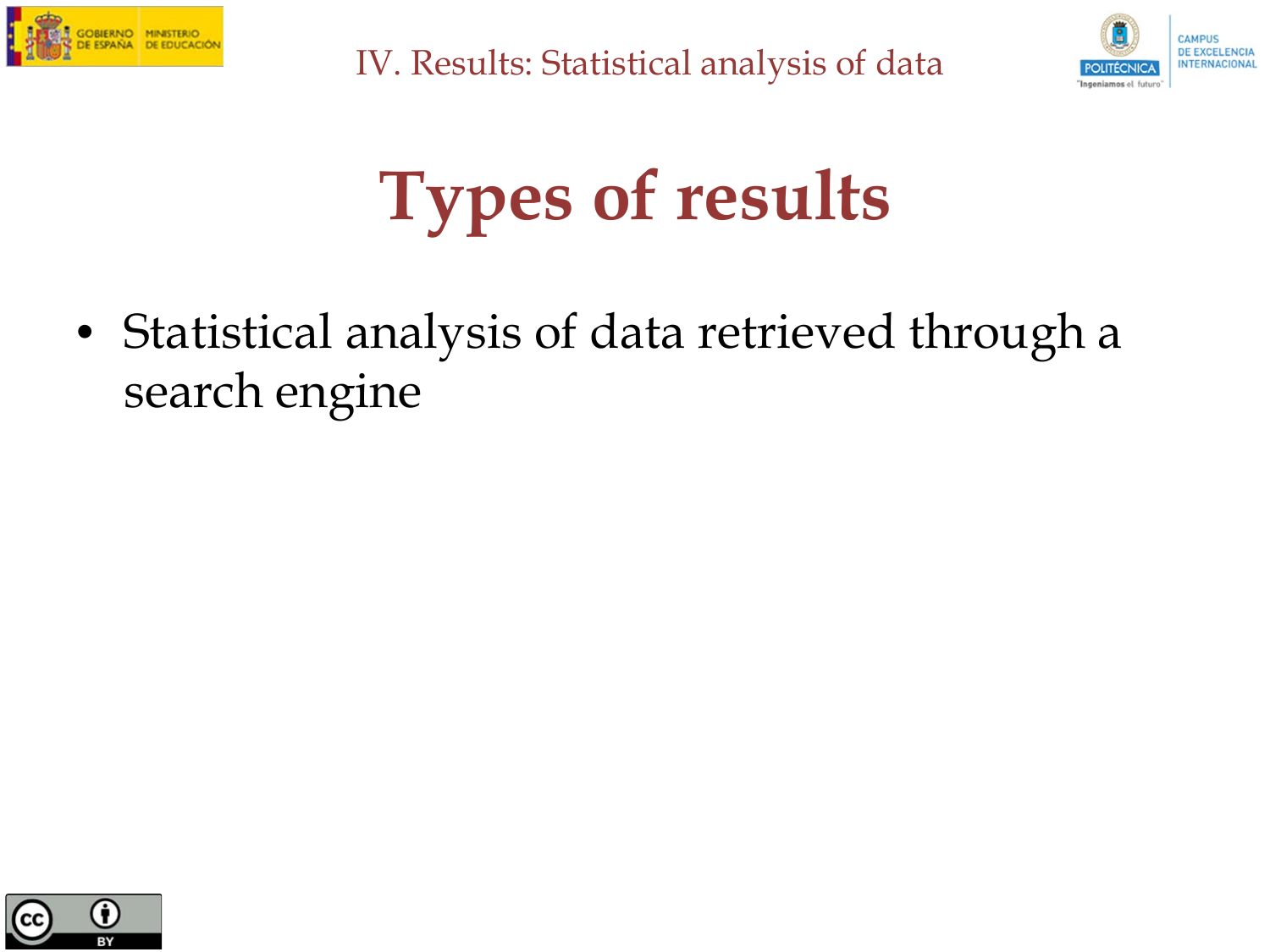



#### **OCW in Spain and Latin America**

**OCW Courses per country**



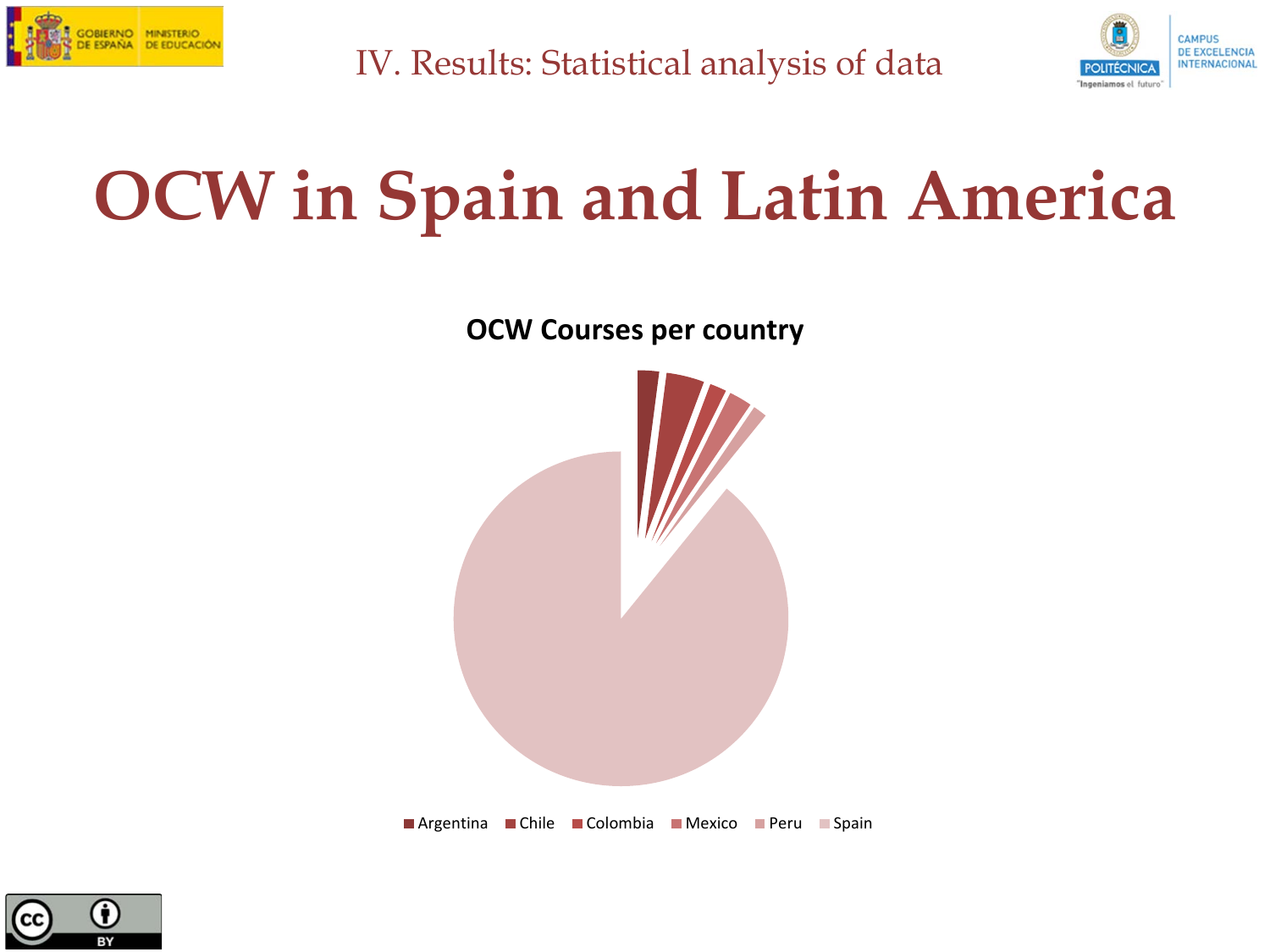



### **OCW in Spain and Latin America**

**OCW courses by region**



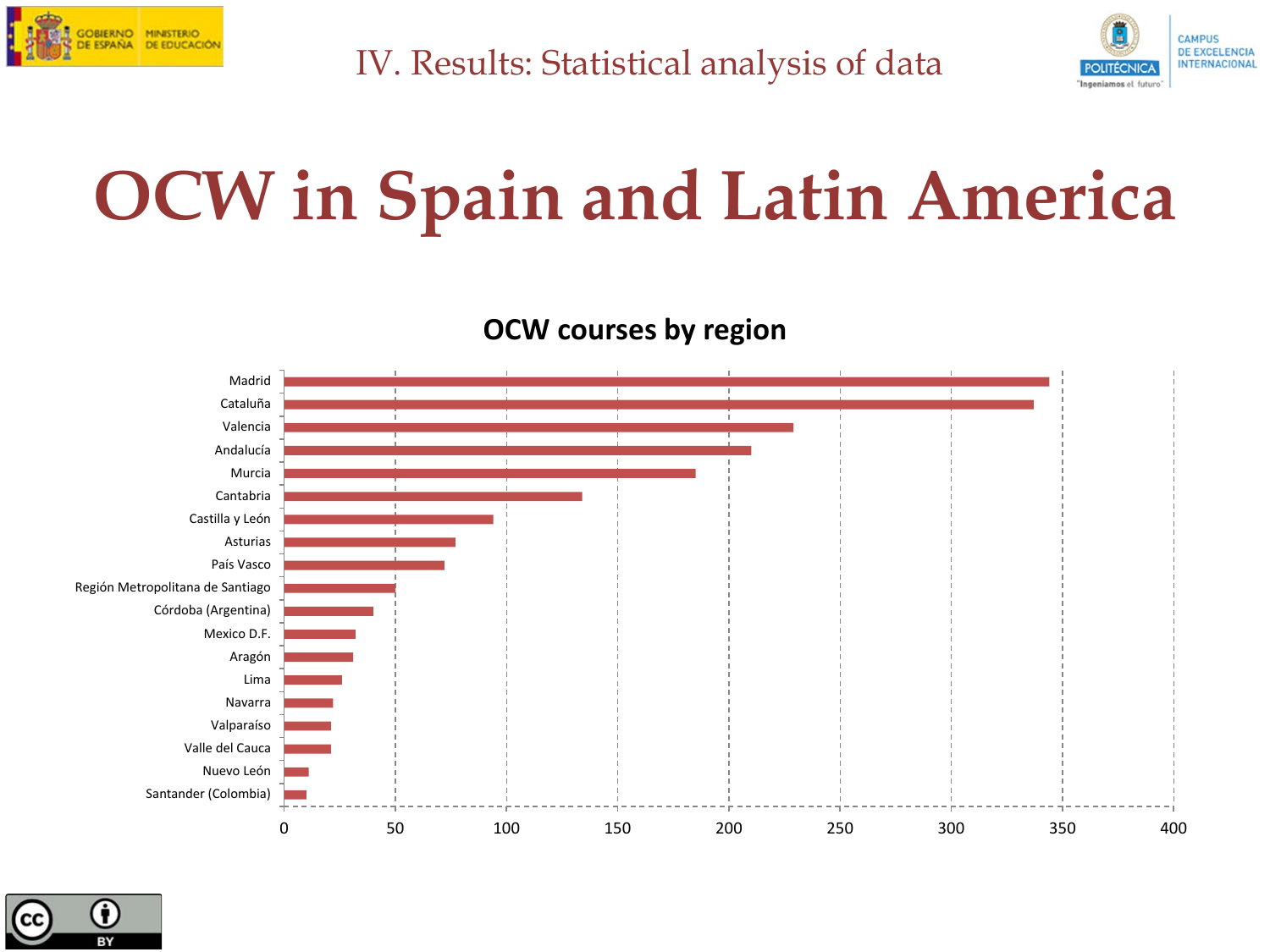



### **OCW in Spain and Latin America**

**Number of OCW courses per University**



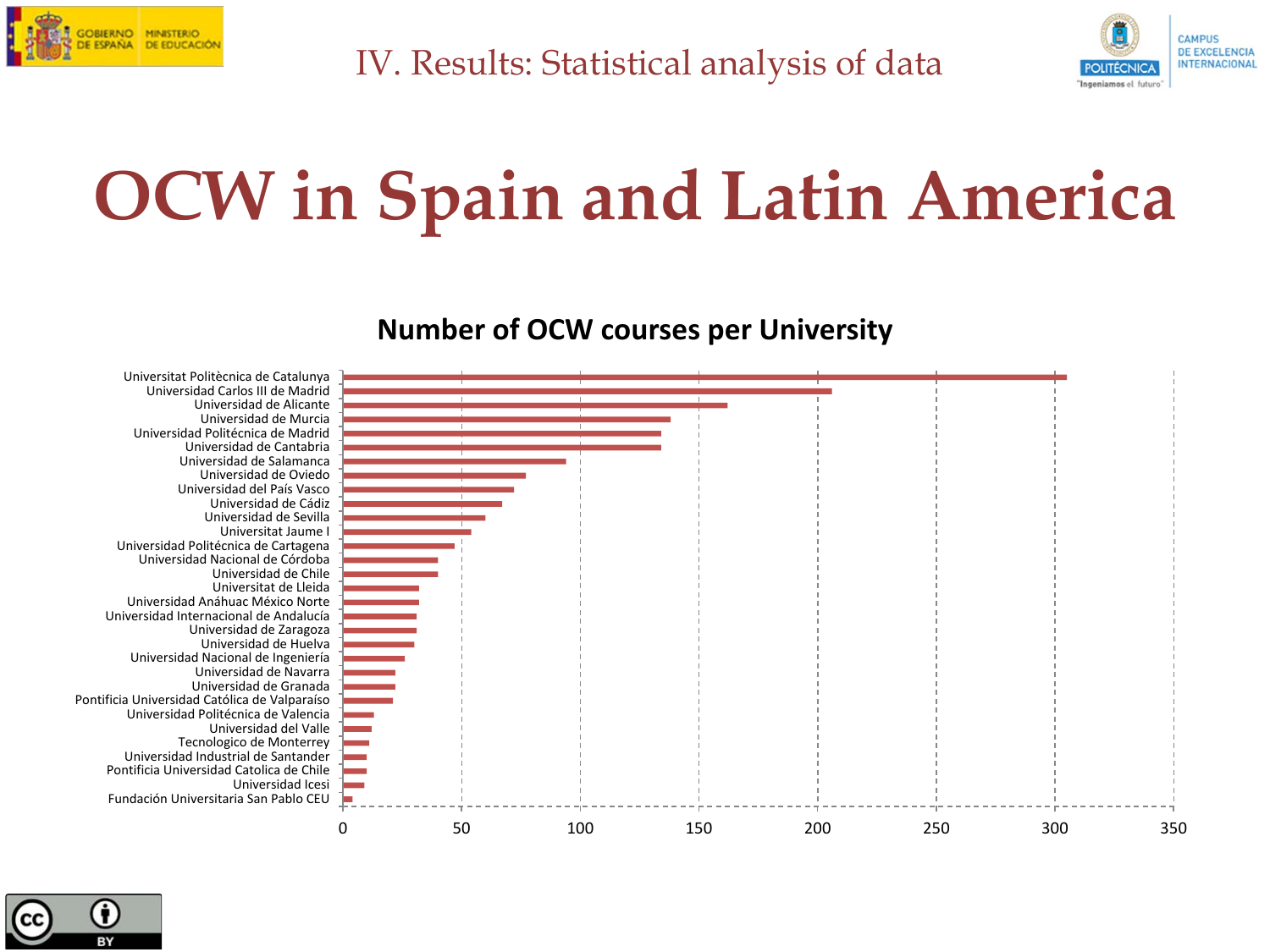



#### **OCW in Spain and Latin America**

#### **Language used in OCW produced in Spain and Latin America**



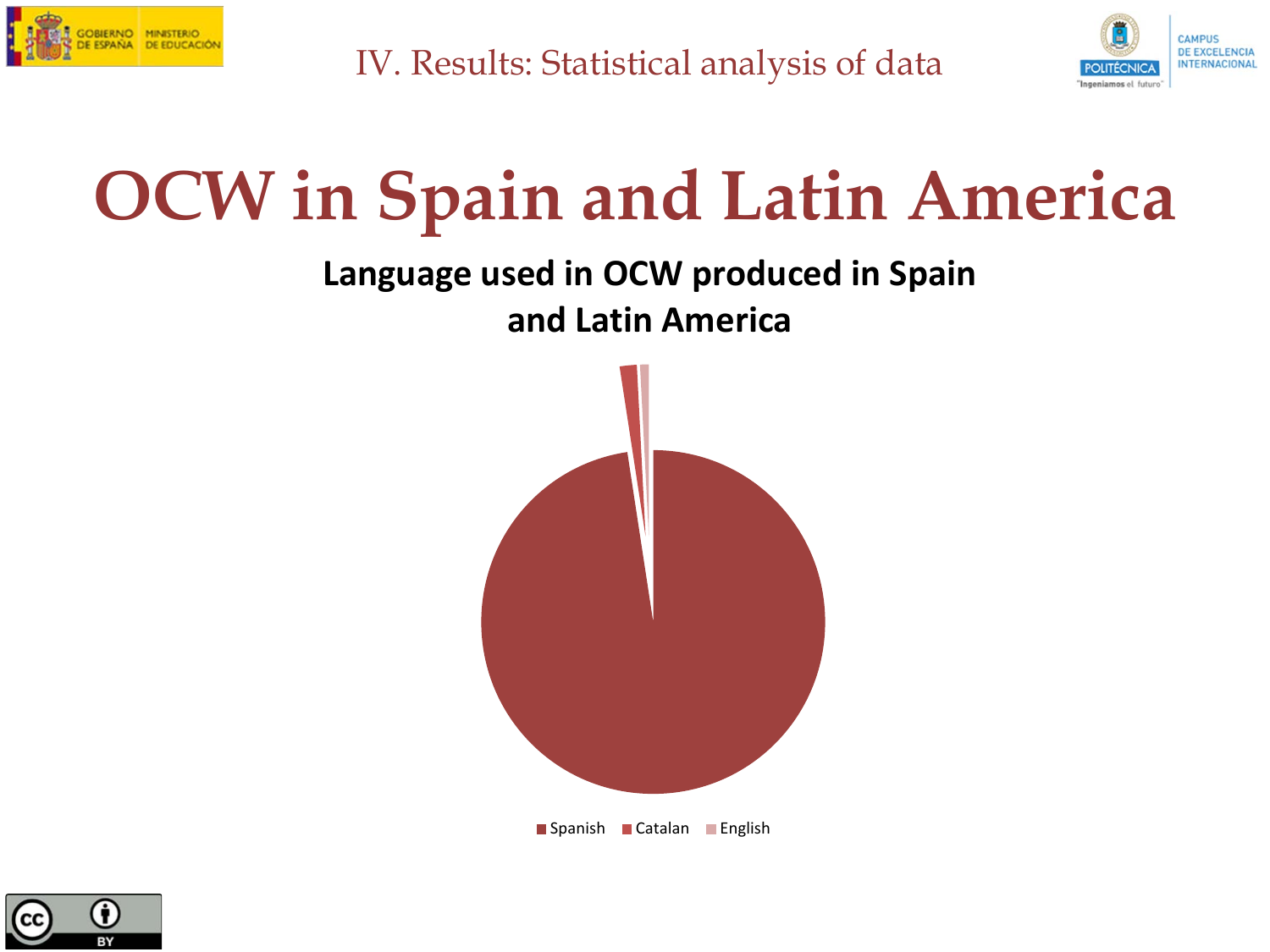



#### **OCW in Spain and Latin America**

**OCW Courses by knowledge area**



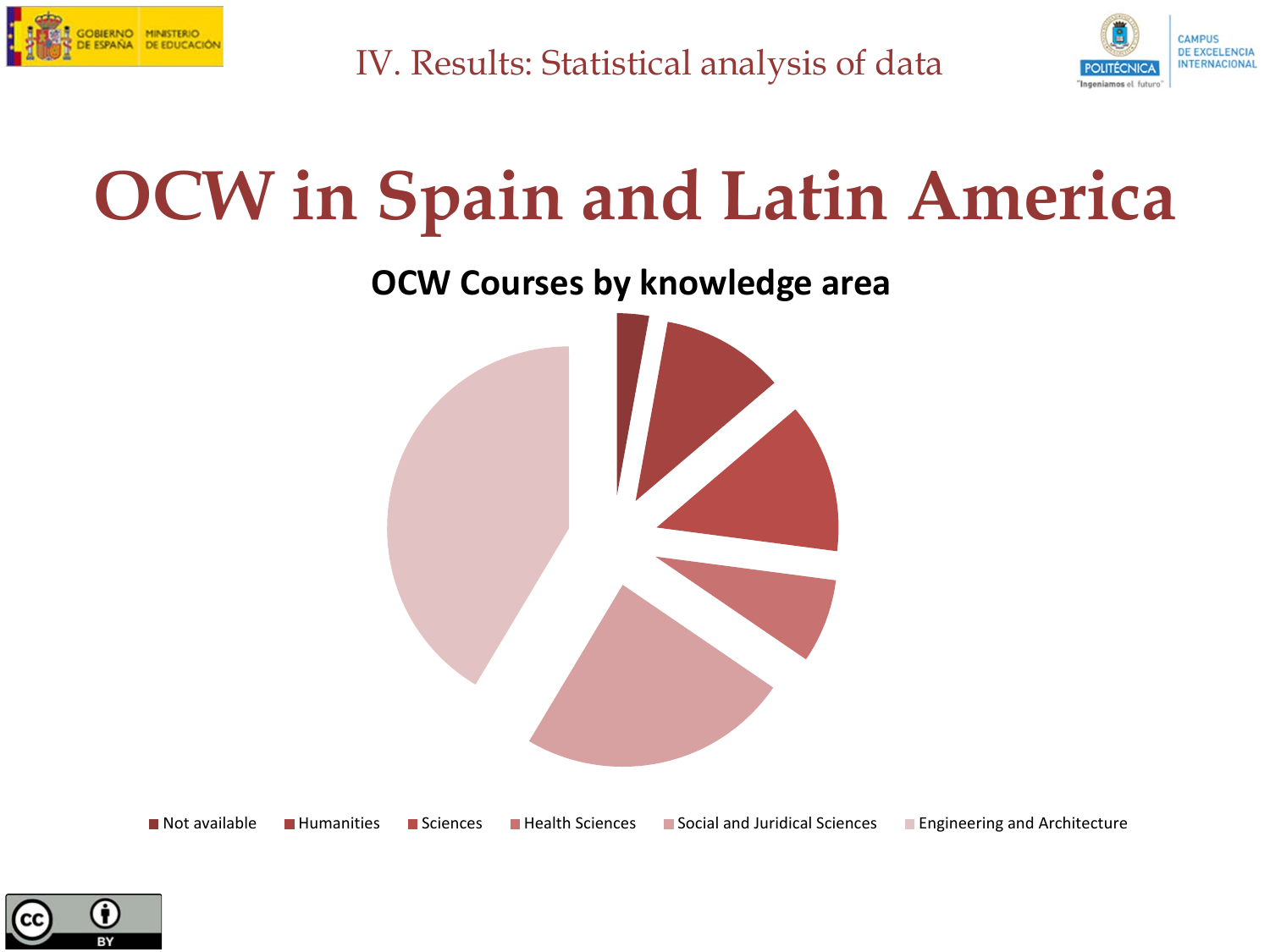



#### 0% 10% 20% 30% 40% 50% 60% 70% 80% 90% 100% Argentina Chile Colombia Mexico Peru Spain Not available **Humanities** Sciences Health Sciences Social and Juridical Sciences Engineering and Architecture **OCW in Spain and Latin America**

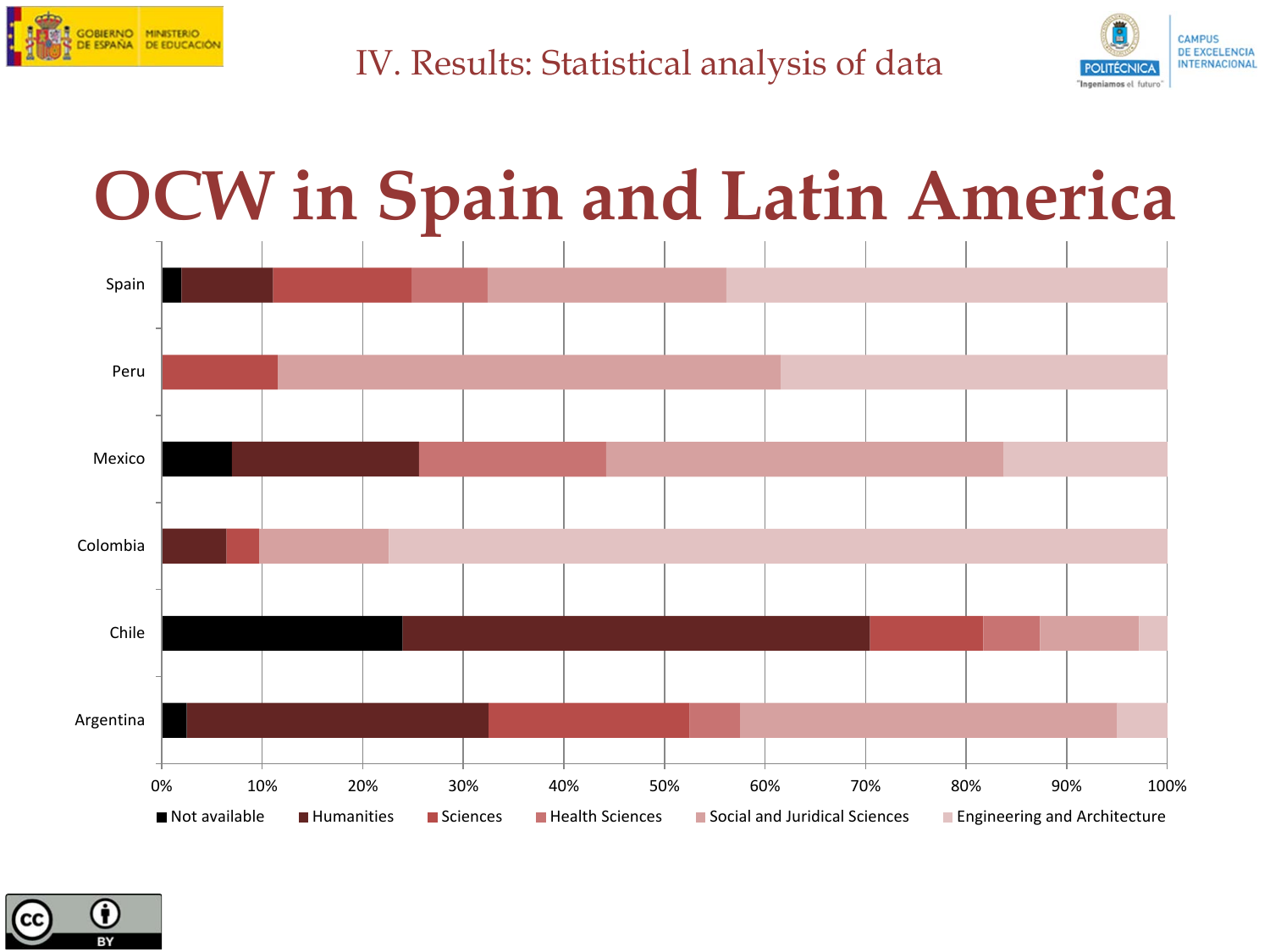



#### **OCW in Spain and Latin America**



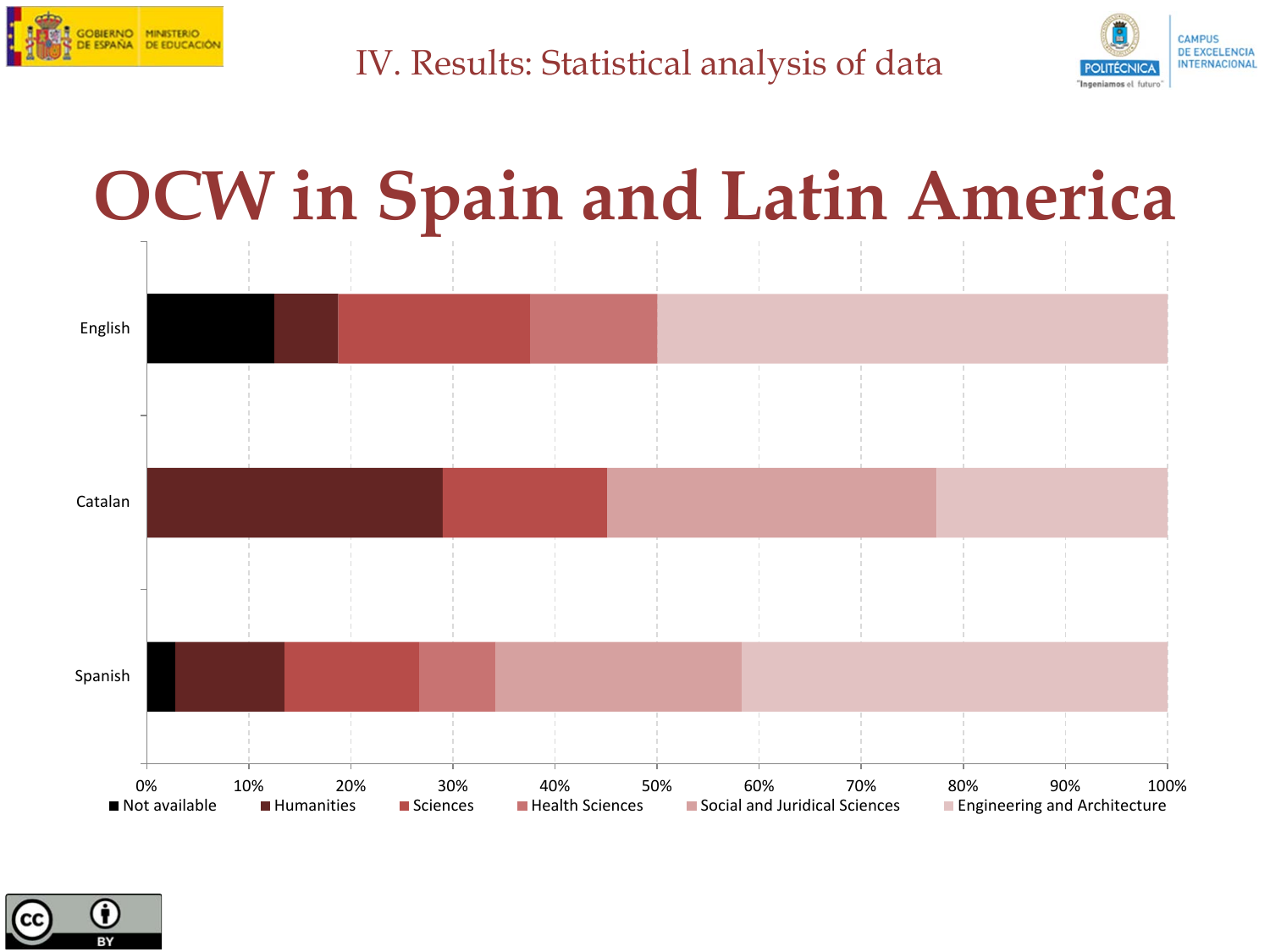



## **OCW in Spain and Latin America**

**Number of authors per OCW course**



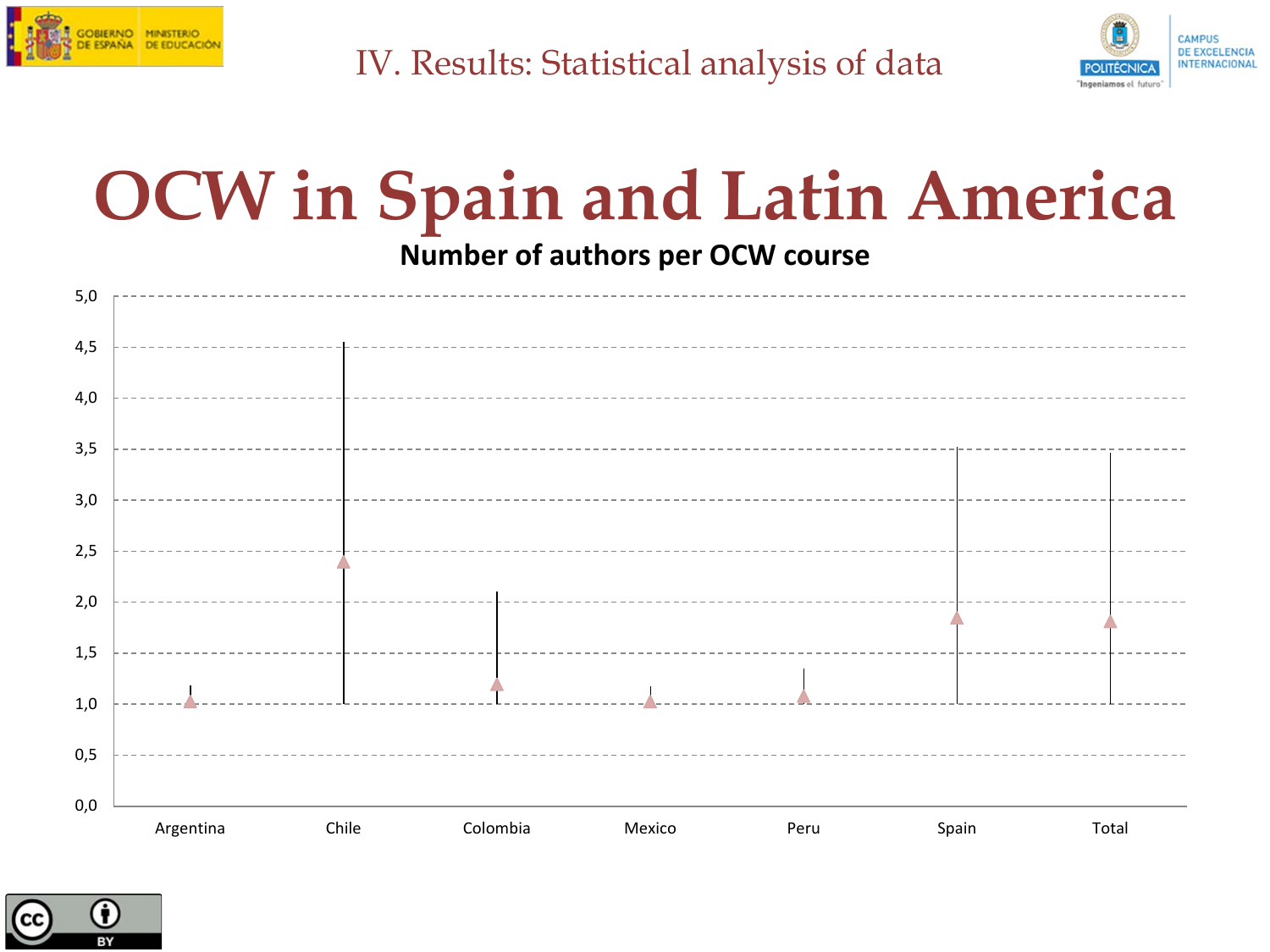



## **Types of results**

- Focus group on managers
	- Qualitative data
	- Indepth analysis
- Survey on managers
	- Hypothesis testing and assesing problems
	- More general data

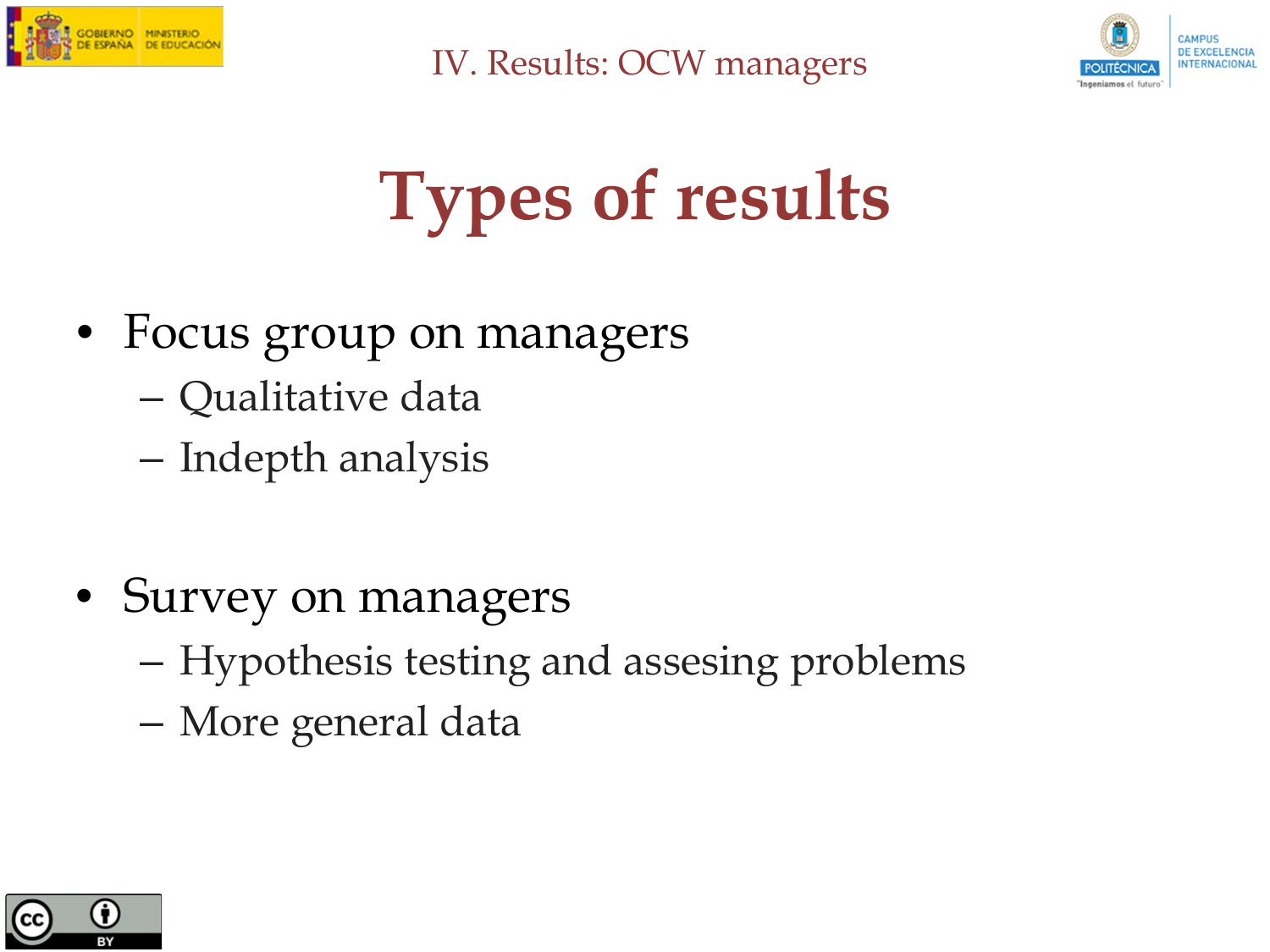



#### **Survey to OCW managers**



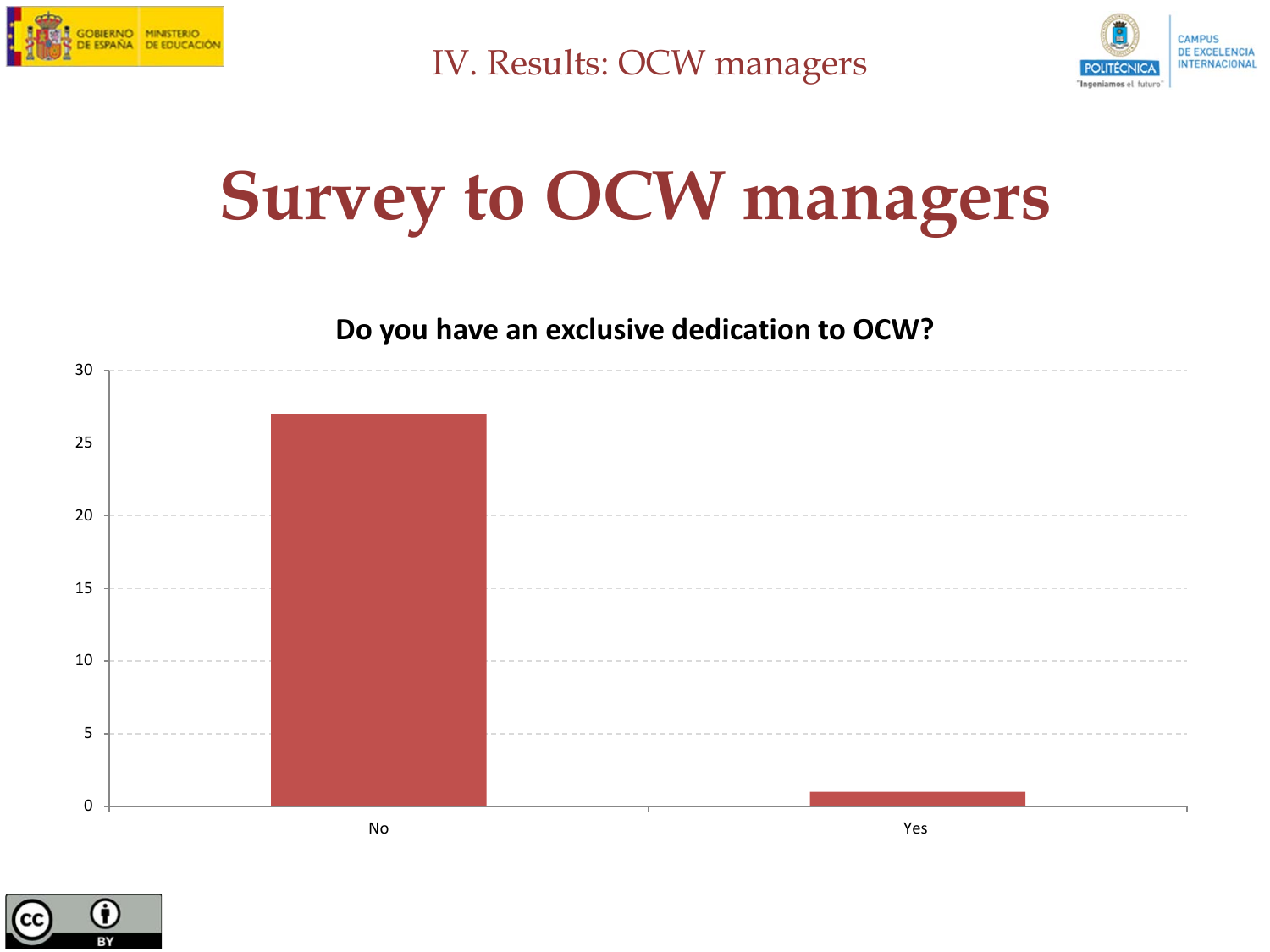



#### **Survey to OCW managers**

**In comparision with other units of your institutions, how do you consider that you office is equipped regarding resources to your disposal?** 



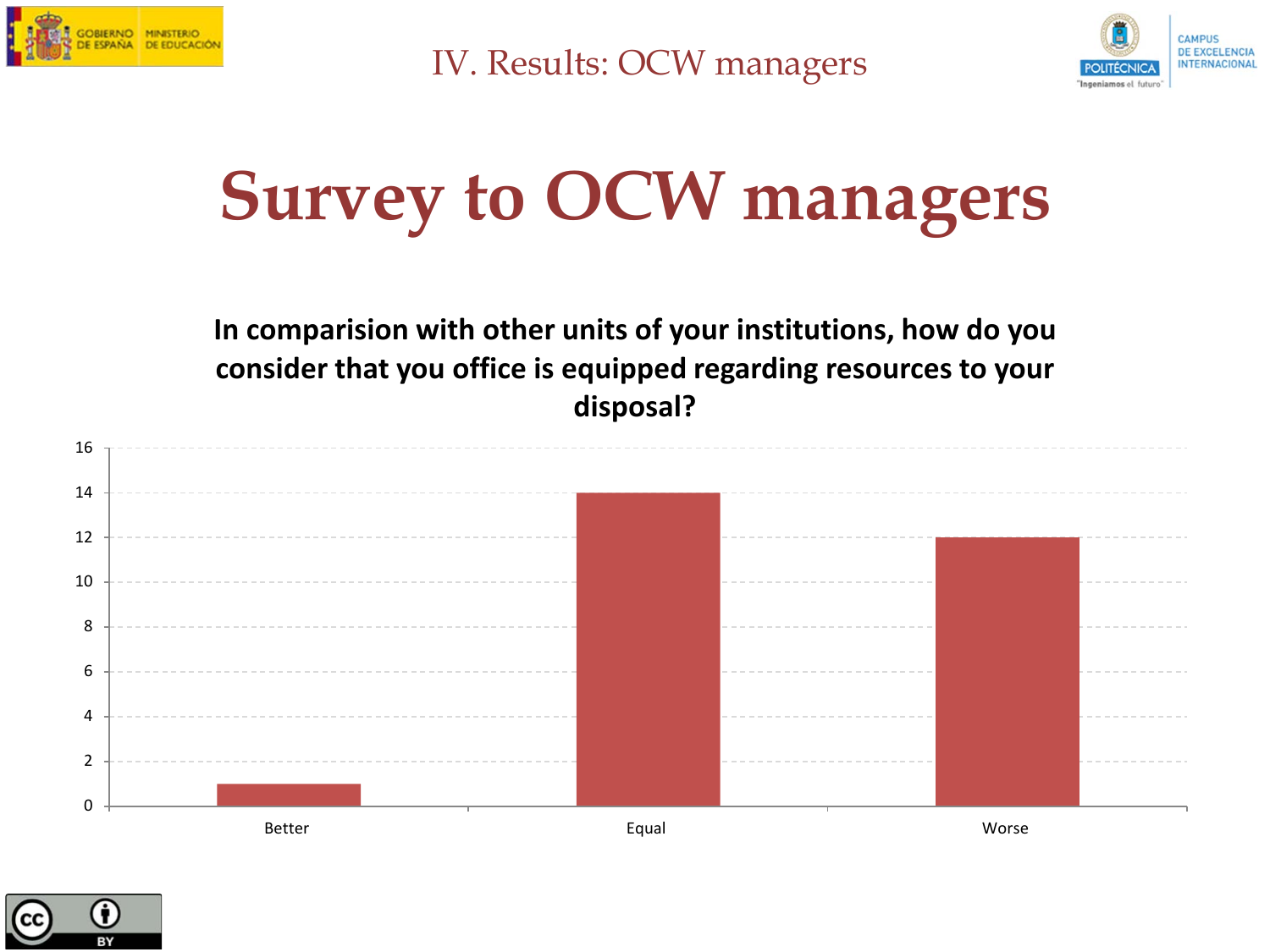



#### **Survey to OCW managers**



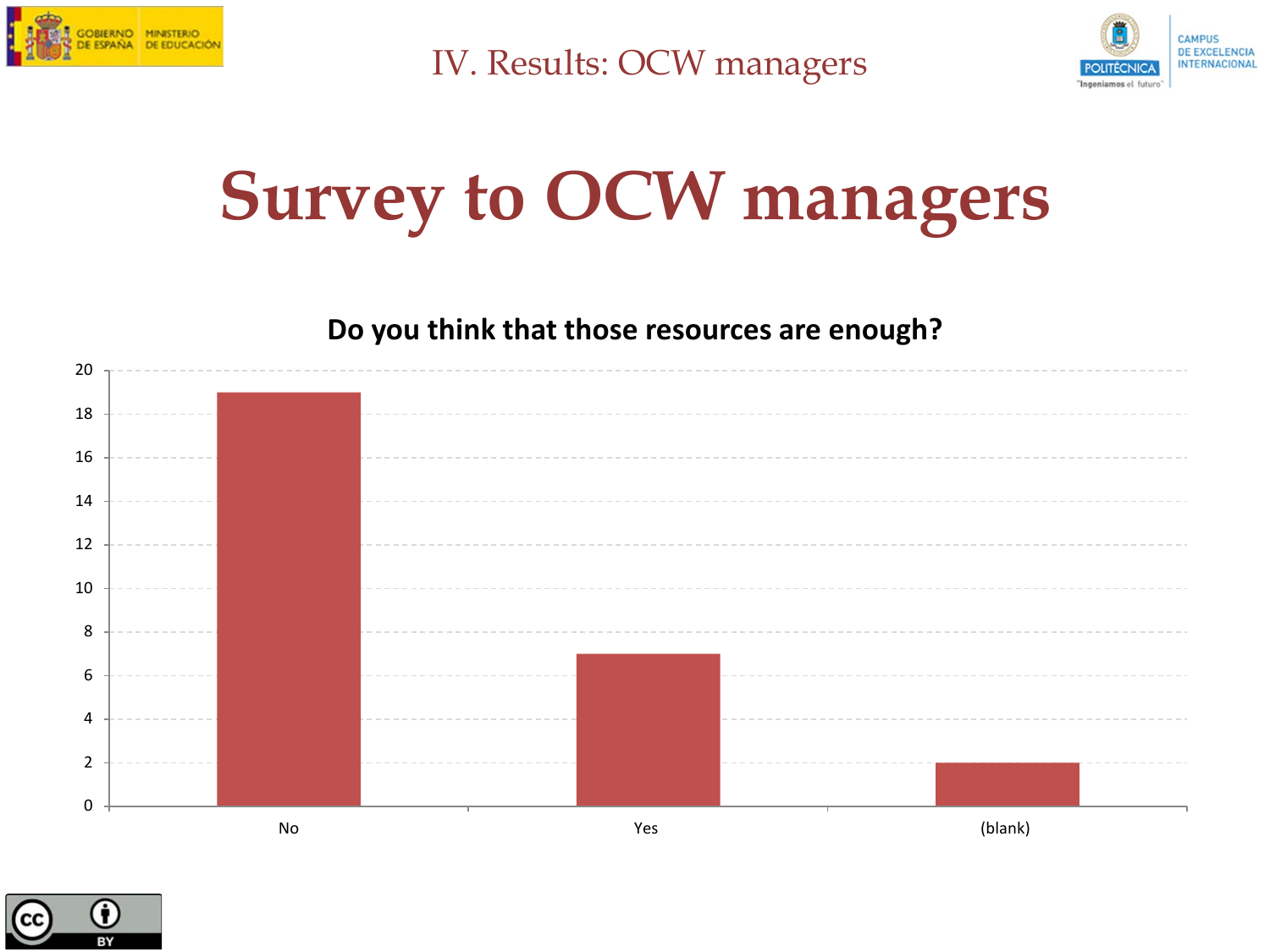



#### **Survey to OCW managers**





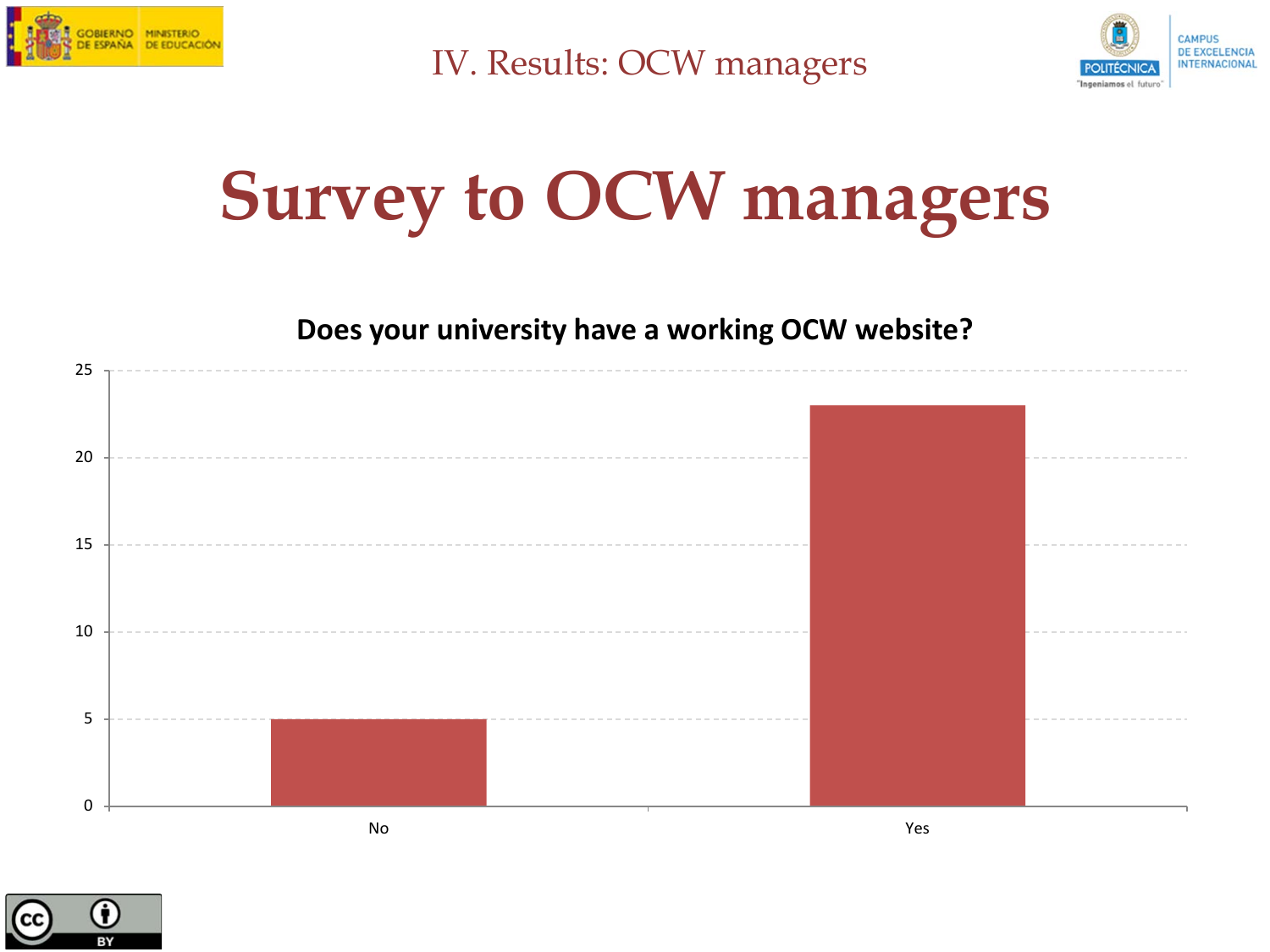



#### **Survey to OCW managers**

**What is your professional profile?** 



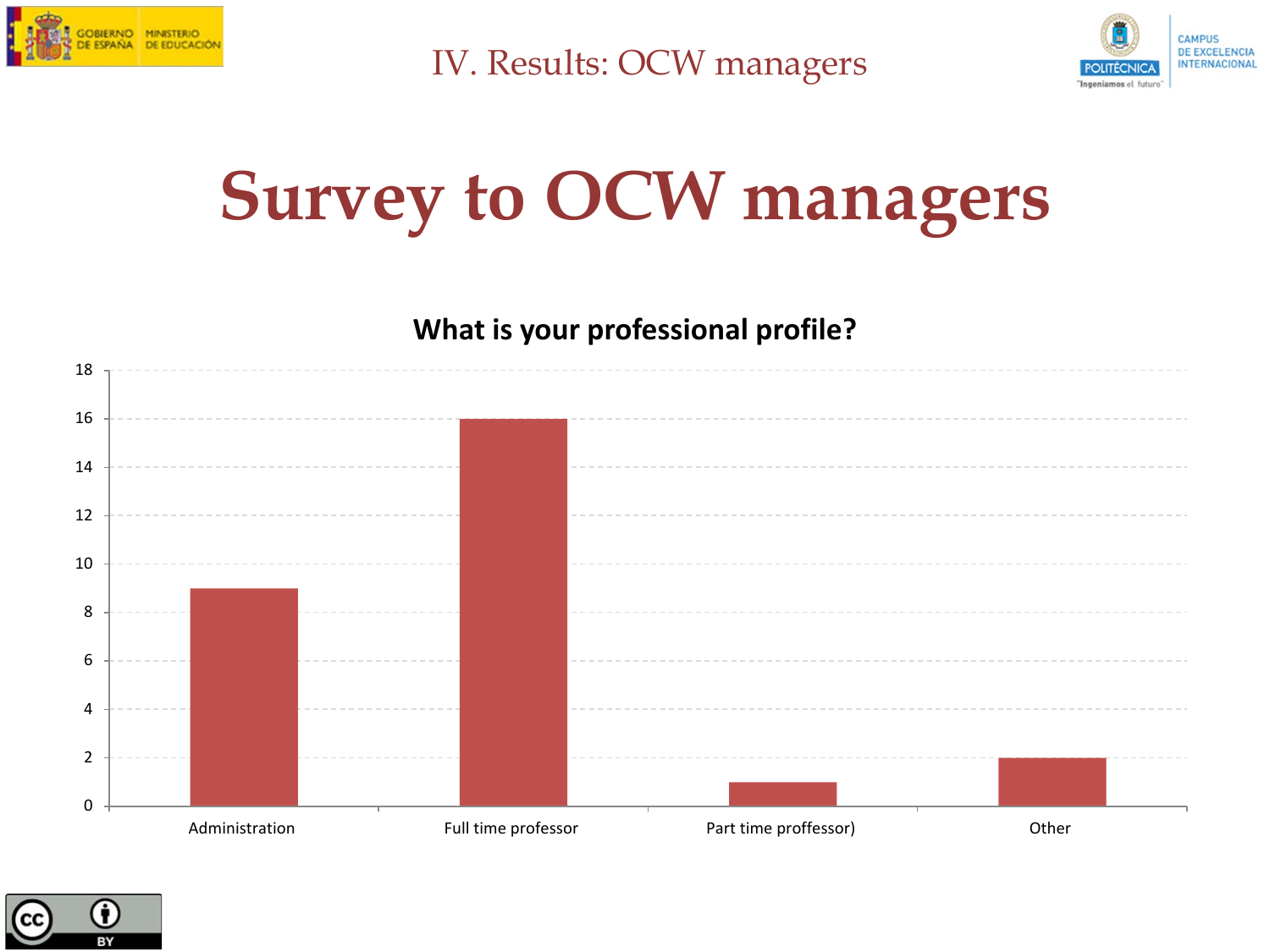



### **What is for you the OCW?**

• Regarding the first type of definition emphasizes that the OCW OER is a structure. This indicates that the invention of MIT provided a context to the rising phenomenon of OER. In this regard it is considered that the OCW is a support course organized by the OER form, unlike traditional mechanisms by boxes copyright limitations. Thus, one of the participants defined:

*"For us [OCW] is a web portal that a repository that allows the faculty of the University and its students publish the contents in open classrooms generated in a structured and with a very reasonable cost."*

• In this sense the OCW is defined as a means to store teaching materials from college and make them available to students. These approaches resemble the OCW a Virtual Classroom. Thus OCW is a deposit of material that has been employing class. This will see the implications this has for students and teachers.

*"Also [OCW] to share knowledge among students and other users, because until recently, students were no longer enrolled could not access the above materials. So we are taking a more once students have finished their studies. "*

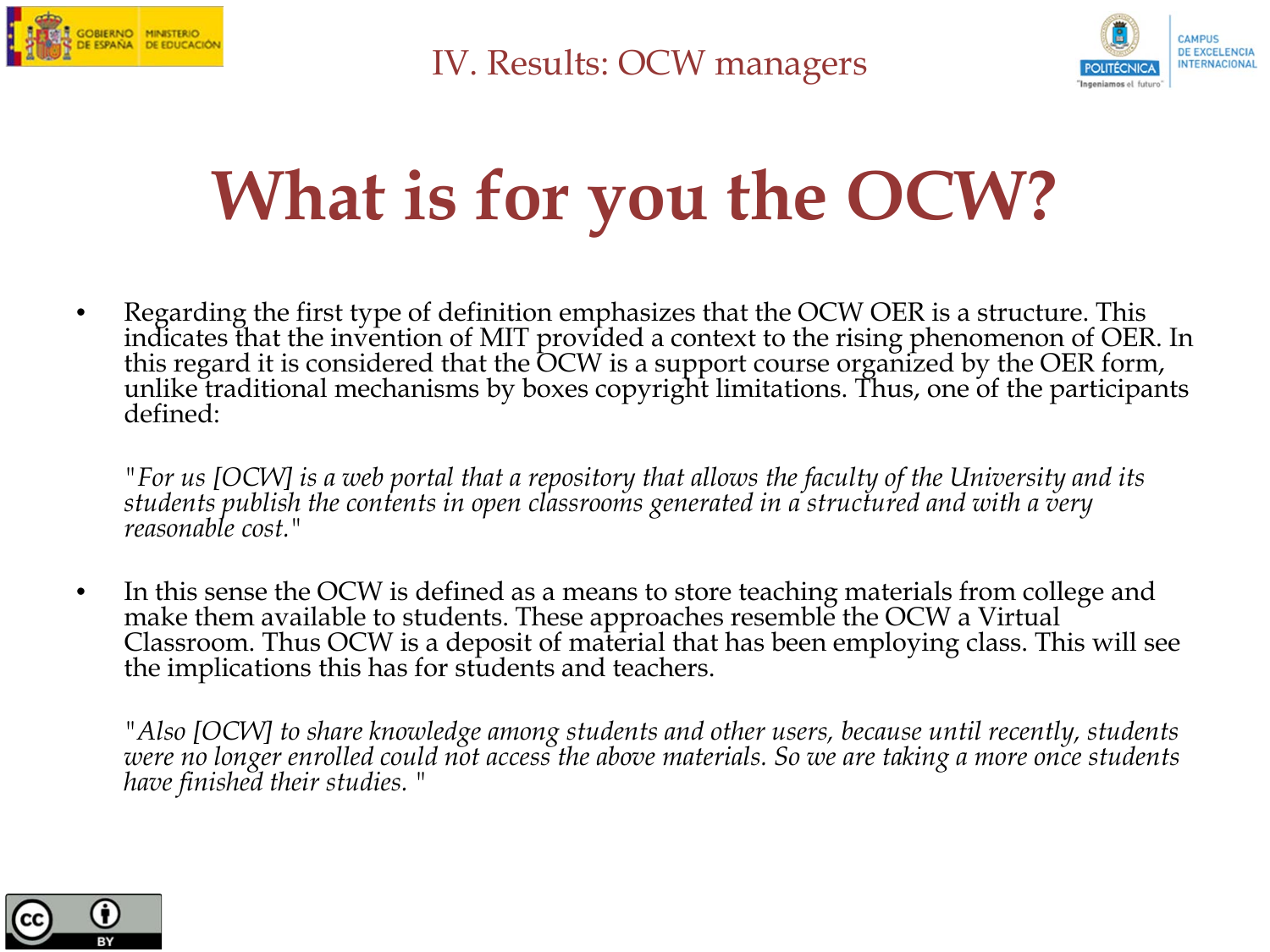



### **What is for you the OCW?**

• Another element highlighted OCW office responsible for the initiative is that it can be a means of promoting the university, a way to show the work done in the classroom for the rest of the world.

 *"It can also be renowned for the University, to be known beyond the national context. Through internet right now, being a digital repository, it can be known in other parts of the world and this is important. "* 

• OCW is detected that has two sides of self while having a slope of help to others. This highlights that the OCW is also an altruistic movement that enables access to knowledge in higher education for disadvantaged sectors of society and people living in the third world. It also altruistic in the sense that allows teachers to learn from other materials that are made in other universities. One of the participants highlighted:

*"I think [OCW] has two aspects: a showcase of the University, a way to attract new customers and new students, and then, on the other hand, is an altruistic movement that puts knowledge available to anyone, especially people who have no possibilities of a career, people in the third world or underprivileged. Is the slope Personally I like. "* 

• On the other hand pointed out that, beyond what the theory says, the OCW is a concrete initiative with its rulings. So one of the participants said:

*"I theoretically agree with everything that has been said, that [OCW] promotes visibility, people share, but at my institution I would label the OpenCourseWare as a failed initiative."* 

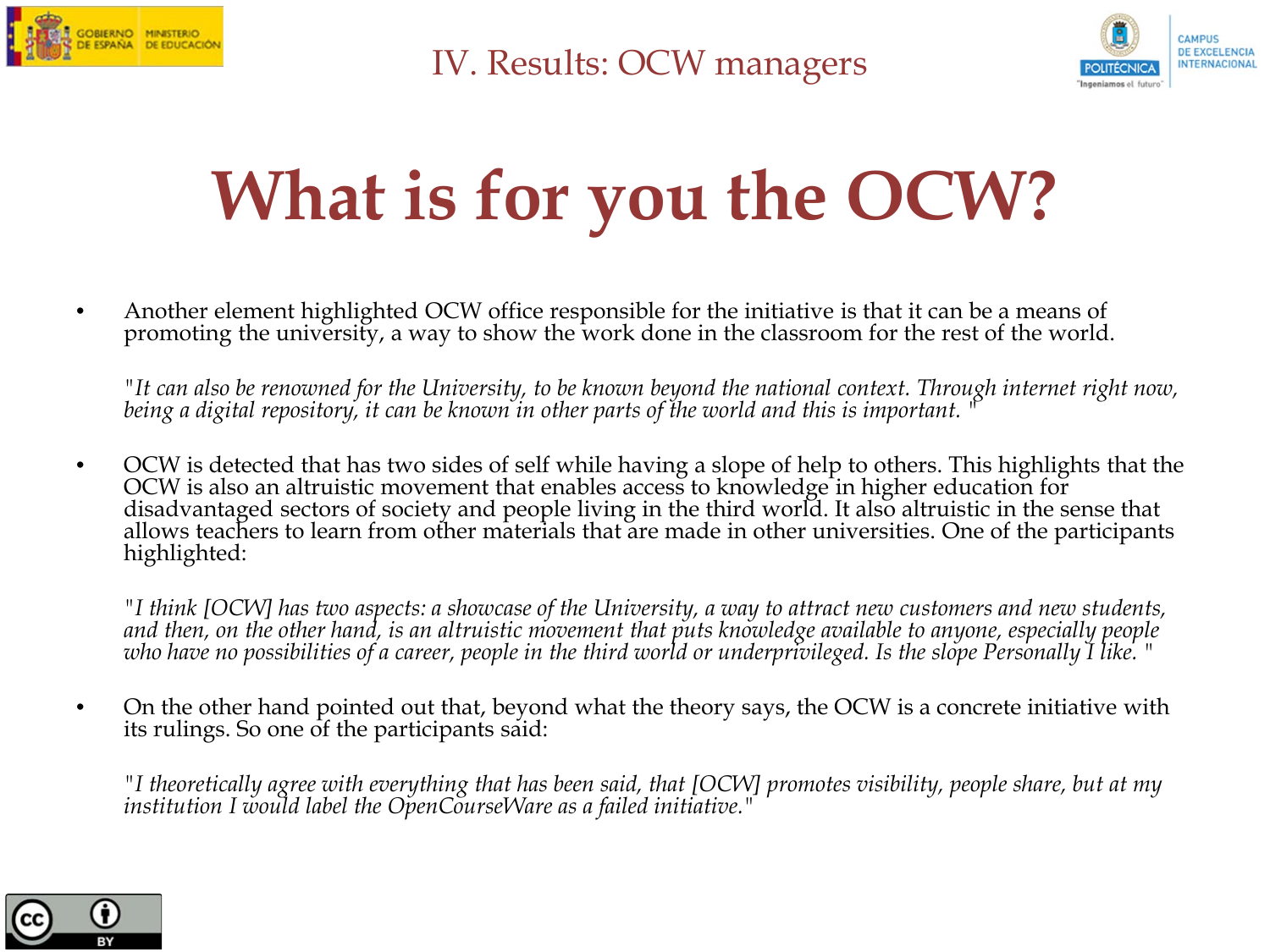



### **What opportunities does it offer?**

• The first group for the opportunities that have been highlighted in our discussion group is the teacher. The proposal states:

*Opportunities ... because I believe that our teachers are several. On the one hand, is a way to get noticed, to make known their teaching. It is also a mechanism to improve its content, because when a teacher poses open publish their content because if you normally using in the classroom with students, but now eye will make available to the whole world and then I think a lot . The restructuring, seeking copyright problems and get more attractive ... It is also a way of acknowledgment. Do not give them much, but they offer a certificate of participation in the project and points for extra pay.*

• The next element highlighted OCW producers is how, at the same time it promotes the university, the initiative can serve to promote teachers who publishes it.

*"At the level of teachers believe that may be important to promote what some teachers are doing and professors from other universities to see what is being done and that there may be some sharing of knowledge."*

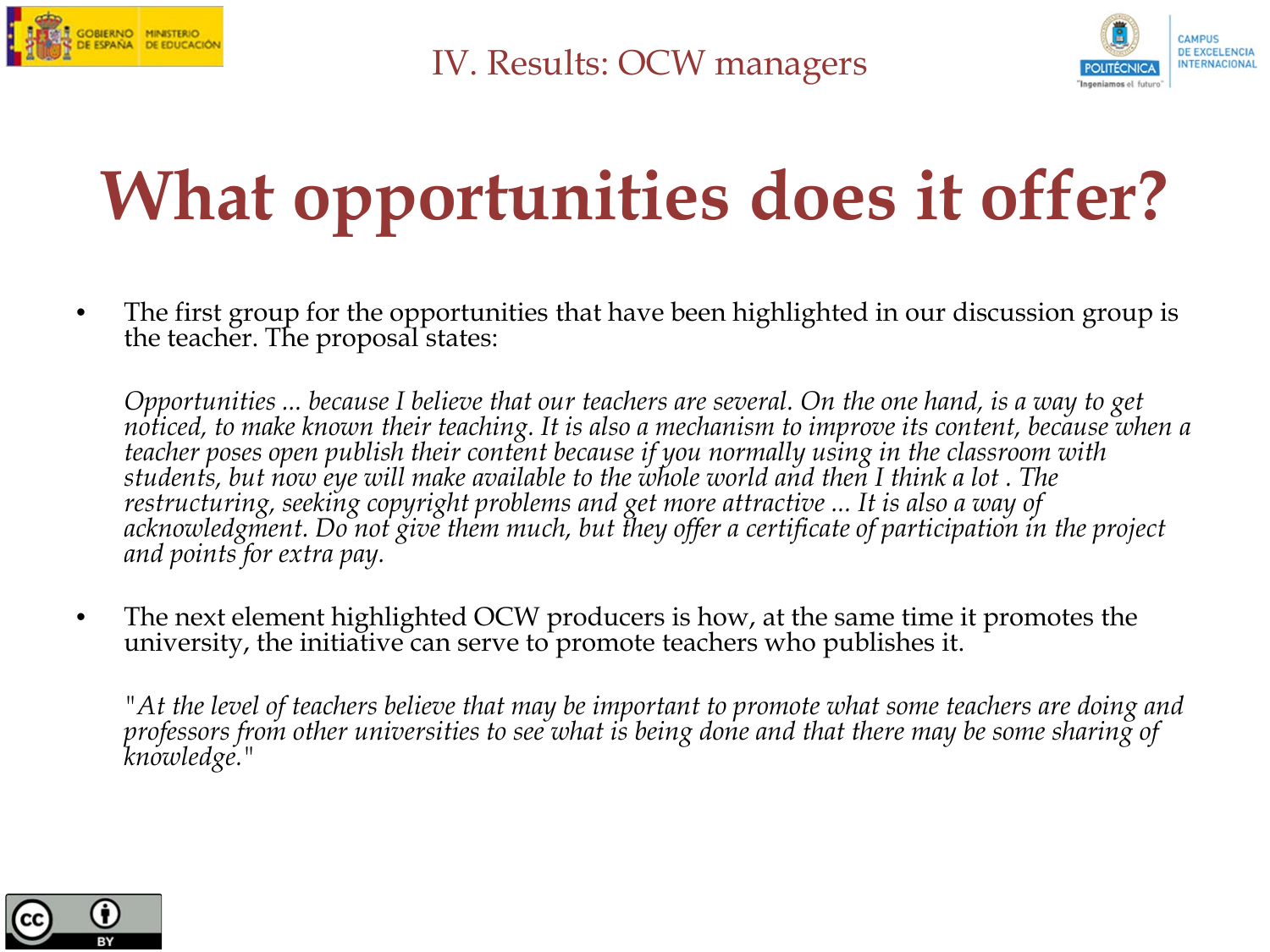



### **What opportunities does it offer?**

• In the same way that promotes the work of teachers the initiative can be used as a means to engage teachers in the use of new technologies in the world of education. Thus the conversion of OCW materials, and equipment made for them in the office, can serve as a bridge for teachers from getting into the publication of open educational materials:

*"For us it has been a means, say, fundamental both to promote the university and for many teachers who did not have any way affiliated with or virtual classroom with new technology [..]. to sign up to this new way of teaching and new way of transmitting knowledge. "*

*"There are many teachers who said at the beginning that I did not want to go in because I e-learning requires much effort, I have many students, nobody helps me, the platform is very complicated. And at the moment you say 'you're going to put a number of people who are going to help, we will improve your material will also simplify and you will see ... when you see the results within a month you will see page visit thousand people from Peru and four thousand from Argentina ... seems that this is serious and is a good way to promote the content. "*

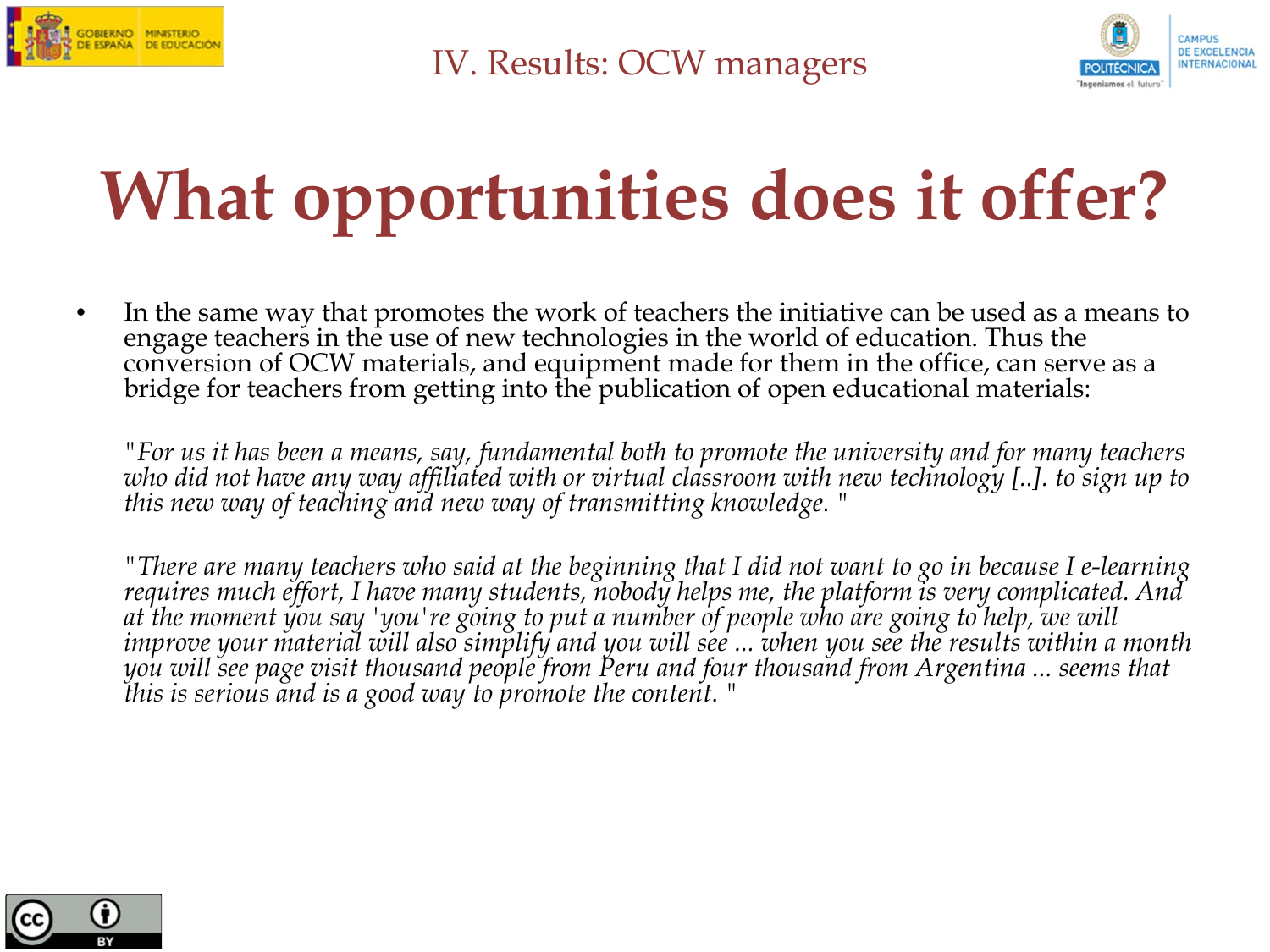



### **What opportunities does it offer?**

• The following elements are stressed about OCW opportunities that may entail for universities is a reduction in the costs. The OCW is thus a mechanism to cut costs and offer more and better content to students.

"At our university we have a process very different teaching materials because the materials are responsible, they<br>are paid to authors. It's not like in other universities. It affects us more directly [OCW]. In this regard *the University was passed that all materials were teachers with a Creative Commons license, so we can save many costs, in the sense that it can be reused for other classroom materials. "* 

- Thus participants in the discussion group noted that the type of license to be chosen is very important for the future cost structure of universities. The use of more open licenses allows cost savings by reusing materials. This requires a change in the current trend, it was found some consensus on the idea that there is a trend towards the use of more restrictive licenses.
- The OCW offers Spanish universities (and their teachers) an additional opportunity to mark the process of adapting to all studies within grades, according to recent reforms of adaptation to the European Higher Education. In this framework the OCW presents an opportunity to offer subjects that disappear on cessation of the curriculum. This allows materials that have been in use until recently can reuse. This reuse allows teachers, in turn, to have a publication of material that otherwise would have been lost as a result of that adaptation.

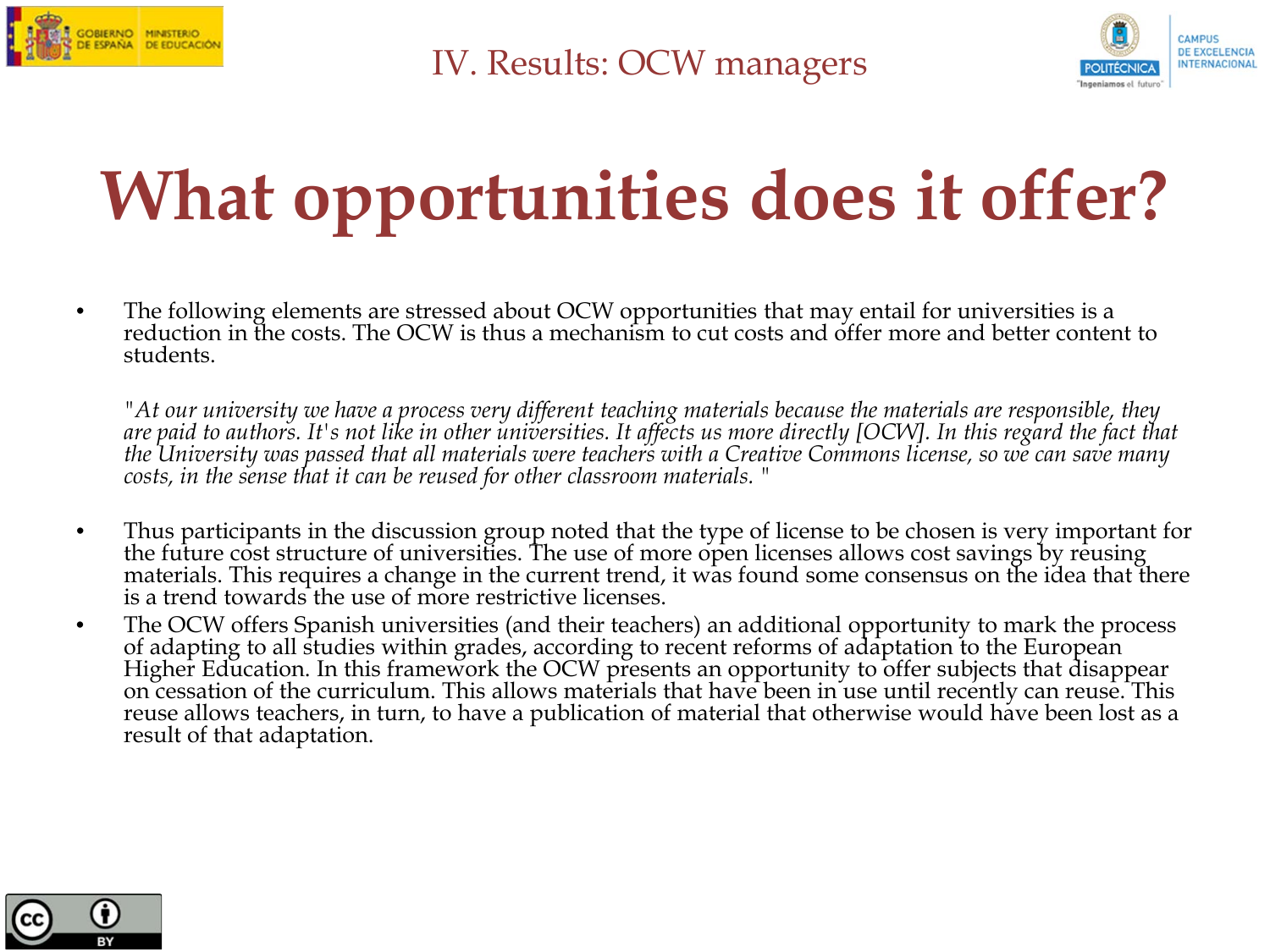



#### **Future prospects**

- The first line that is being explored is the integration of multiple tools in a single university teaching open platform. This would melt platforms that are now working in different departments and services, each on its side. This will not only allow them to share resources (human and material) but the own synergies and teamwork can make it work best in each particular. Closely related to the above, is being explored to encourage greater increase in OCW content
- "In terms of the future, as we are proposing, we'll see if it's short, medium or long term, we do have some from our office [thought] that [OCW] becomes a production environment."
- Another element is generated controversy regarding the exploitation of OCW as certificate courses. In this regard there are conflicting opinions from those who believe it may be a positive move towards that OCW progressively routed to those observed that potential management problems can reach them unmanageable.
- "For the future of OCW movement do not see anything clearly. For me to OCW's what has been done at MIT, that is, a portal, static material, which are mainly study materials, any evaluation material. But two years ago there was talk of the movement of open educational resources, the OCW are sites where you can register, pay a fee and can be evaluated and receive a certificate. When I hear this I enter the seven evils. And who is going to manage this? Frankly I see it very complicated. Also see them as different islands."

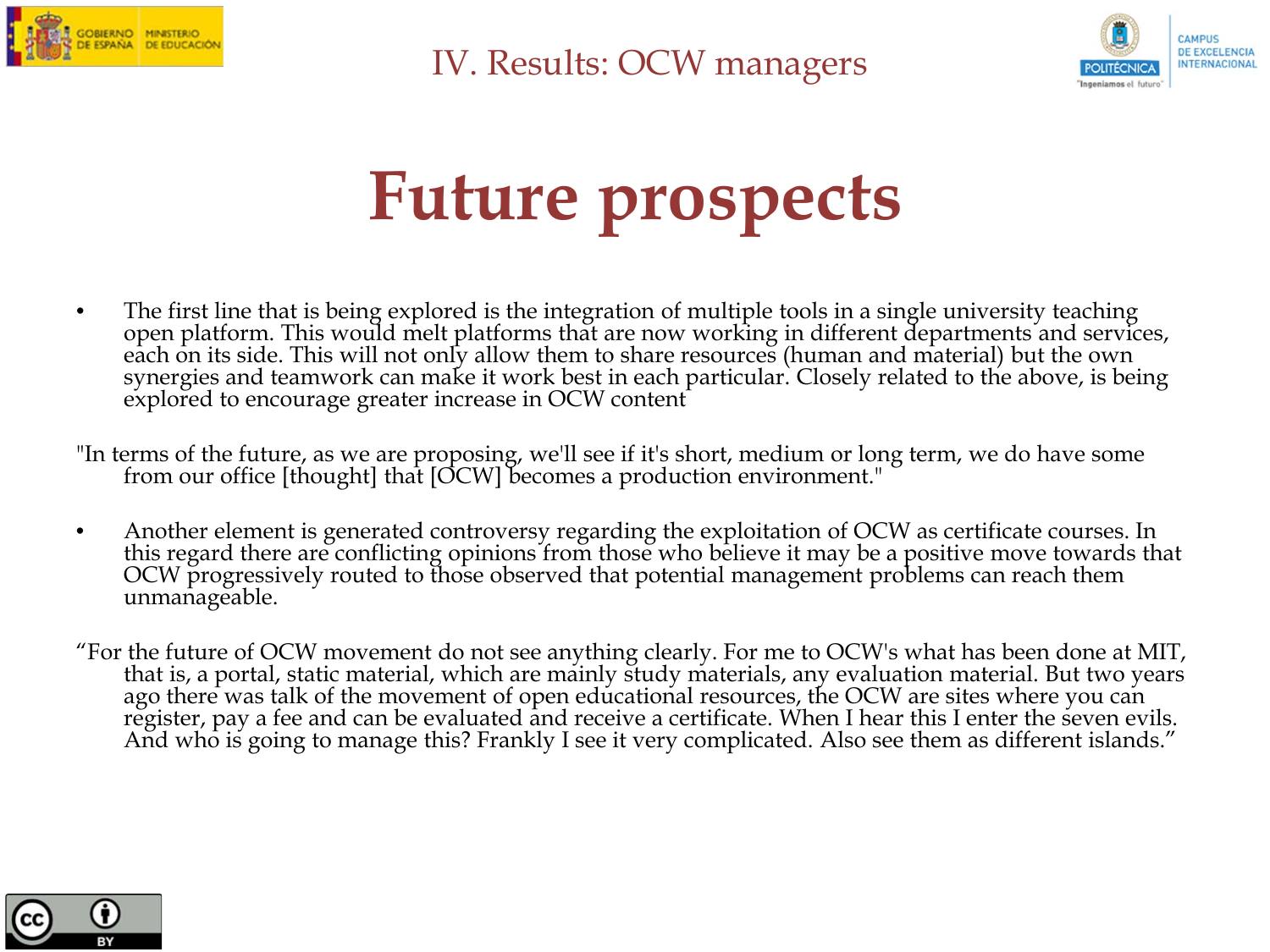



### **Problems implementing OCW**

• The main problem is that some participants noted the complete absence of any institutional support, which has caused even fall off the platform and can not offer the service. In other cases mentioned some OCW offices receive neither funded nor staffed to meet its objectives. Is detected, then, that for some institutions the OCW was an initiative that was set. It notes, for example, "you can get to convince many teachers" but this has not led to the necessary resources to carry it out. Thus, in certain cases it is observed that there was no real involvement in the initiative by the governing bodies. Two participants noted:

*"But over the years my experience has been the opposite, ie, that the institutional level, at least in this house, has taken this initiative as something good, yes, but it is well noted that there has not been any of support. "*

*"The problem of our OpenCourseWare is standing, and operate unmanned request. If we had funding, resources and so on, I will post everything on Creative Commons and why we should not have problems. "*

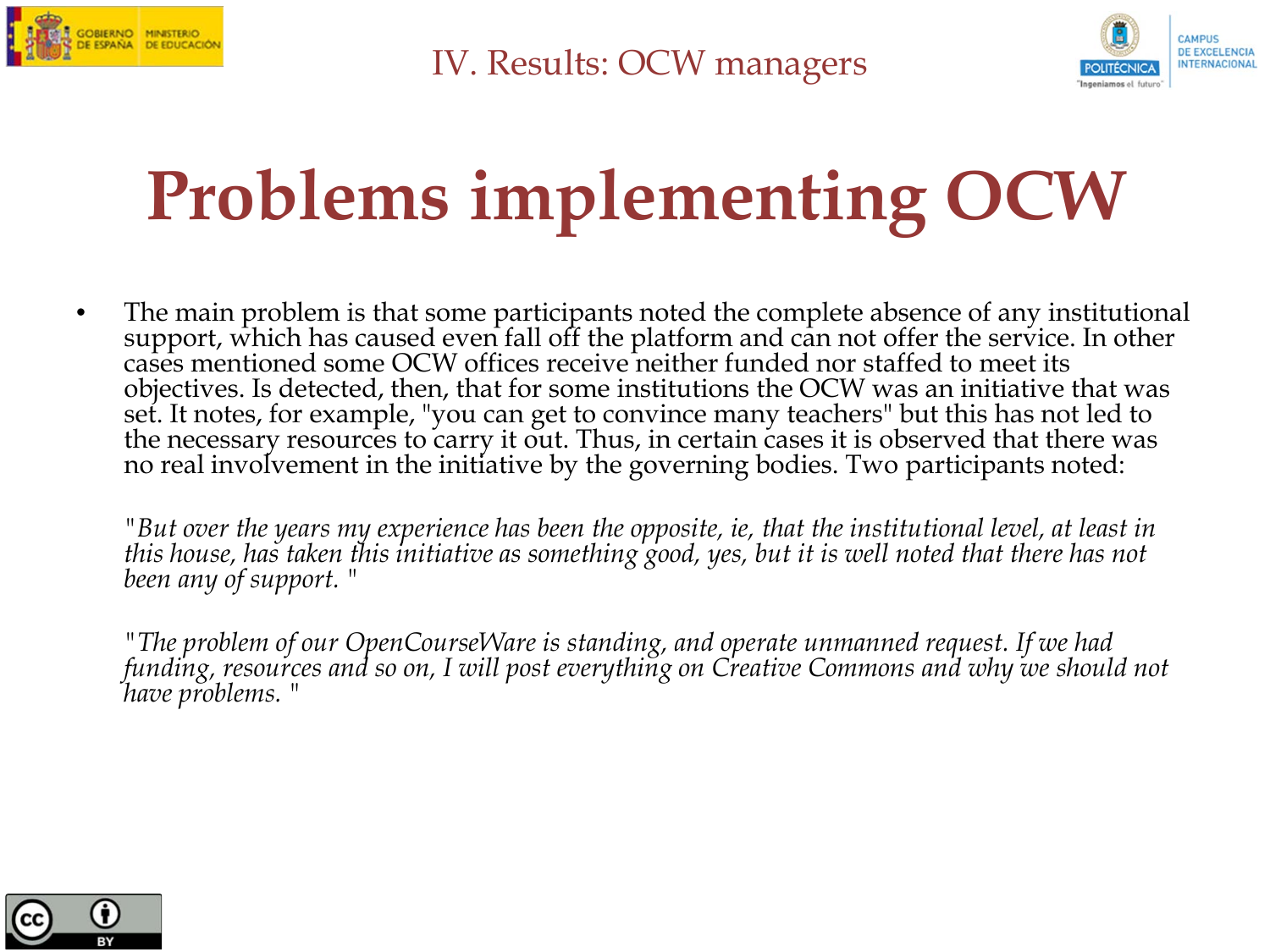



### **Problems implementing OCW**

• In many cases there is no incentives within the university to publish in the OCW, or salary or recognition.

*At first he was completely lacking in media, so it resorted to force authors to publish through the GIE. This made some materials were not of high quality and there was some discontent and reluctance among certain elements of teacher*

*"[On the draft publication of complete degrees] when you publish everything you are forcing people to publish. And here is the problem, and there are people convinced the people to strive to publish. And when you tell them to publish the first thing you have sent ... We talked with school heads and were you to post bad we do not publish. "*

*"When published with ISBN teachers were very happy, but now you can not do it that way."*

*"[What we tell teachers is that] you who you have to think about what you want. You ask me for what you need and we'll see if it is possible ... What we are asking is that teachers require us innovative things. "*

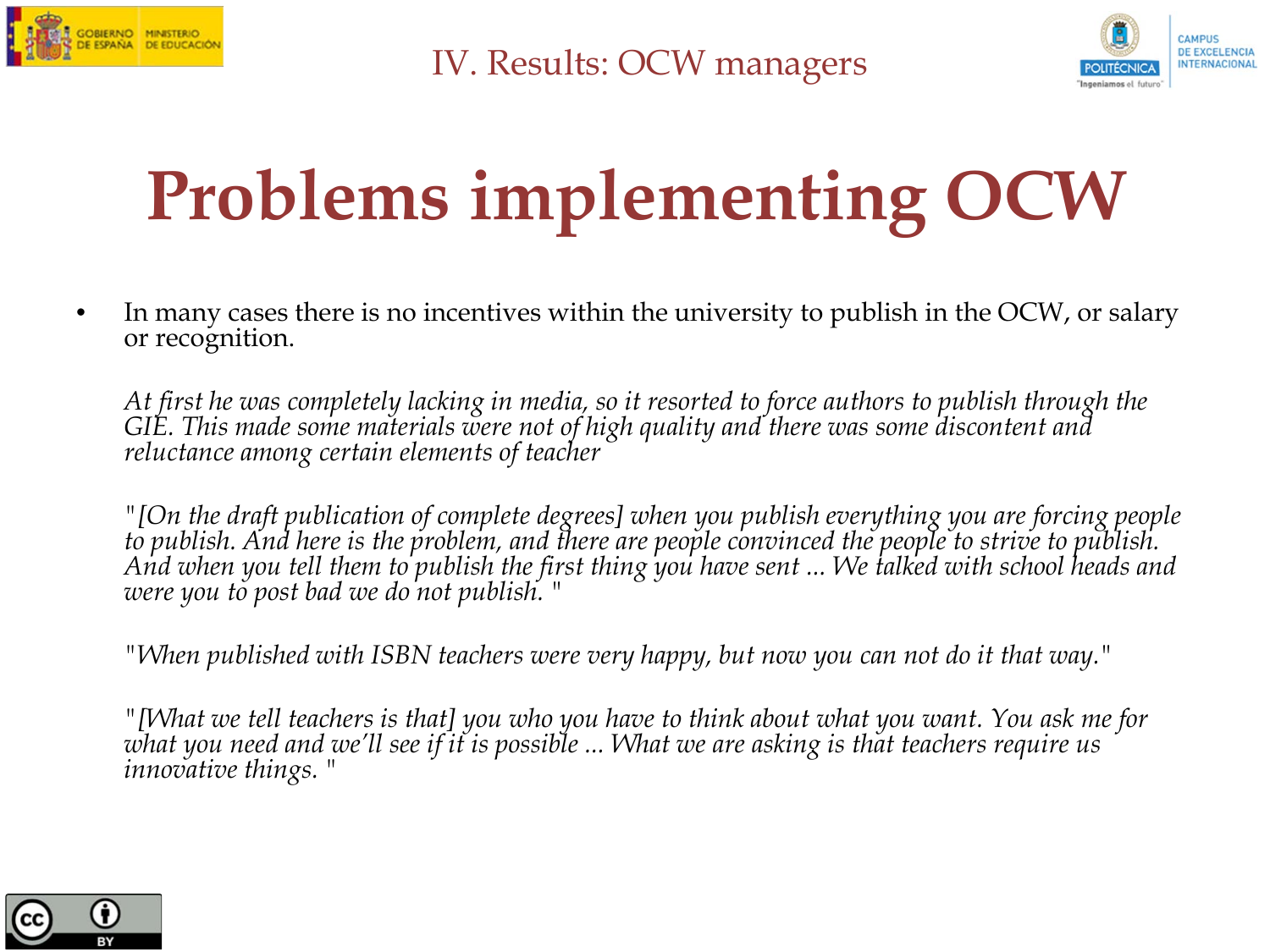



### **Problems implementing OCW**

- Other problems that are reported:
	- Sometimes managers are not been able to reach the group of teachers to encourage them to participate.
	- *"The problem is that from the point of view of teachers that is very unknown. The teacher misses things we do have, but we have not been able to reach each of the professors of the University. "*
	- Diversity in licensing presents problems

*"The problem that we're facing is that you choose the more restrictive license ... and then in order to be able to make derivative works is more complicated than if you had chosen a different type of license. "*

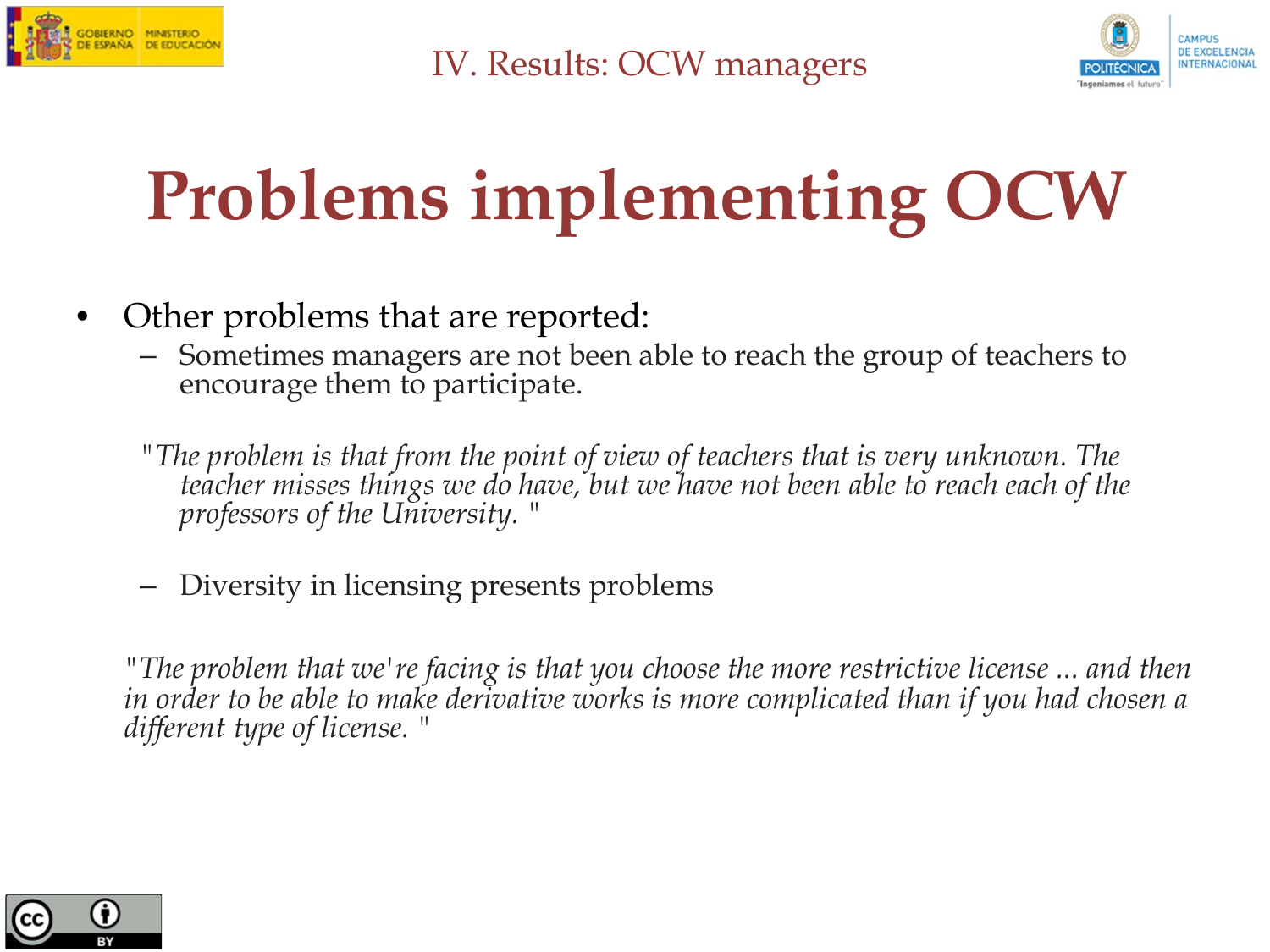



### **Opinion on OCW in general**

|                                                                                                          | Valid<br>percentage |
|----------------------------------------------------------------------------------------------------------|---------------------|
| OER and OCW do not add any value<br>to Higher Education                                                  | 1,19                |
| <b>OER</b> and <b>OCW</b> are from the<br>activities a professor should do in<br><b>Higher Education</b> | 4,15                |
| <b>OER</b> and <b>OCW</b> are important tools<br>for teaching in Higher Education                        | 83,98               |
| OER and OCW are the future of<br>teaching in Higher Education                                            | 10,68               |
| Total                                                                                                    | 100,00              |

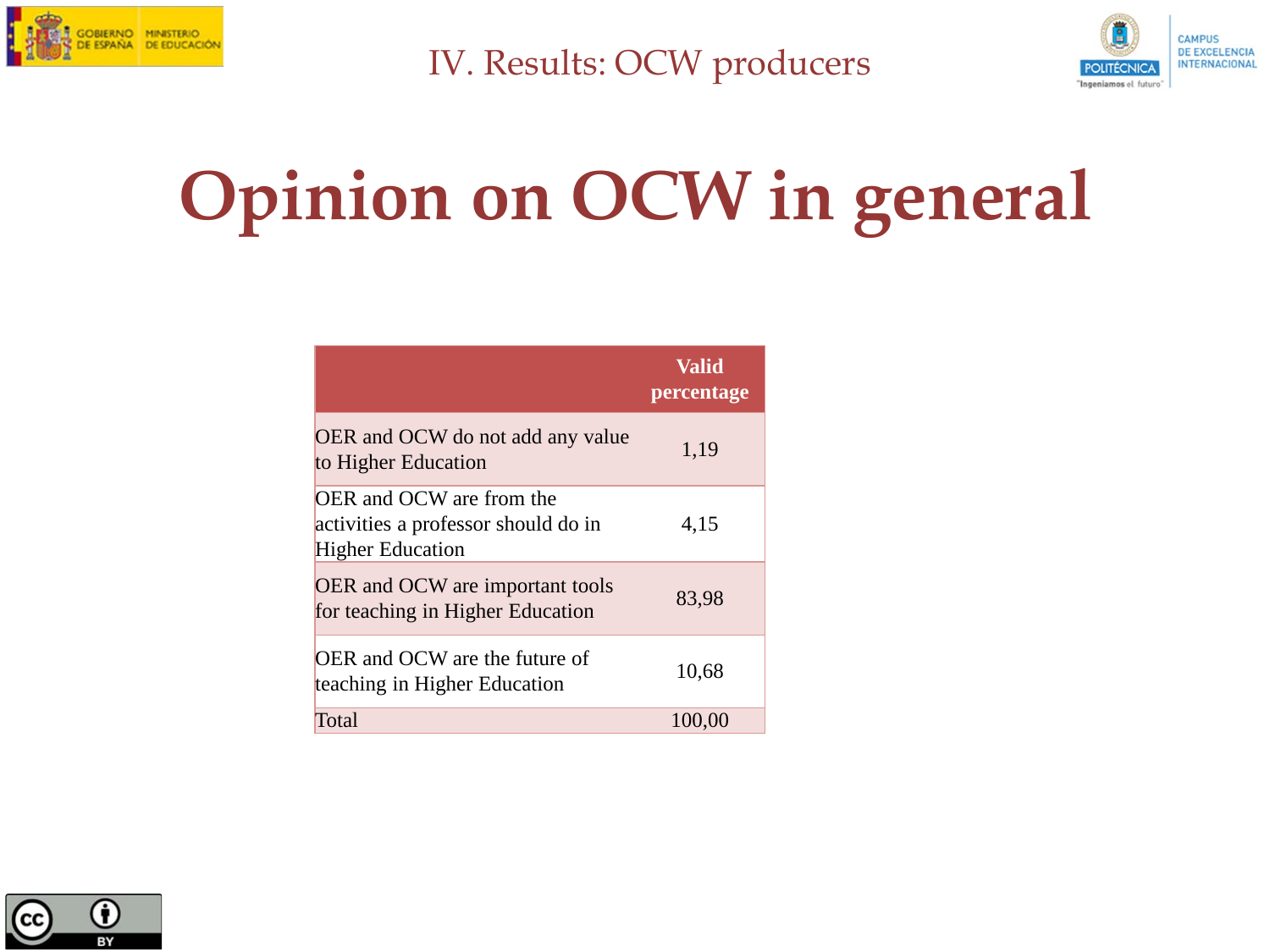



#### **Own OCW compared to others**



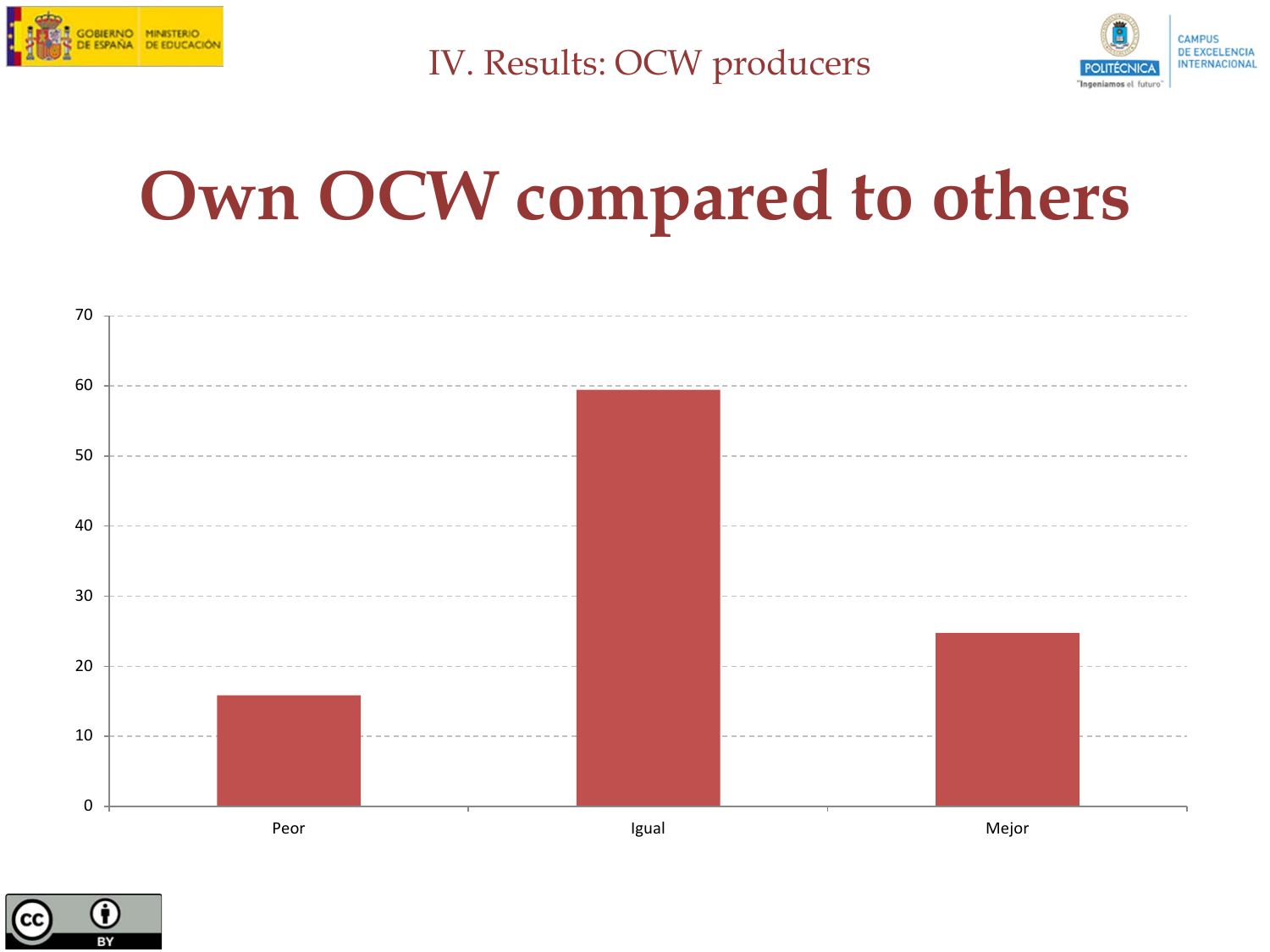



#### **Opinion OCW of own university**



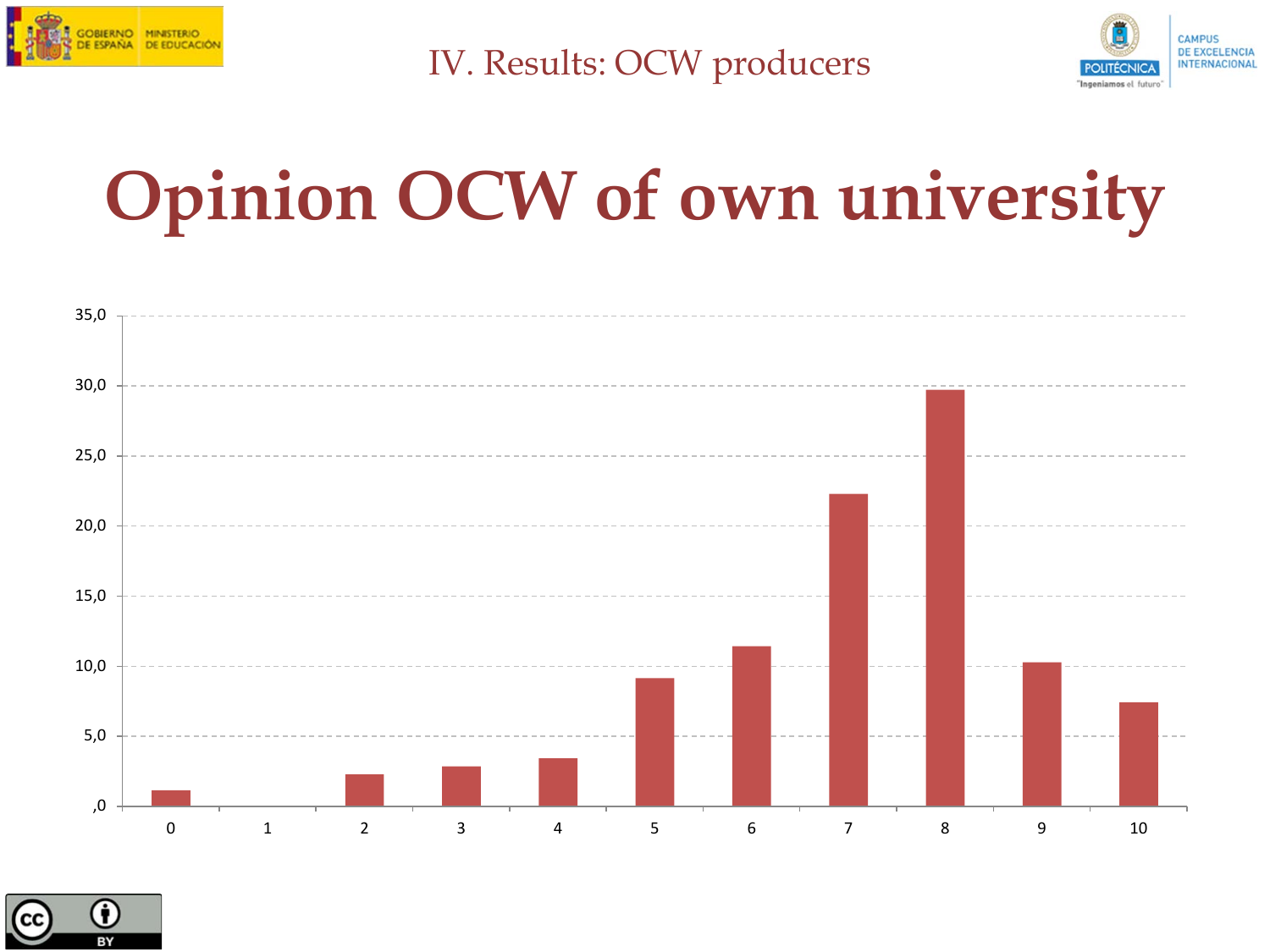



### **Reason for not publishing**

|                                             | valid<br>percentage |
|---------------------------------------------|---------------------|
| I did not know I could publish in OCW       | 26,4                |
| Didn't know whom to refer                   | 9,5                 |
| Don't know how copyright works              | 10,1                |
| Efforts are not well compensated            | 29,7                |
| Tried to publish but it was too complicated | 2,7                 |
| Not interested in OCW                       | 3,4                 |
| Lack of time                                | 7,4                 |
| On its way to publish                       | 4,7                 |
| Others                                      | 6,1                 |
| Total                                       | 00.0                |

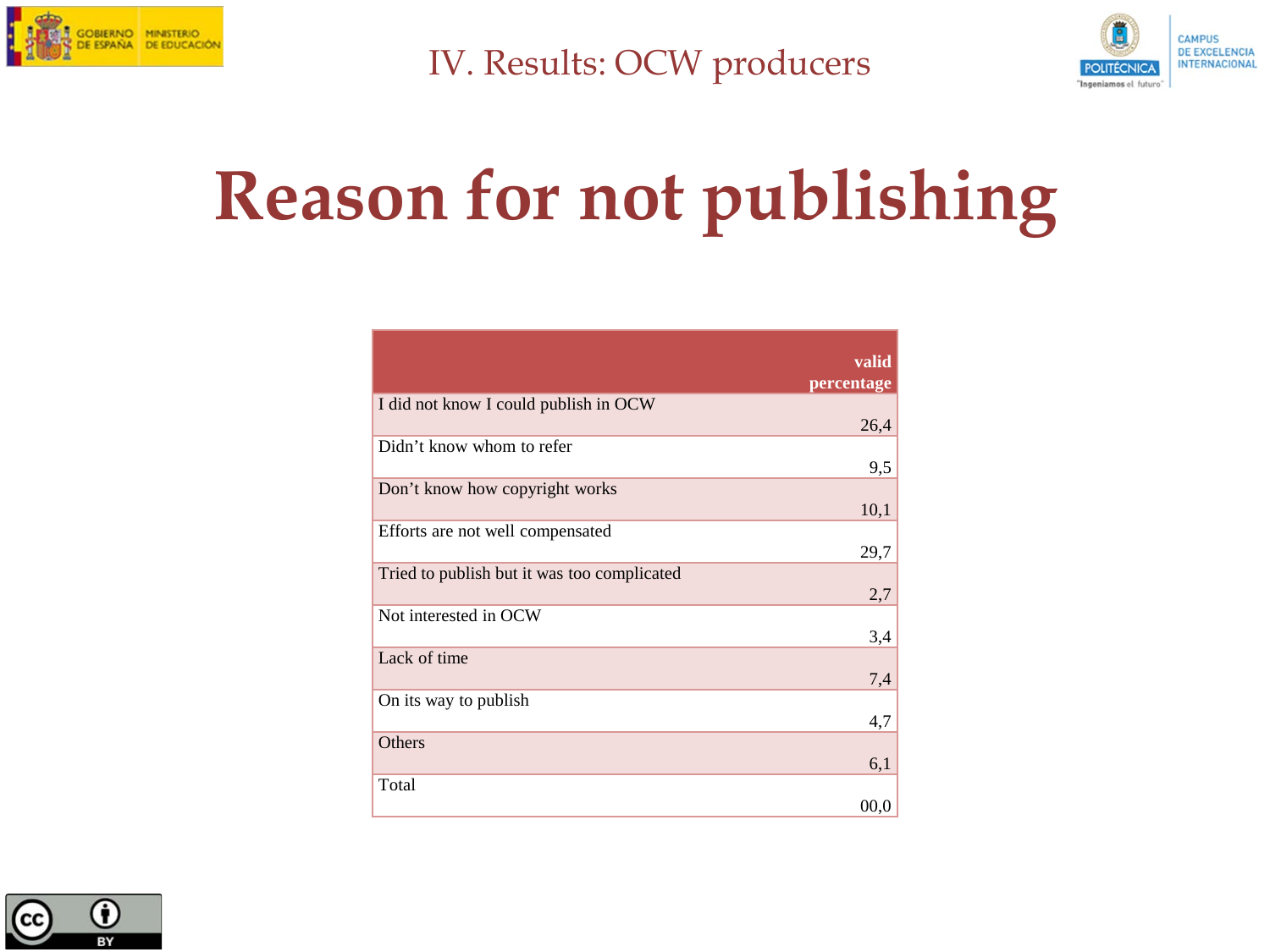



#### **What is OCW?**

• What was meant as OCW raised some controversy. Some participants stressed his character as "a showcase for the university."

*"I think it's also a "showcase" for the university. I believe that anything done in college who is worthy and who is well made, is a showcase. Then, we must ensure they have good courses in*<br>OpenCourseWare. "

• Others emphasized his *Open* philosophy as its distinctive nature.

*"I see the advantage of OCW is having things open to everyone. I don't see as an advantage looking at OCW as "showcase", because, if we think like that, we can forget about it. If I consider that my course is a showcase for the university, I would retire it from OCW, because I am aware of its limitations, which are very large.* 

*"The fundamental problem, it seems to me, is that I do not know if we believe in the Open philosophy [...] If you do not believe in the Open philosophy, the OpenCourseWare makes no sense."* 

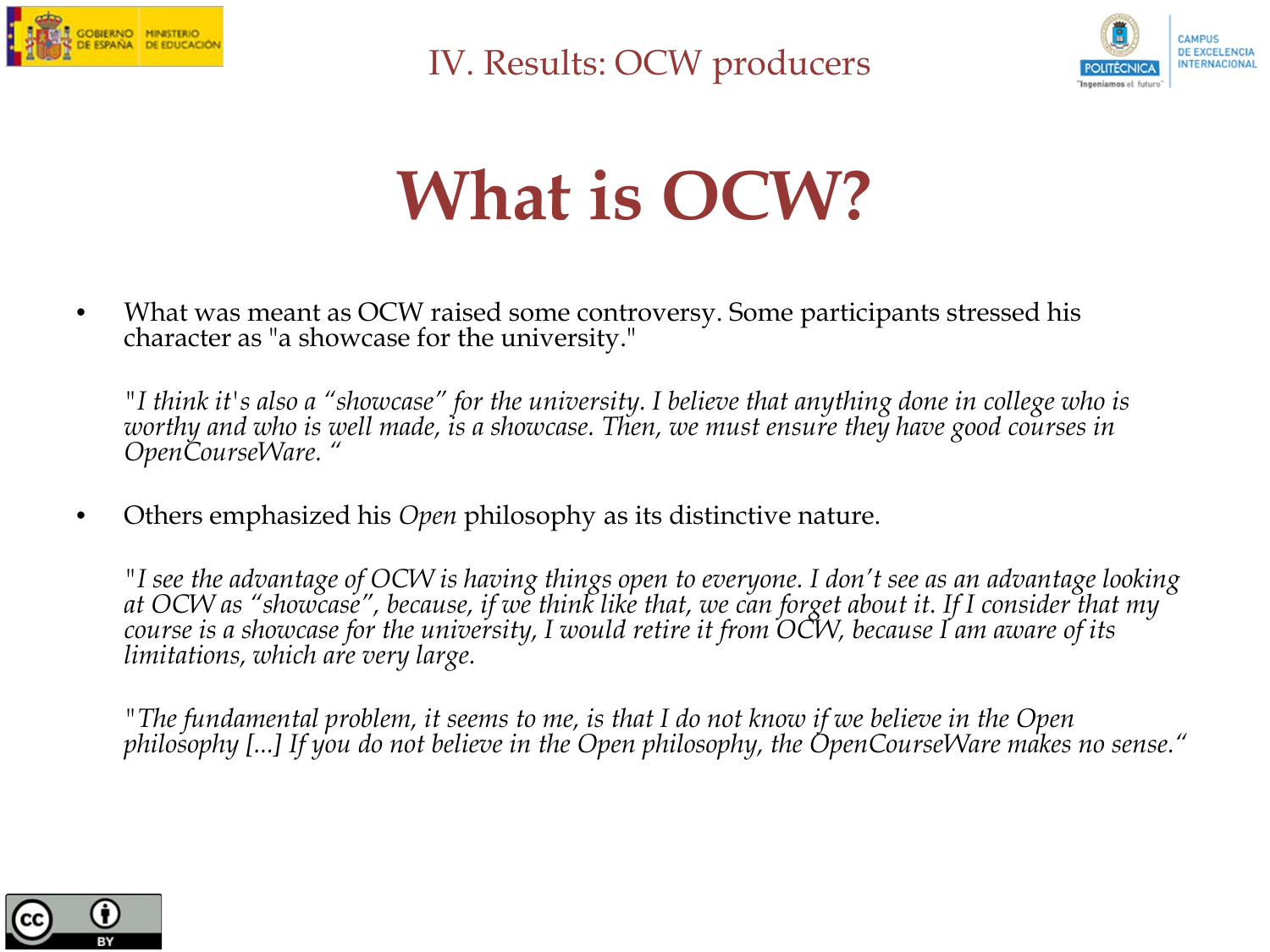



### **What is OCW?**

Some professors conceived it as a teaching tool

 *"I think this is a teaching tool. We can not forget that, because if we forget this, everything else is meaningless "*

• Other saw it as a publication...

*"I do not think the OCW is intended as an interactive tool or anything like that. It's just the same as if you place in your ... I do not know…that domain nomenclature, but in his twitter or anything like that."*

*"This is a photo of the moment. To me [OCW is a] photo of the moment in which you can not adapt the course and improve the course, but you have to publish another course. "* 

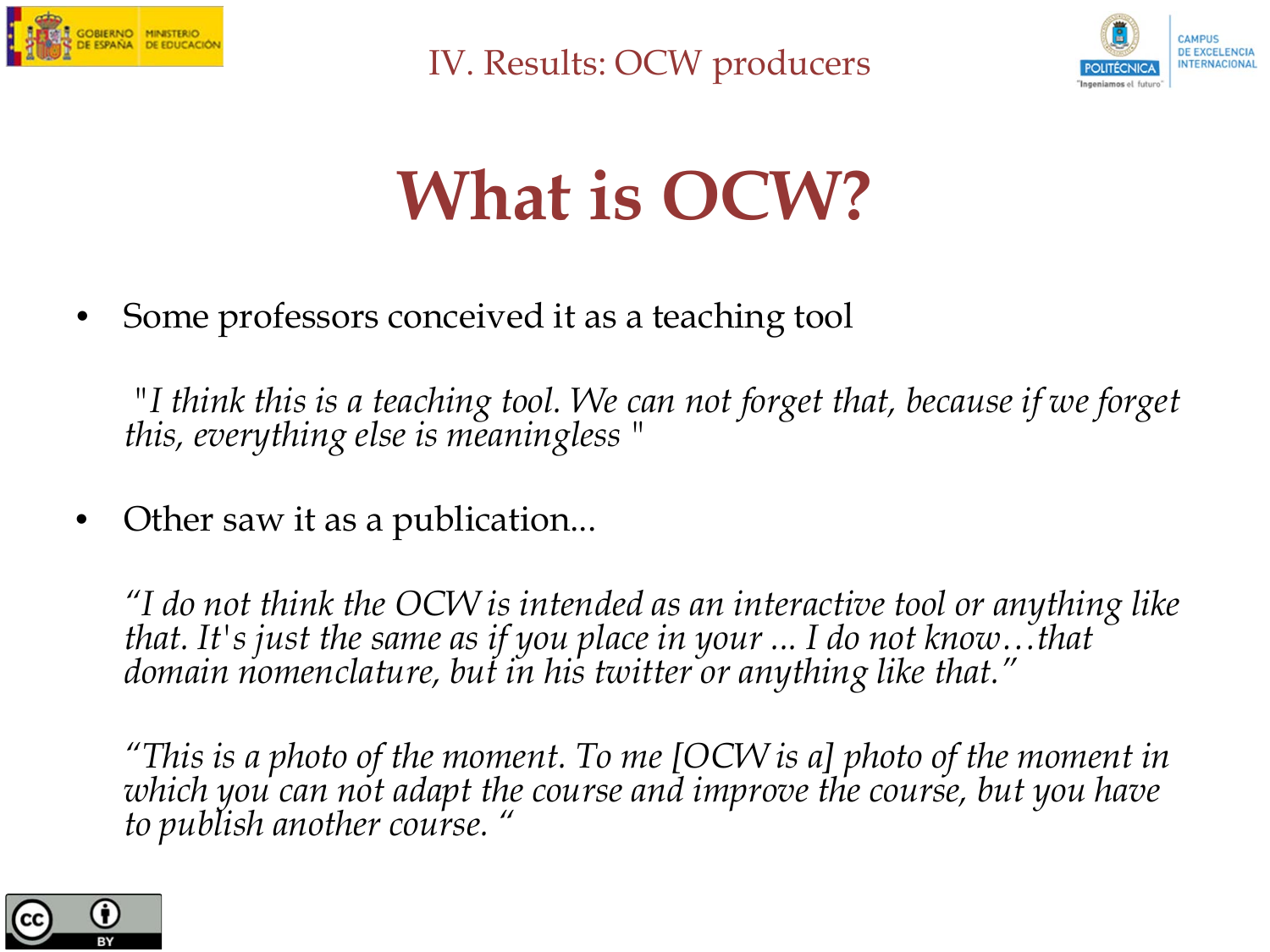



### **Problems with OCW platforms**

Lack of resources

 *"When you get a ridiculously small help for an English course, they help you publish in the OCW. So what goes in the OCW in English? A ridiculously small course"*

Lack of recognition of merit...

*"Another drawback added is the too little recognition that it has, for those who works seriously on this and take time and the rest. Nor financially nor of any kind"*

*"You have to focus and you have to focus on what you need to focus. And time is the time, and you have to post articles. And the people in the end seek for the place that has more recognition.* 

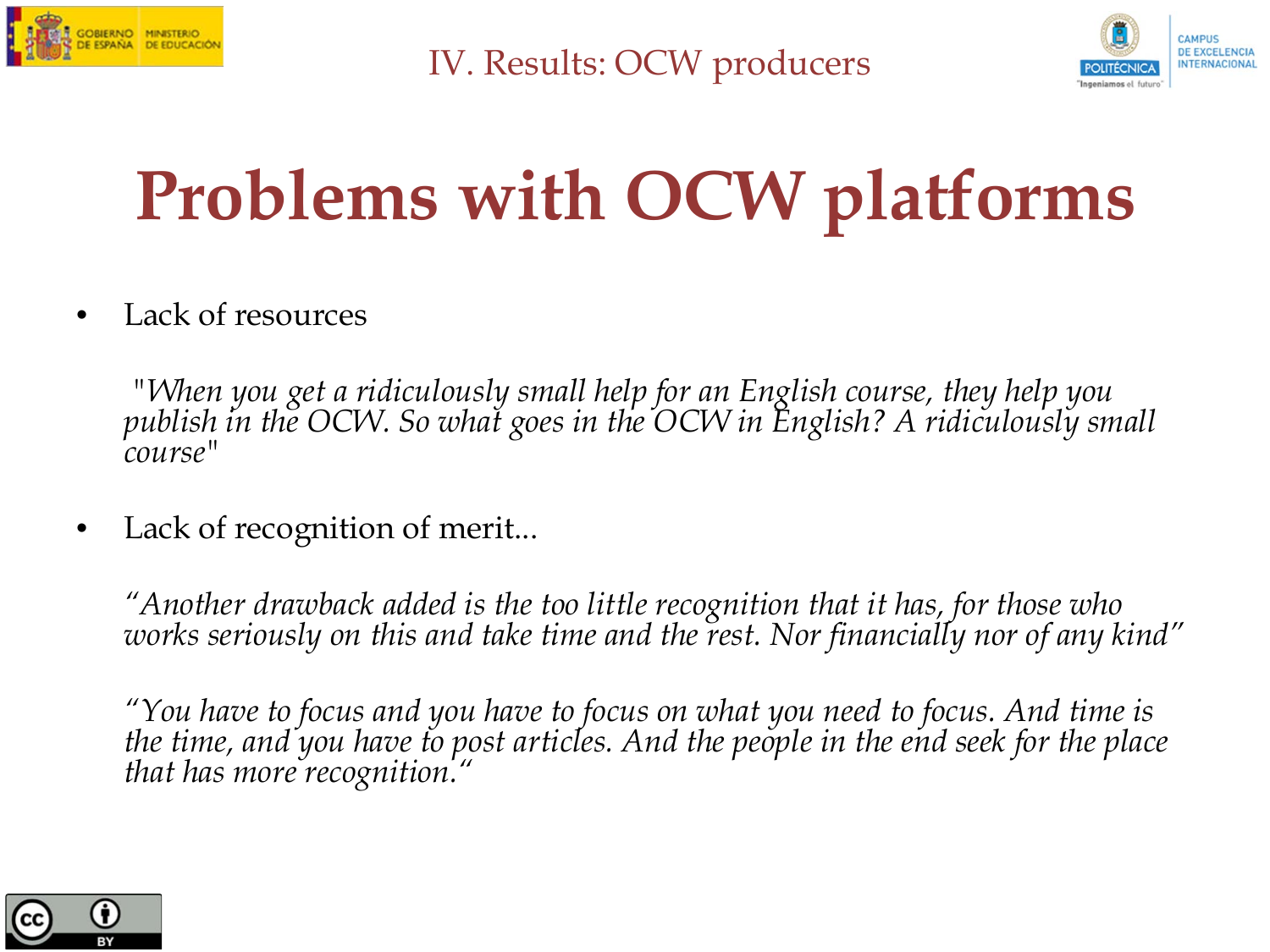



### **Problems with OCW platforms**

• Static nature

 *"From an educational point of view, it is too static. It's too rigid."*

*"You can not adapt the course and improve the course, but you have to publish another course (the course of 2005, the course of 2006). To me, that's the big brake for publishing in OCW ."*

• Multiplication of teaching platforms

*"I miss a tool to manage your course and that from that tool your subject goes to all media, and [things] not to be so difficult to publish and [be forced to] do things in eighty sites. You have to do all eighty times. That is appalling. You should have a unique tool and put everything out there. "*

Lack of quality assessment

*""I force other professors to put things in the OCW, but the last time I went in the site, around three years ago, it was disappointing for me, because there are no courses there. What I see in most cases is a collection of slides."* 

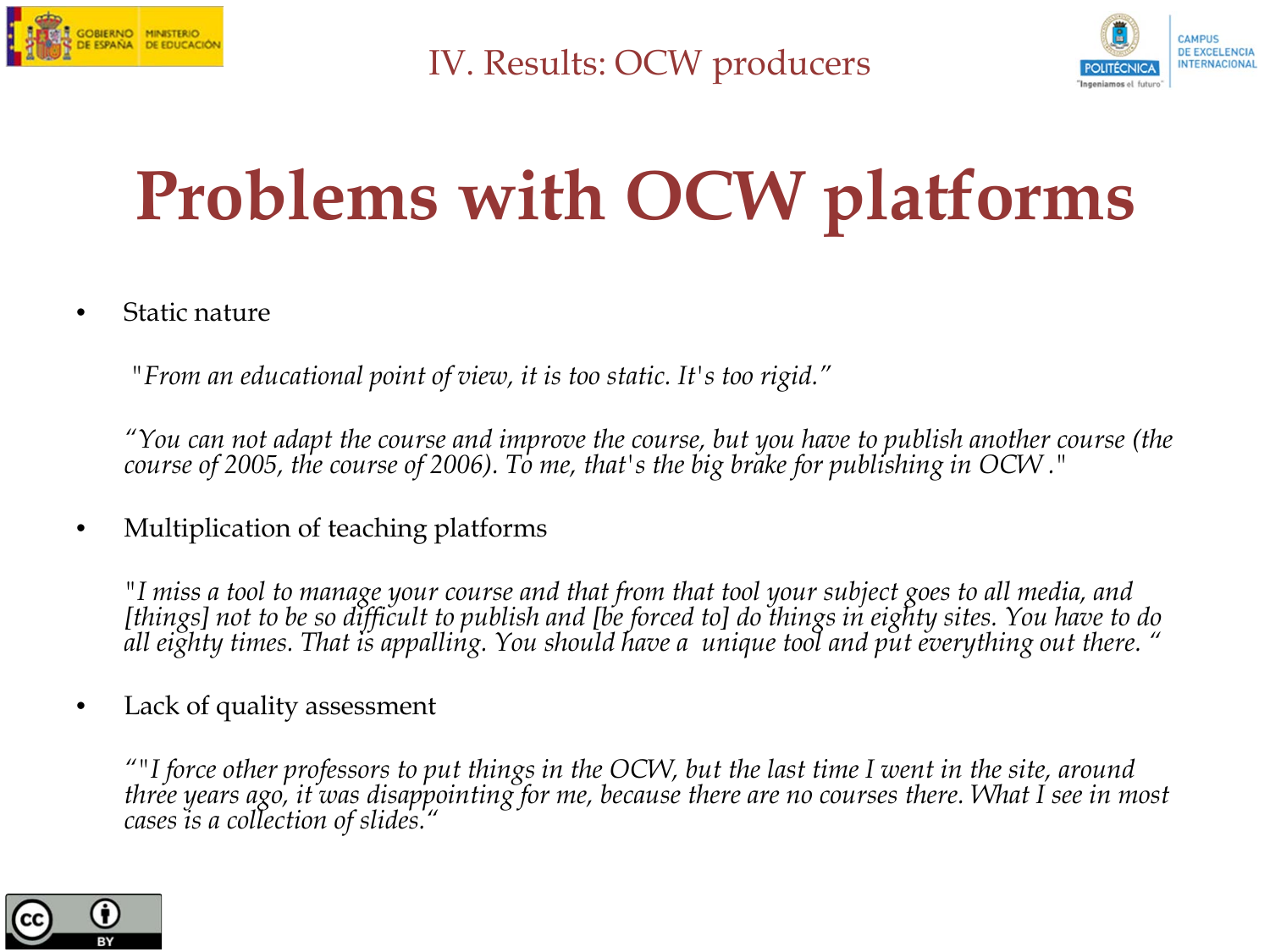

IV. Results: social network analysis



#### **Labels clouds**



Relationship among labels in Spanish courses

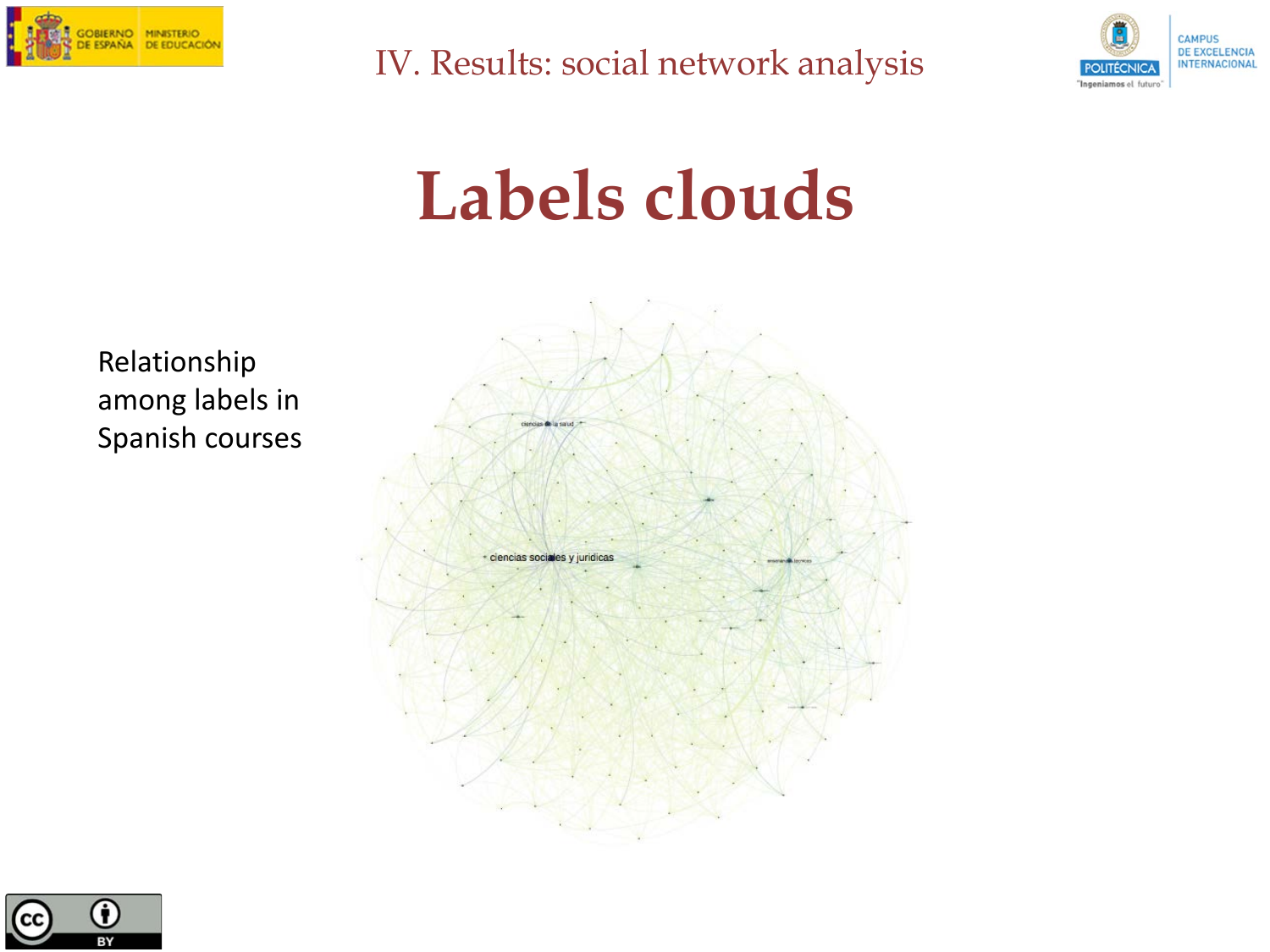

#### IV. Results: social network analysis



#### **Labels clouds**

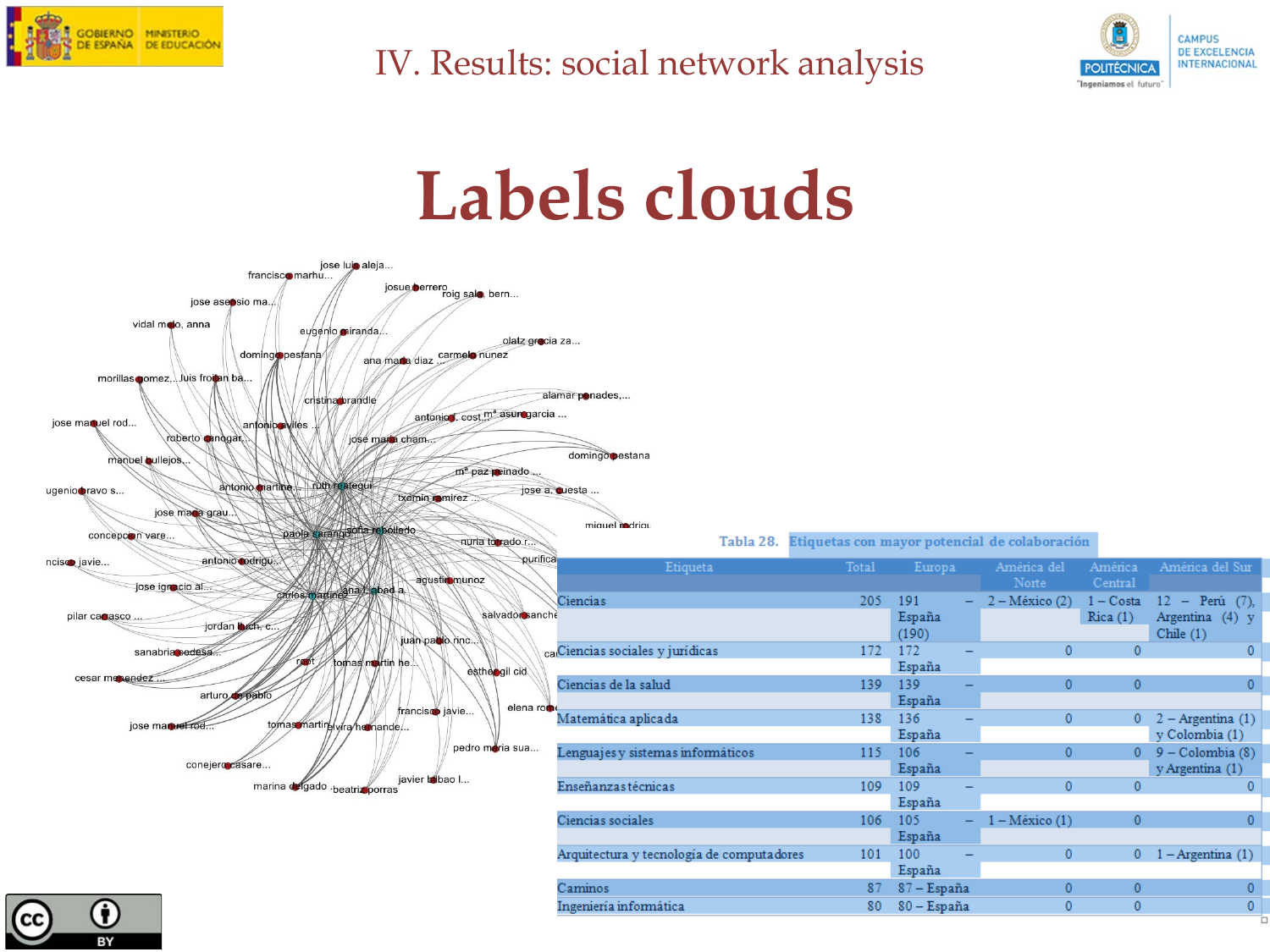



### **Conclusions of the project**

- Deep implementation of the initiative in Spain
- Still weak in Latin American countries
- Development of the OCW in Latin America and Spain mostly in Spanish
- Minor development in English
- Few countries have joined or their data are not accessible in a simple way

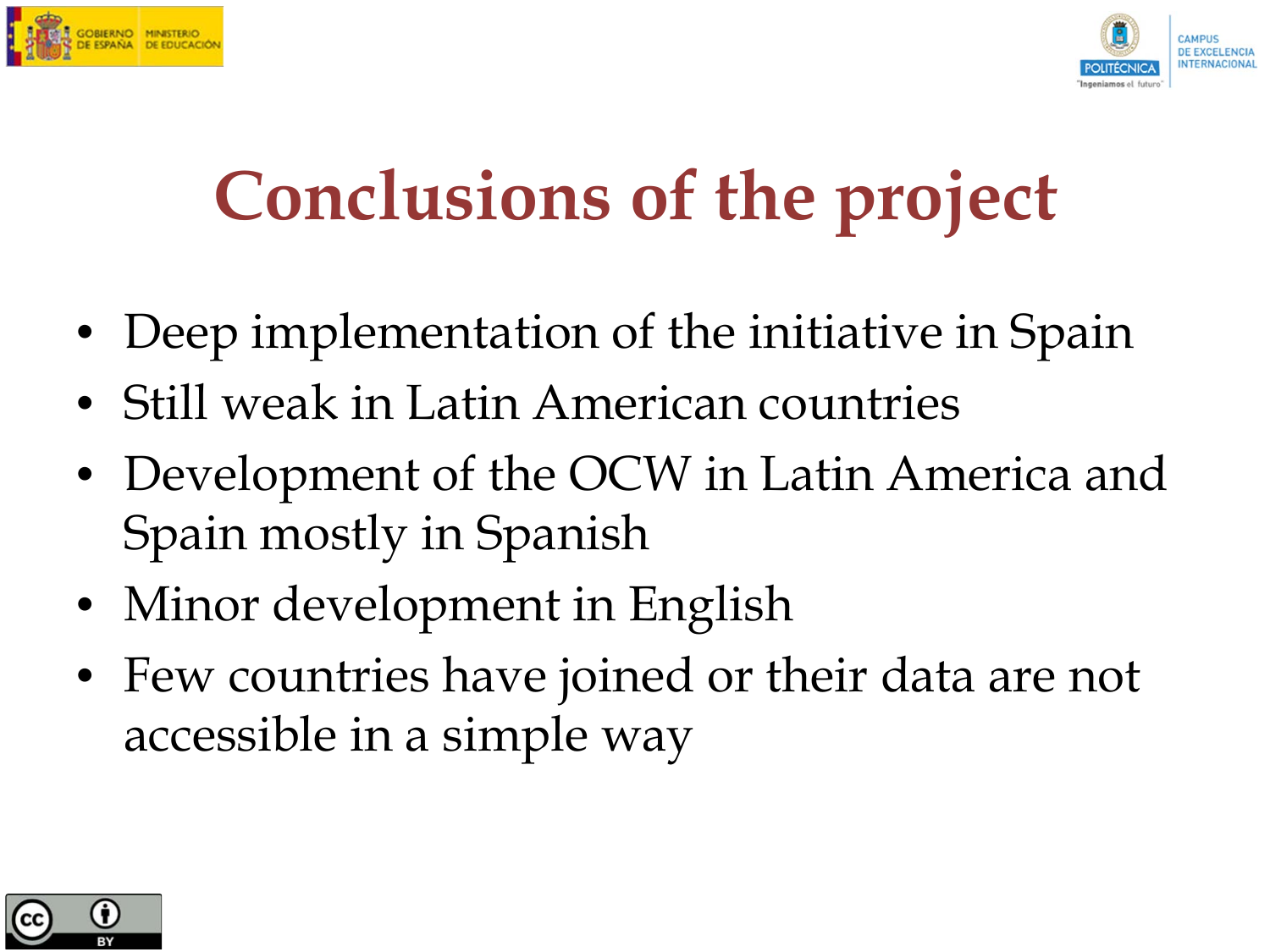



### **Conclusions of the project**

- Plus
	- General positive attitude towards the OCW, both at the office manager level and the content producers
	- Feeling that OCW contributes positively to society
	- Development due to key leaders, involved without incentives
- Minus
	- Feeling of lack of support at the high decision level
	- Lack of incentives for professors to produce contents
		- No recognition as a publication
		- No retribution
	- Stagnation of some initiatives
	- Absence of guidelines and a "quality culture"

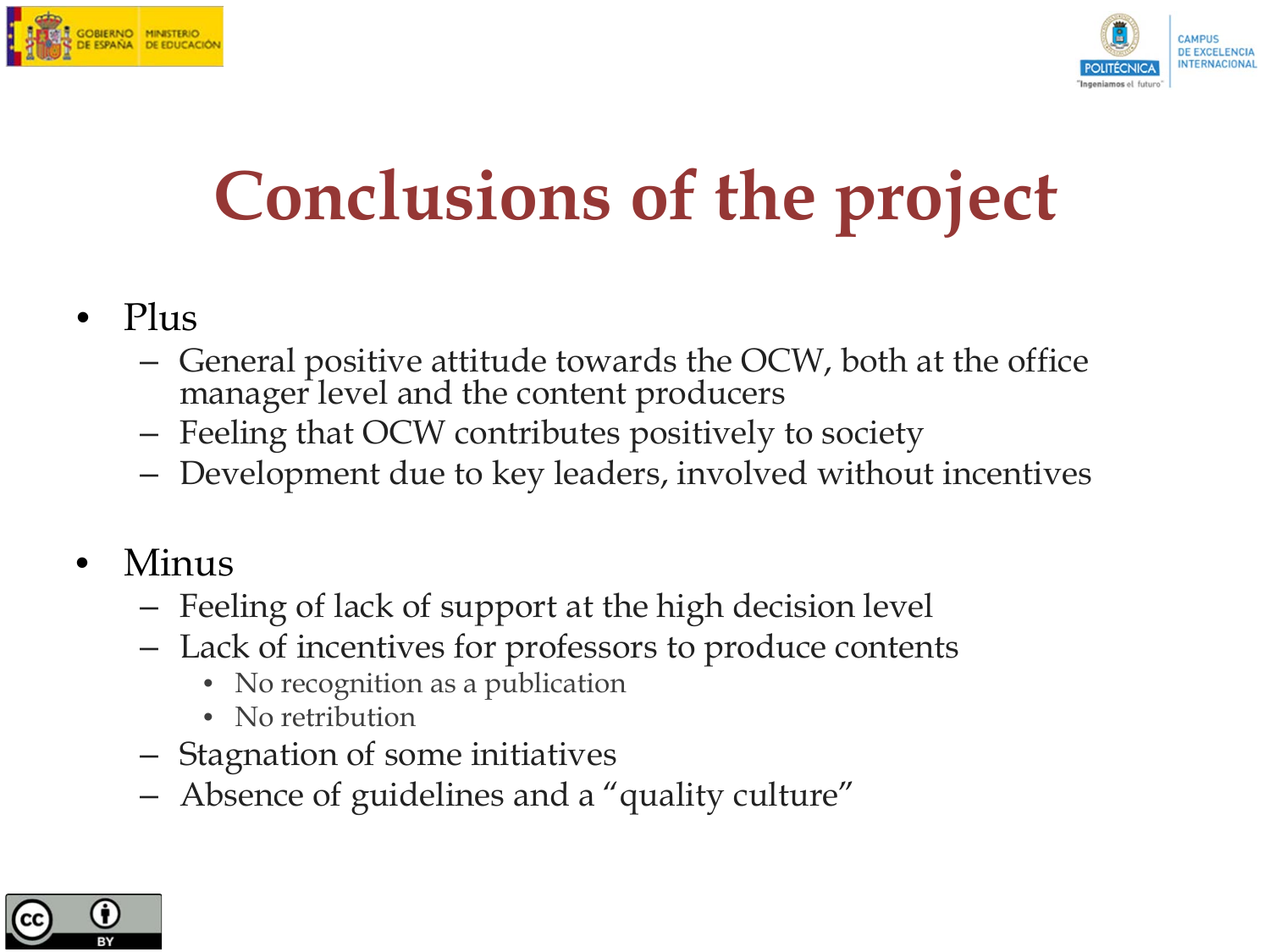



#### **Conclusions of the project**

- Absence of consolidated structures of managing in many OCW initiatives
- OCW depending more on individuals
- But there are some stories of success

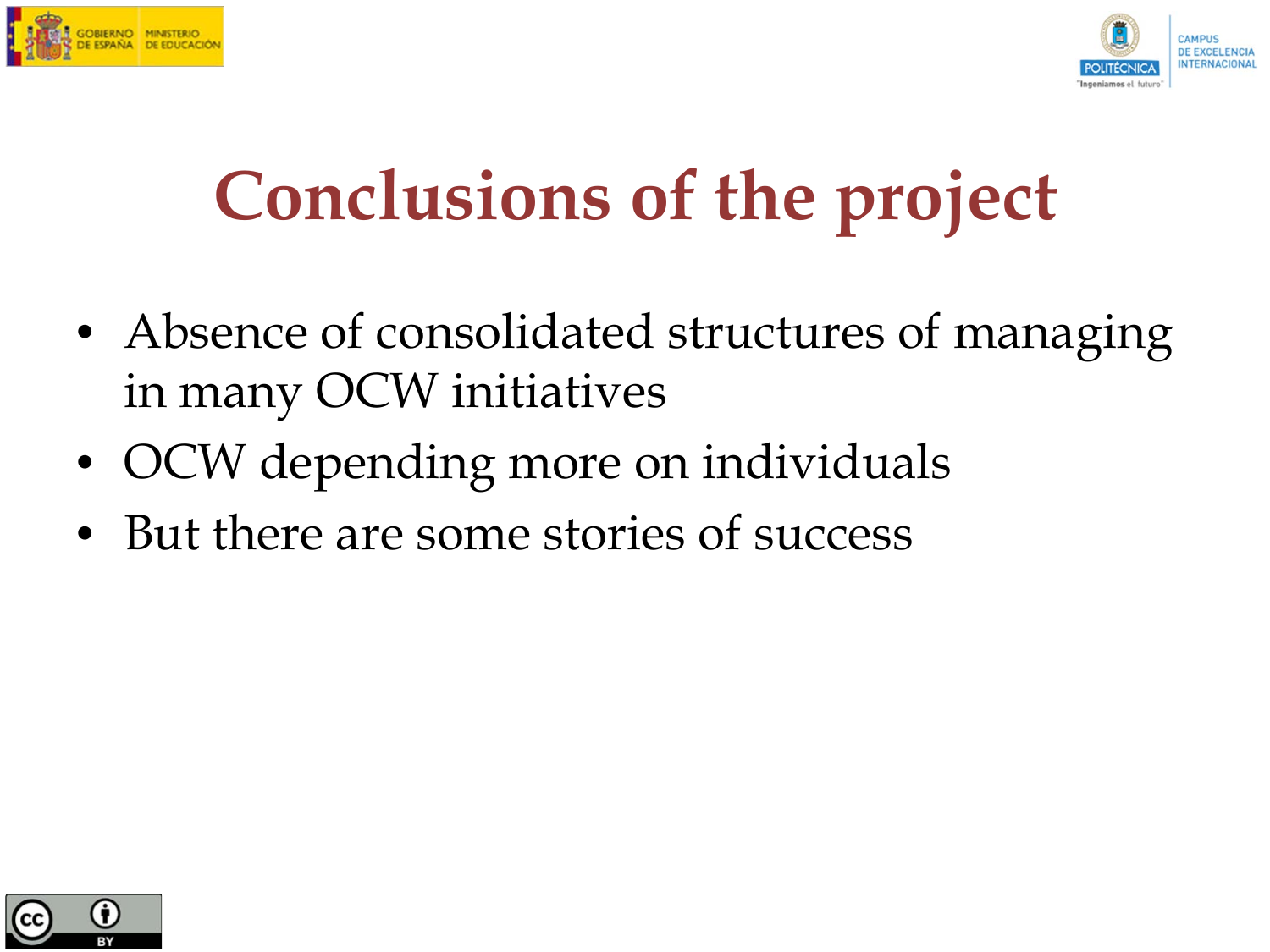



**D** 

#### **SWOT Analysis**

#### **Welcome to the Open philosopy Users' perception of Quality of some courses Infrastructures operatives (many) Receptivity and wish of improvement F**

**Unknowledge of the Open Philosophy Low Quality Materials Dificulty to publish and update Lack of information**

#### **Spanish Language**

**Early arrival to the community OCW as teh future OCW Consortium Explosion of social networks** **Disappointing of the good authors becasue the quality**

**Global competence**

#### **Unknowledge by teachers and students**

**Recognition policies may not depend on univeersities**

**Economical situation**

**A** 

**Unknowledge by the Society**

**O**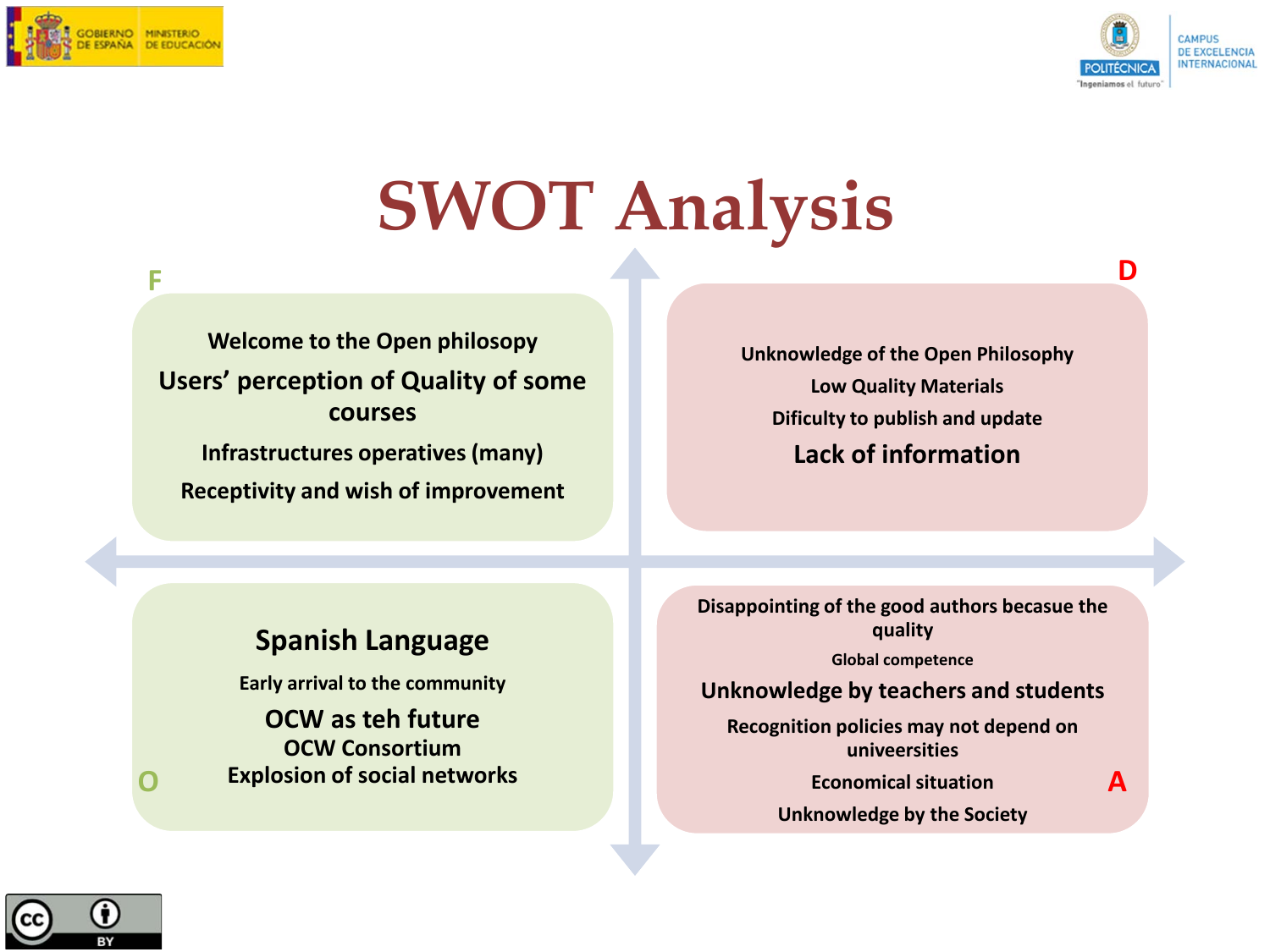



#### **Survey Results EU OCW Project**



**Excilitating virtual or physical mobility** Improving the learning experiences of the students **Encouraging the use of OER in your institution/in general** Contributing to the business objectives of your institution **Efacilitating the creation of OER E** Facilitating the sharing of OER

Developing new partnerships/collaboration Introducing Open Educational Practices Proposing new Business Model for OER Investigating attitudes/beliefs towards OER Improving Skills and Knowledge for the reuse of OER Other

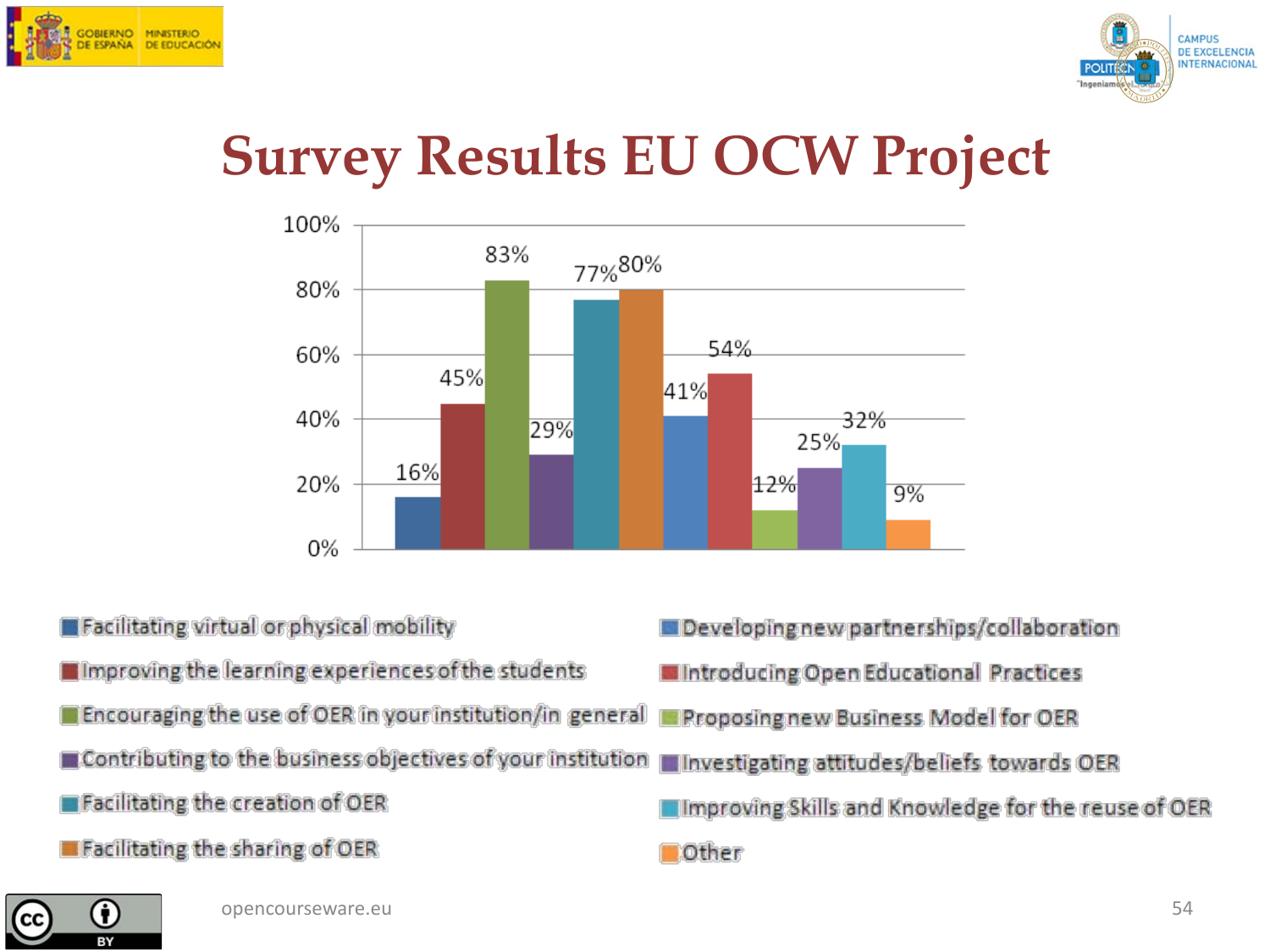



#### **The use of OCW/OER in Teaching and Learning**

| Target group                  |                  |     |
|-------------------------------|------------------|-----|
|                               | <b>Frecuency</b> | %   |
| Learners                      | 25               | 80% |
| <b>Faculty members</b>        | 14               | 45% |
| <b>Organizational Leaders</b> | 26               | 83% |
| Profesionals                  | q                | 29% |
| Other                         | 24               | 77% |

|             |                                  |                               | <b>Frecuency</b>         | %   |
|-------------|----------------------------------|-------------------------------|--------------------------|-----|
|             |                                  | To achieve professional       |                          | 22% |
| 6<br>,<br>6 |                                  | qualifications                |                          |     |
|             |                                  | To obtain official degrees    |                          | 12% |
|             |                                  | To support teaching           | 25                       | 80% |
| 6           |                                  | To increase physical mobility | $\overline{\phantom{a}}$ | 6%  |
| ,<br>6      | To increase virtual mobility     | 6                             | 19%                      |     |
|             | To simply provide open materials | 24                            | 75%                      |     |
| 6           |                                  | Other                         |                          | 22% |

#### **Characteristics of published OCW/OER**

|                        | <b>Frecuency</b> | ℅    |
|------------------------|------------------|------|
| <b>Texts</b>           | 31               | 100% |
| <b>Slides</b>          | 24               | 77%  |
| <b>Audio materials</b> | 18               | 58%  |
| Video materials        | 26               | 83%  |
| <b>Exercises</b>       | 22               | 70%  |
| <b>Rubrics</b>         |                  | 12%  |
| Other                  | 11               | 35%  |

#### **Means of evaluating or certifying learning processes via OCW/OER**

|                     | <b>Frecuency</b> | ℅   |
|---------------------|------------------|-----|
| <b>Degrees</b>      | 8                | 25% |
| <b>Diplomas</b>     | 3                | 9%  |
| <b>Certificates</b> | 6                | 19% |
| <b>Test</b>         |                  | 22% |
| Exams               | 10               | 32% |
| Other               |                  | 19% |

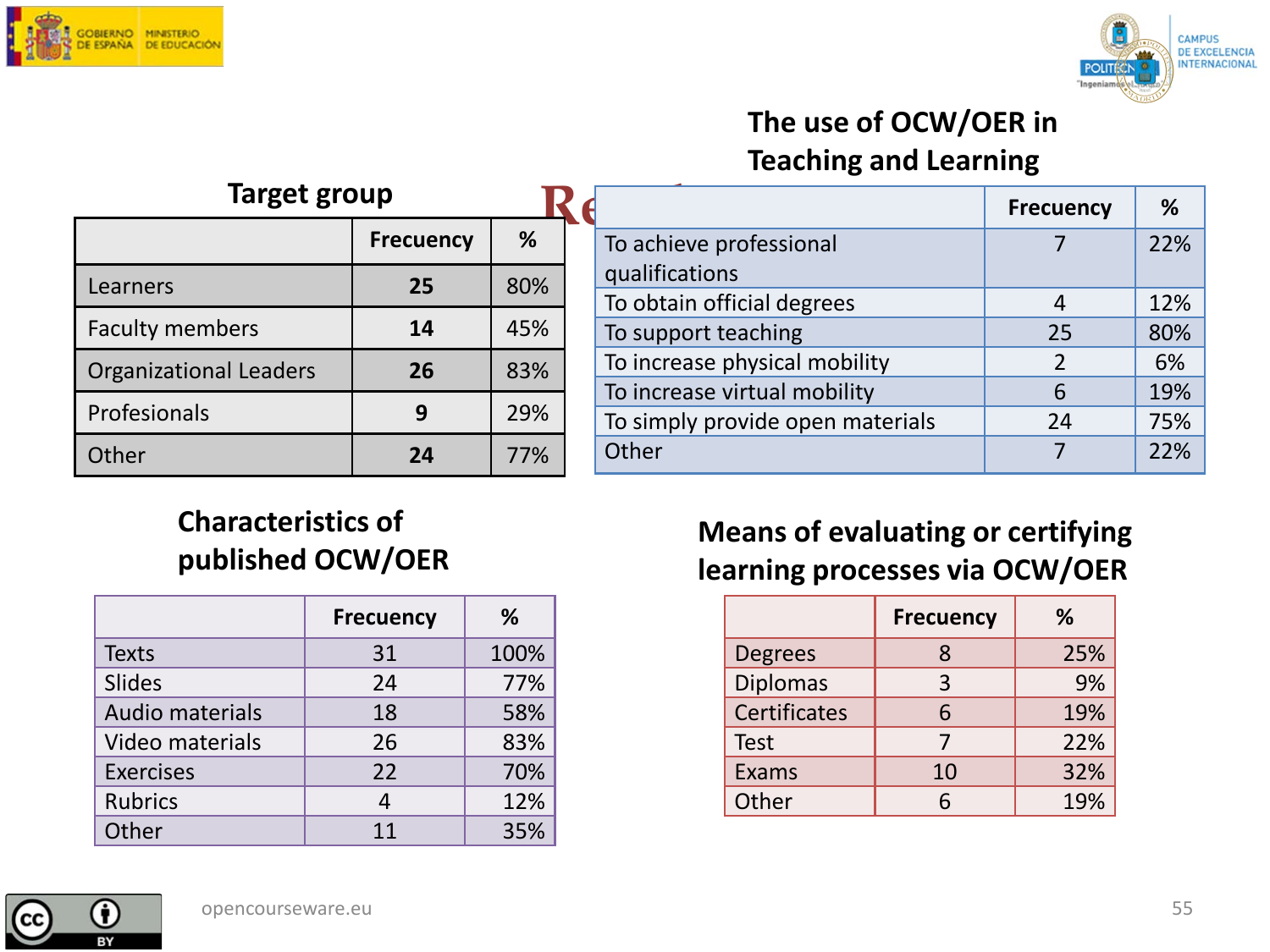



#### **Factors**

• **Institutional support**

An institution supports open sharing in education through:

- -Actively encouraging participation in the production and sharing of OCW/OER amongst faculty members
- -Implementing open content or open access policies
- -Providing resources (financial and staff) to assist faculty members in the production of OCW/OER

-Providing incentives to faculty members to engage in the production and sharing of OCW/OER

#### • **Positive attitudes from faculty members**

#### **Factors enabling OCW/OER initiatives Factors inhibiting OCW/OER Initiatives**

- **Lack of institutional support**
- **Negative attitudes from faculty**
- **Copyright-related challenges**
- **Lack of information about institutional benefits related to OCW/OER projects**
- **Difficulties with finding appropriate and quality OCW/OER (when attempting to reuse materials produced elsewhere)**

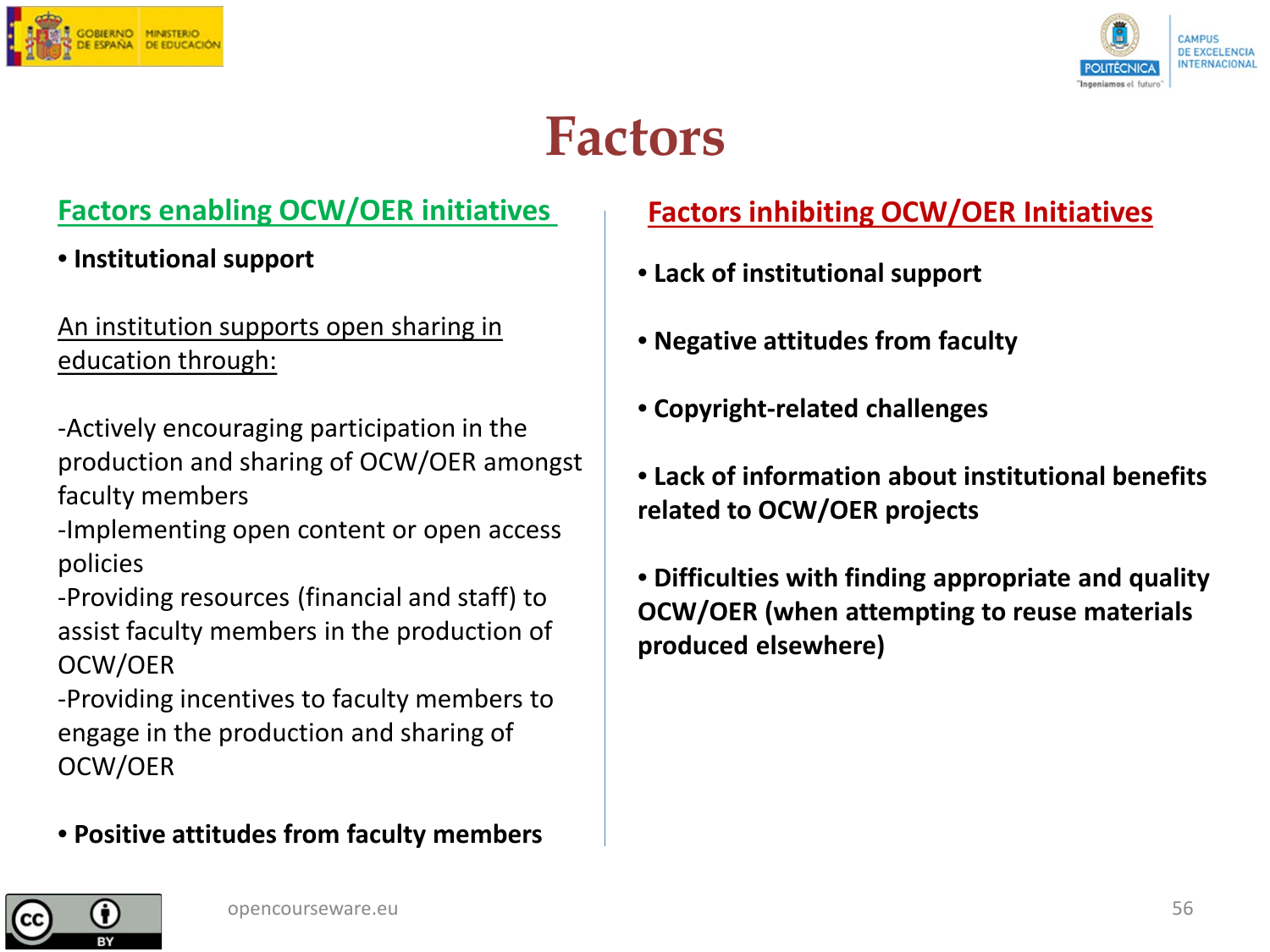



# **Thanks!**

Edmundo Tovar (Universidad Politécnica de Madrid) [edmundo.tovar@upm.es](mailto:edmundo.tovar@upm.es)